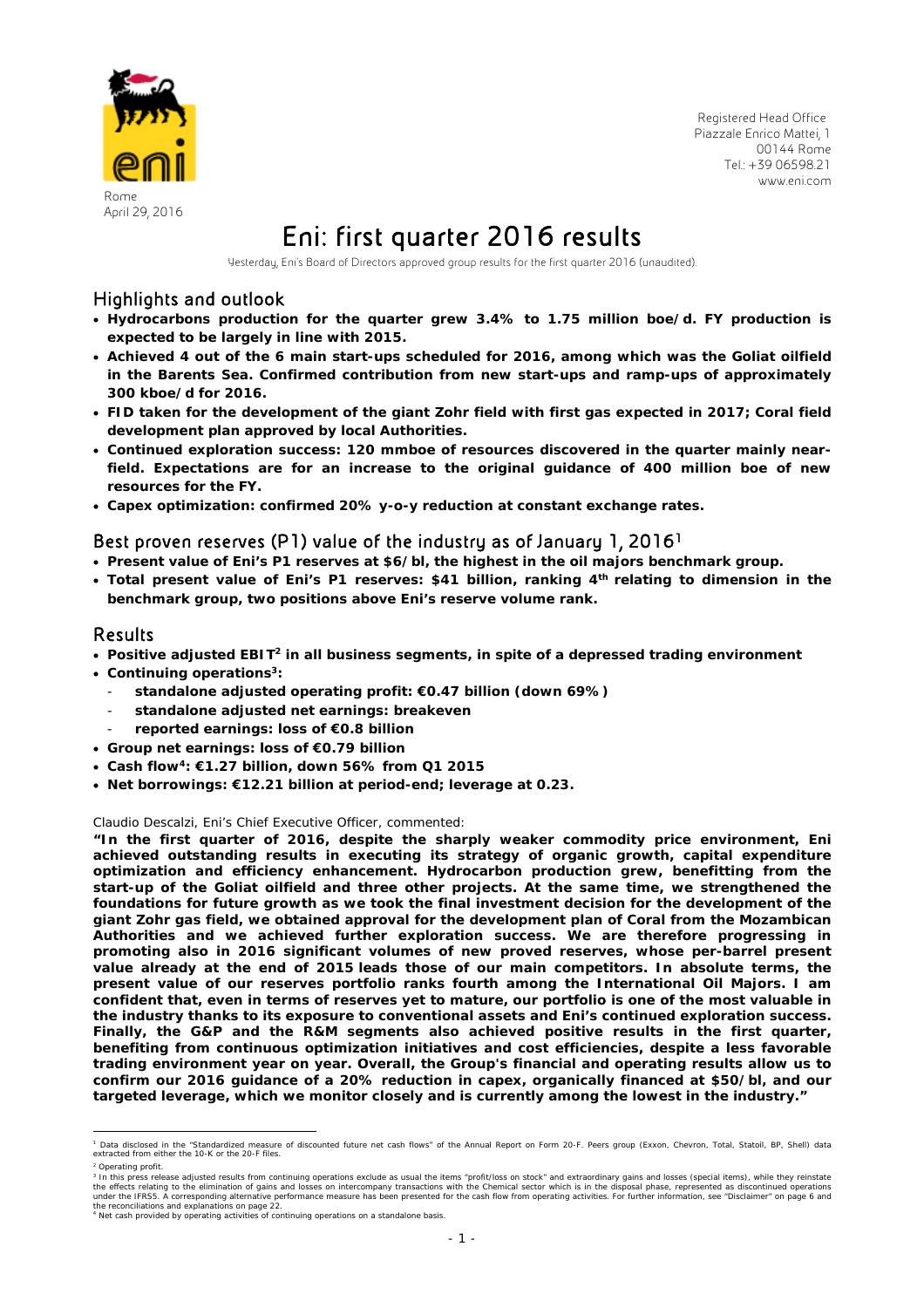| Fourth<br>Quarter | SUMMARY GROUP RESULTS (a)                                | $(\in$ million) | <b>First Quarter</b> |        |           |
|-------------------|----------------------------------------------------------|-----------------|----------------------|--------|-----------|
| 2015              |                                                          |                 | 2015                 | 2016   | % Ch.     |
|                   | <b>Continuing operations:</b>                            |                 |                      |        |           |
| 715               | Adjusted operating profit (loss) <sup>(b)</sup>          |                 | 1,418                | 73     | (94.9)    |
| (487)             | Adjusted net profit (loss) <sup>(b)</sup>                |                 | 454                  | (479)  | $\cdots$  |
| (7, 373)          | Net profit (loss)                                        |                 | 617                  | (803)  |           |
| (2.05)            | - per share $(\epsilon)$ <sup>(c)</sup>                  |                 | 0.17                 | (0.22) | $\cdots$  |
| (4.49)            | - per ADR $(\$)$ (c) (d)                                 |                 | 0.38                 | (0.48) | $\cdots$  |
| (9,017)           | Net profit (loss)                                        |                 | 832                  | (792)  |           |
| (2.50)            | - per share $(\epsilon)$ <sup>(c)</sup>                  |                 | 0.23                 | (0.22) | $\cdot$ . |
| (5.48)            | - per ADR $(\$)$ $^{(c)}$ $^{(d)}$                       |                 | 0.52                 | (0.48) |           |
|                   | Results of continuing operations on standalone basis (b) |                 |                      |        |           |
| 593               | Adjusted operating profit (loss)                         |                 | 1,503                | 472    | (68.6)    |
| (308)             | Adjusted net profit (loss)                               |                 | 701                  | (77)   | $\cdots$  |
| 3,955             | Net cash provided by operating activities                |                 | 2,890                | 1,266  | (56.2)    |

(a) Attributable to Eni's shareholders.

(b) Non-GAAP measures. For a detailed explanation and reconciliation of standalone adjusted results and cash flow which exclude as usual the items "profit/loss on stock"and extraordinary gains and losses (special items), while they reinstate the effects relating the elimination of gains and losses on intercompany transactions with discontinued operations see pages 22 and subsequent.

(c) Fully diluted. Dollar amounts are converted on the basis of the average EUR/USD exchange rate quoted by the ECB for the periods presented.

(d) One ADR (American Depositary Receipt) is equal to two Eni ordinary shares.

### Changes in accounting principles

Effective January 1, 2016, management adopted the accounting of the successful-effort method (SEM) to recognize exploration expenses in the preparation of the Group consolidated financial statements. The successful-effort method is largely adopted by oil&gas companies, to which Eni is increasingly comparable given the recent re-focusing of the Group activities on its core upstream business. Since it is a voluntary change in accounting policy, the SEM adoption has been applied retrospectively, as if it had always been applied. Accordingly, the comparative amounts disclosed for each prior period presented in this press release and the FY 2015 results have been restated.

### Standalone adjusted results

**Standalone adjusted operating profit from continuing operations** for Q1 2016 was €0.47 billion, down by 69% from Q1 2015. This reflected sharply lower results of the E&P segment (down by  $\epsilon$ 1 billion) driven by the impact of continuing weakness in commodity prices (the Brent benchmark was down by 37%), partly offset by production growth, cost efficiencies and lower amortization charges. The G&P and R&M segments reported positive results, albeit slightly lower than in Q1 2015 due to negative scenario effects and, in the case of G&P, lower one time effects associated with gas contract renegotiations and other non-recurring events, as well as mild winter-weather conditions. These negatives were partly offset by efficiency and optimization gains.

Overall, the low oil price environment had a fundamentally negative effect on the operating performance amounting to €1.6 billion, which was partially offset by production growth and efficiency gains of €0.6 billion.

In the quarter, Eni reported a **standalone adjusted net result from continuing operations** almost at breakeven (a negative €77 million) compared to an adjusted net profit of €0.7 billion reported in Q1 2015. The drivers of this reduction were a lowered operating profit and a lower than proportional reduction in the tax expense in E&P, which was negatively affected by the recognition of a major part of the positive pre-tax results in PSA contracts, which, although more resilient in a low-price environment, nonetheless bear higher-than-average rates of tax.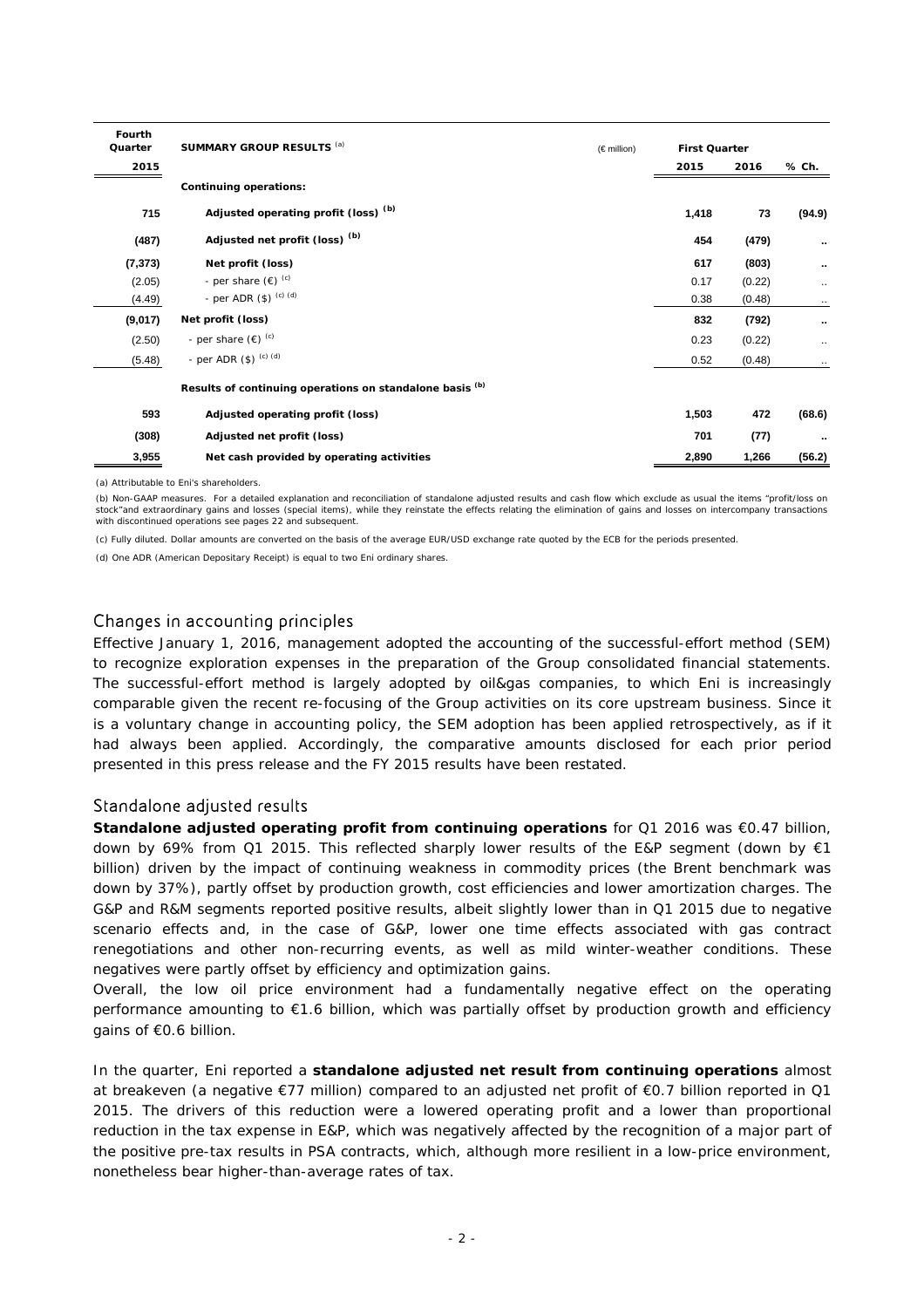### Net borrowings and standalone cash flow

As of March 31, 2016 net borrowings<sup>5</sup> were €12.21 billion, €4.65 billion lower than December 31, 2015, due to the closing of the Saipem transaction. This comprised the reimbursement of intercompany financing receivables owed by Saipem to Eni (€5.8 billion), the proceeds from the divestment of 12.503% of Eni's interest in Saipem to FSI (€0.46 billion), net of the amount cashed out to subscribe pro-quota the Saipem share capital increase (€1.07 billion).

The **standalone cash flow from operating activities from continuing operations** came in at €1.27 billion, down by 56% year-on-year. Proceeds from disposals were €0.81 billion and comprised the available-for-sale shareholding in Snam due to the exercise of the conversion right from bondholders (€0.33 billion), in addition to the sale of 12.503% of Eni's interest in Saipem. These inflows funded a share of the financial requirements for the capital expenditure of the quarter (€2.42 billion) and the amount cashed out to subscribe the share capital increase of Saipem.

As of March 31, 2016, the ratio of net borrowings to shareholders' equity including non-controlling  $interest - leverage<sup>6</sup> - decreased to 0.23, compared to 0.30 as of December 31, 2015.$ 

This decrease was due to lower net borrowings partly offset by a reduction in total equity. The equity reduction was impacted by the results of the period and the de-recognition of the Saipem noncontrolling interest, as well as a depreciation of the US dollar against the euro in the translation of the financial statements of Eni's subsidiaries that use the US dollar as functional currency. The US dollar was down by 4.6% compared to the closing of the previous reporting period at December 31, 2015.

### The PV of Eni's proven reserves is at the top end of the industry

Following the filing of proven reserves (P1) reports by competitors in their regulatory annual financial statements, information is now available which allows for a further appreciation of the value of Eni's proven reserves, which widen in relative terms during a downturn in the oil cycle, likewise the current one. The data in the graph are drawn from the regulatory filings with the US SEC and relate to the net present value of proved reserves of Eni and of an oil & gas benchmark group. Those data were determined in accordance with FASB Oil and Gas disclosures requirements. In particular, looking at the reported numbers:

- In 2014, the per-barrel PV of Eni's proven reserves was the second best when a 101 \$/bbl oil scenario applied, just behind a US major;
- In 2015, with an oil price of around 54 \$/bbl, down from 101 \$/bbl, Eni's portfolio ranked highest, confirming the strength of our conventional and low cost assets, highly exposed to PSAs.

In absolute dollar terms, our portfolio ranks 4th among our peer group, coming ahead of companies with proved reserve volumes much bigger than ours. This result confirms the quality of Eni's reserve portfolio and the effectiveness of actions taken to deal with falling oil prices. Looking forward, management expects to further strengthen Eni's portfolio, by promoting new P1 thanks to the continued progress in developing the discoveries recently achieved.



 *Source: PV10 analysis of 20F and 10K*. *Peers: BP, CVX, RDS, TOT, XOM, STL*

 $\overline{a}$ Details on net borrowings are furnished on page 27.

<sup>&</sup>lt;sup>6</sup> Non-GAAP financial measures disclosed throughout this press release are accompanied by explanatory notes and tables to help investors gain a full understanding of said measures in line<br>with guidance provided for by CES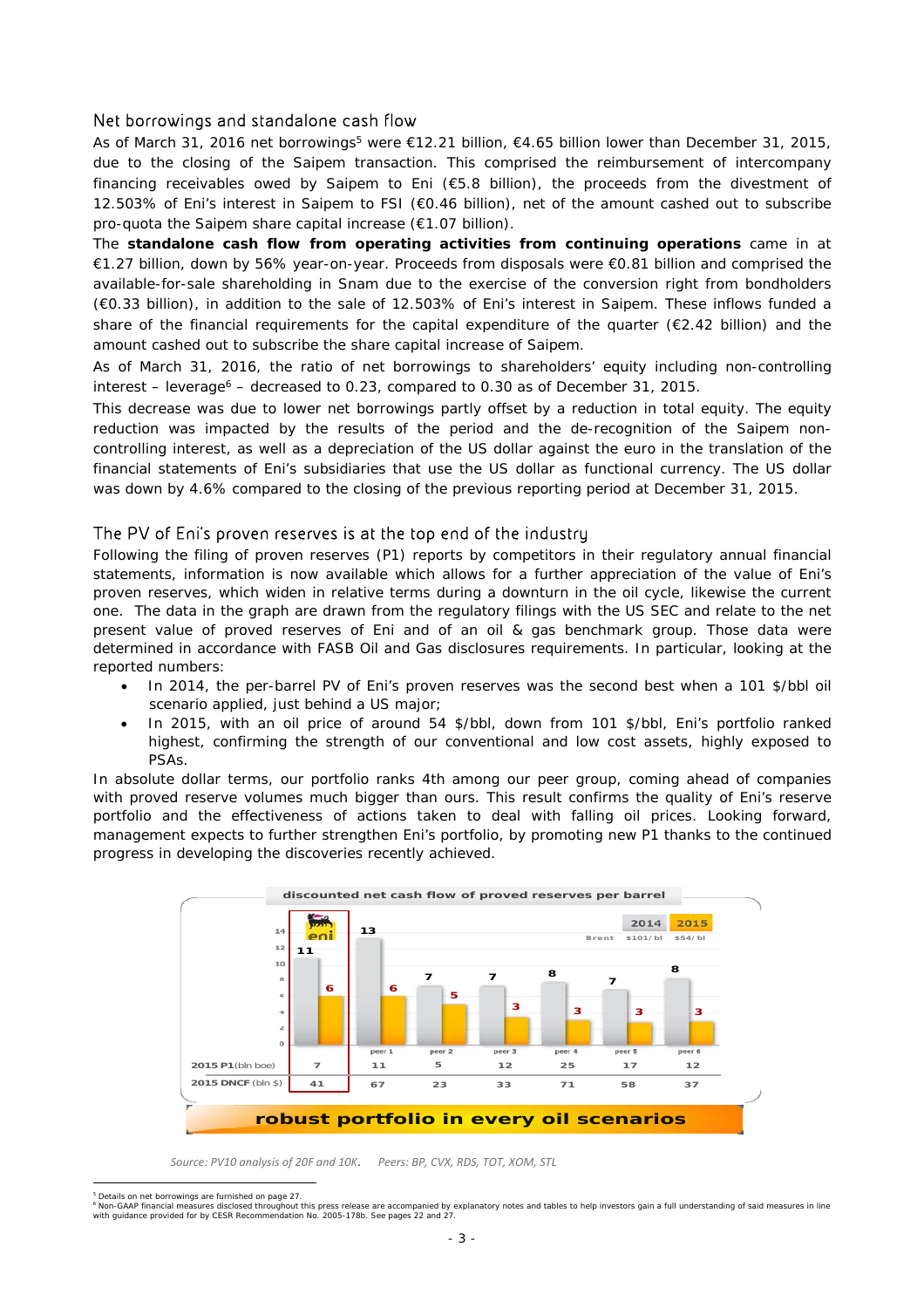### Business developments

In March 2016, production at the Goliat field started up in the PL 229 licence off the Norwegian Barents Sea. Goliat is the first producing oilfield in the Barents Sea and is operated through the largest and most sophisticated floating cylindrical production and storage vessel (FPSO) in the world. Production is expected to peak at 100 kbbl/d (65 kbbl/d net to Eni). The field is estimated to contain reserves amounting to about 180 million barrels of oil.

A new exploration licence, the Cape Three Points Block 4, was obtained offshore Ghana. The new block covers an area of approximately 1,000 square kilometers in water depths ranging from 100 to 1,200 meters and is located near the OCTP block operated by Eni. In case of exploration success, the block will benefit from the OCTP project infrastructures, under development.

A Farm-Out Agreement (FOA) was signed with Chariot Oil & Gas to enter the Rabat Deep Offshore exploration permits I-VI, in the Northern Atlantic Margin of Morocco. Eni will retain operatorship and a working interest of 40%, as well as exploration rights over an area of approximately 11,000 square kilometers, with a water depth ranging from 150 to 3,500 meters. The new acreage has the potential for finding liquid hydrocarbons. The completion of this FOA is subject to the authorization of the country's authorities and other conditions precedent.

As part of the APA Round 2015, Eni was awarded the following exploration licences: PL 128D (Eni's interest 11.5%) in the Norwegian Sea, PL 816 (Eni operator with a 70% interest) in the Norwegian section of the North Sea, PL 229D (Eni operator with a 65% interest) and PL 849 (Eni's interest 30%) in the Barents Sea.

In February 2016, Egyptian authorities sanctioned the development plan of the Zohr discovery, where production start-up is expected by end of 2017. In March 2016, Eni completed the drilling of the Zohr 2X well and successfully performed the production test, which confirmed the mineral potential of discovery.

In February 2016, Mozambique authorities sanctioned the development of the first development phase of Coral, targeting production of 5 Tcf of gas.

As part of Eni's near-field exploration strategy, positive results were achieved with the Nidoco North 1-X well in the Abu Madi West production concession, located in the Nile Delta. By mid-2016, with the addition of new reserves discovered, the production capacity in the concession will increase to over 60 kboe/d.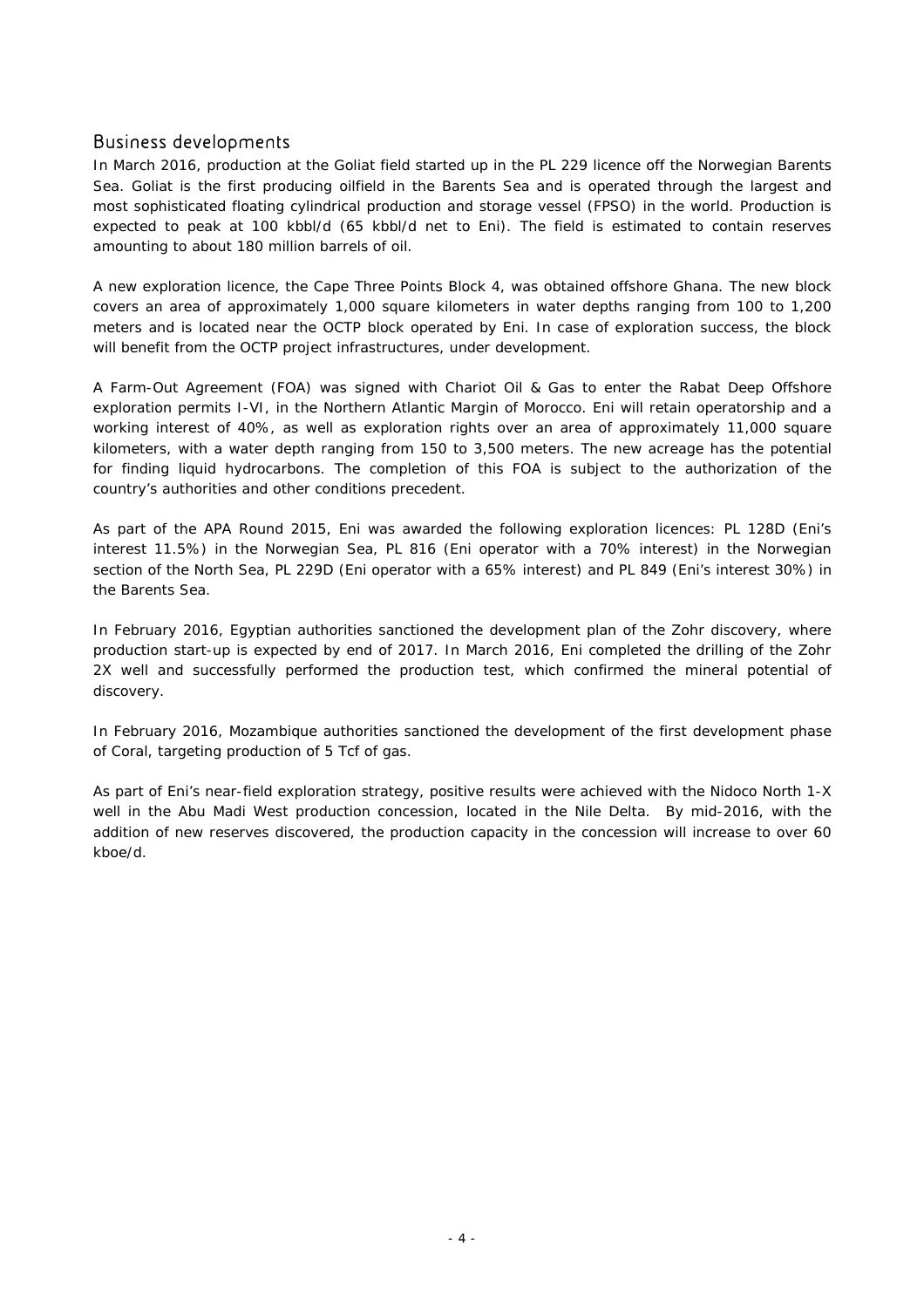### **Outlook**

The global macroeconomic outlook for 2016 is clouded by a number of risks and uncertainties, mainly relating to a continued slowdown of growth in China, caution in the Eurozone and in commodityexporting countries. After hitting 13-years lows of below \$30 per barrel at the beginning of 2016, the price of crude oil has recovered to the 40 dollar-mark thanks to signs of a partial easing in the global glut. However, the fundamentals of the oil market remain weak with the price of crude oil exposed to possible negative pressure due to the uncertainties surrounding the pace of energy demand growth in the short and medium term.

In order to cope with the anticipated negative impact of the scenario on the E&P results from operations and cash flow, management is planning to increase efforts to optimize capex and reduce operating costs by exploiting the deflationary pressure induced by the fall in crude oil prices. In the G&P sector, management anticipates a challenging environment pressured by weak demand growth and oversupplies. The Company confirms its strategy to renegotiate long-term supply contracts in order to align the supply terms with market conditions, as well as boost profitability in its high-value businesses (LNG, gas retail and trading). In the R&M sector management expects the refining margin to be lower than in 2015. In this context, business strategies will be focused on the optimization of refinery processes and costs as well as on the enhancement of results in marketing.

Management's forecasts for the Group's 2016 production and sale metrics are explained below:

- **Hydrocarbons production**: management expects production to be largely flat y-o-y even assuming a production shutdown in the Val d'Agri district until to year-end. This unfavourable development, the decline of mature fields and a lower expected contribution from production one-offs will be absorbed by the planned start-up of new fields and continuing production ramp-up, particularly in Norway, Egypt, Venezuela, Angola and Congo;

**- Natural gas sales**: against a backdrop of weak demand and strong competition, management expects gas sales to be down y-o-y in line with an expected reduction of the contractual minimum take of supply contracts. Management plans to retain its market share in the large customers and retail segments, also increasing the value of the existing customer base by developing innovative commercial initiatives, by integrating services to the supply of the commodity and by optimizing operations and commercial activities;

- **Refinery intake on own account**; refinery intakes are expected to be flat y-o-y, excluding the effect of the disposal of Eni's refining capacity in CRC refinery in Czech Republic finalized on April 30, 2015;

**- Refined products sales in Italy and in the rest of Europe**: against a backdrop of weak demand growth and strong competition, management expects to consolidate volume and market share in the Italian retail market while also increasing the value of the existing customer base. This will be achieved by leveraging our offer differentiation, an innovation in products and services as well as efficiency in logistic and commercial activities.

In 2016 management expects to carry out a number of initiatives intended to reduce capital spending by 20% y-o-y on a constant exchange rate basis by re-phasing and rescheduling capital projects, being increasingly selective with exploration plays and renegotiating contracts for the supply of capital goods in order to cope with the slump in crude oil prices. This capex optimization is not expected to negatively affect production growth, which is confirmed at above 3% across the plan period.

The Group's leverage is projected to remain within the 0.30 threshold thanks to the closing of the Saipem transaction, optimization of the underlying performance and portfolio management, which are expected to reduce the impact of the weak commodity environment.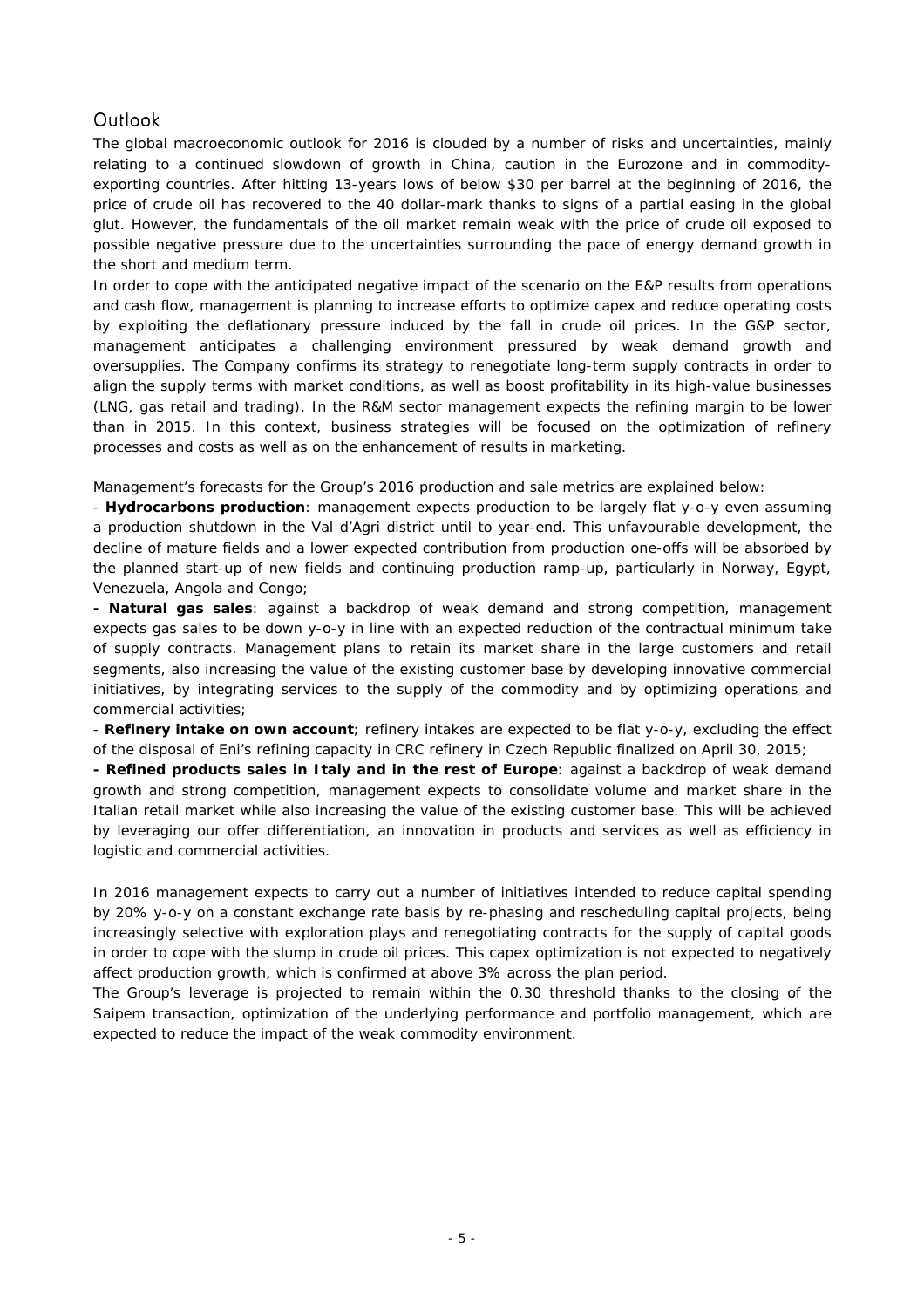Effective March 18, 2016, Legislative Decree No.25/2016, transposing the European Directive 2013/50/EU, has removed for Italianlisted companies the reporting obligation to disclose quarterly financial results. Therefore, this press release has been prepared on a voluntary basis in line with Eni's policy to provide the market and investors with regular information about the Company's financial and operating performances and business prospects considering the disclosure policy followed by oil&gas peers.

Results and cash flow are presented for the first quarter of 2016 and for the first quarter and the fourth quarter of 2015. Information on liquidity and capital resources relates to end of the periods as of March 31, 2016, and December 31, 2015.

Accounts set forth herein have been prepared in accordance with the evaluation and recognition criteria set by the International Financial Reporting Standards (IFRS) issued by the International Accounting Standards Board (IASB) and adopted by the European Commission according to the procedure set forth in Article 6 of the European Regulation (CE) No. 1606/2002 of the European Parliament and European Council of July 19, 2002. These criteria are unchanged from the 2015 Annual report on form 20-F filed with the US SEC on April 12, 2016, which investors are urged to read.

#### **Discontinued operations**

As of December 31, 2015, the two operating segments Chemical and E&C have been classified as discontinued operations based on the guidelines of IFRS 5(see Annual Report on Form 20-F - preface to the explanatory notes to the financial statements).

The Saipem transaction was finalized on January 22, 2016, with the closing of the sale of a 12.503% stake in the entity to the Fondo Strategico Italiano (FSI) and the concurrent enter into force of the shareholder agreement between the parties intended to establish joint control over the former subsidiary. From the transaction date, Saipem assets and liabilities, revenues and expenses have been

derecognized from Eni's consolidated accounts. The residual stake in Saipem of 30.42% has been recognized as an investment in an equity-accounted joint venture with an initial carrying amount aligned to the share price at the closing date of the transaction (€4.2 per share) recognizing a loss through profit and loss of €441 million. This loss has been recognized in the Group consolidated accounts for the first quarter 2016 as part of gains and losses of the discontinued operations.

As far as the Chemical segment concerns, negotiations are underway with an industrial partner who has showed interest in acquiring a controlling stake of Versalis, the 100%-owned Eni subsidiary, which manages the Group chemical business, thus supporting Eni in implementing an industrial plan designed to upgrade the business.

Because Eni is exiting two major lines of business, the mentioned disposal groups have been represented and accounted for as discontinued operations. Based on this accounting, gains and losses pertaining to the discontinued operations include only those earned from transactions with third parties, while gains and losses on intercompany transactions have continued being eliminated because both disposal groups were fully consolidated entities and therefore intercompany transactions are eliminated upon consolidation till the closing of any sale agreement. The accounting of the discontinued operations entails that in presence of large intercompany transactions, the results of the continuing operations do not fully illustrate the underlying performance given the elimination of gains and losses on intercompany transactions with the discontinued operations. Regarding Versalis, the revenues earned by the Group operating companies, mainly in the R&M segment, for the supply of oil-based chemical feedstock are eliminated upon consolidation. Furthermore, starting from January 1, 2016, Versalis ceased recognizing depreciation charges.

#### **Successful effort method (SEM)**

Effective January 1, 2016, management modified on voluntary basis, the criterion to recognize exploration expenses adopting the accounting of the successful-effort method (SEM) . The successful-effort method is largely adopted by oil&gas companies, to which Eni is increasingly comparable given the recent re-focalization of the Group activities on its core upstream business.

Under the S-E-M, geological and geophysical exploration costs are recognized as an expense as incurred. Costs directly associated with an exploration well are initially capitalized as an unproved tangible asset until the drilling of the well is complete and the results have been evaluated. If potentially commercial quantities of hydrocarbons are not found, the exploration well costs are written off. If hydrocarbons are found and, subject to further appraisal activity, are likely to be capable of commercial development, the costs continue to be carried as an unproved asset. If it is determined that development will not occur then the costs are expensed. Costs directly associated with appraisal activity undertaken to determine the size, characteristics and commercial potential of a reservoir following the initial discovery of hydrocarbons are initially capitalized as an unproved tangible asset. When proved reserves of oil and natural gas are determined and development is approved by management, the relevant expenditure is transferred to proved property. In accordance to IAS 8 "Accounting policies, Changes in accounting estimates and Errors", the SEM application is a voluntary changes in accounting policy explained by the alignment with an accounting standard largely adopted by oil&gas companies and as such it has been applied retrospectively.

The retrospective application of the SEM has required adjustment of the opening balance of the retained earnings and other comparative amounts as of January 1, 2014. Specifically, the opening balance of the carrying amount of property, plant and equipment was increased by €3,524 million, intangible assets by €860 million and the retained earnings by €3,001 million. Other adjustments related to deferred tax liabilities and other minor line items.

As far as 2015 financial year is concerned, the adoption of SEM determined a reduction of operating profit of €815 million compared to the amount publicly disclosed in our annual report 2015 (from a loss of €2,781 million to a loss of €3,596 million) driven by: (i) a reduction in depreciation and amortization related to the previously fully-amortized exploration drilling costs; (ii) the write-off of exploration initiatives which management has determined to be no more economical due to technical, legal, contractual issues, capital allocation decisions or a revised outlook for commodity prices; (iii) higher impairment losses taken at property plant and equipment following the revaluation of the book values at oil&gas CGUs.

2015 net loss pertaining to Eni's shareholders was re-determined in €7,969 million, compared to a loss of €7,680 million as previously filed. In elaborating Non-GAAP measures (i.e adjusted results) the write-off of certain exploration projects expected to be no more profitable as management reviewed the commodity price scenario, was classified as special charges (a pre- tax amount of €169 million).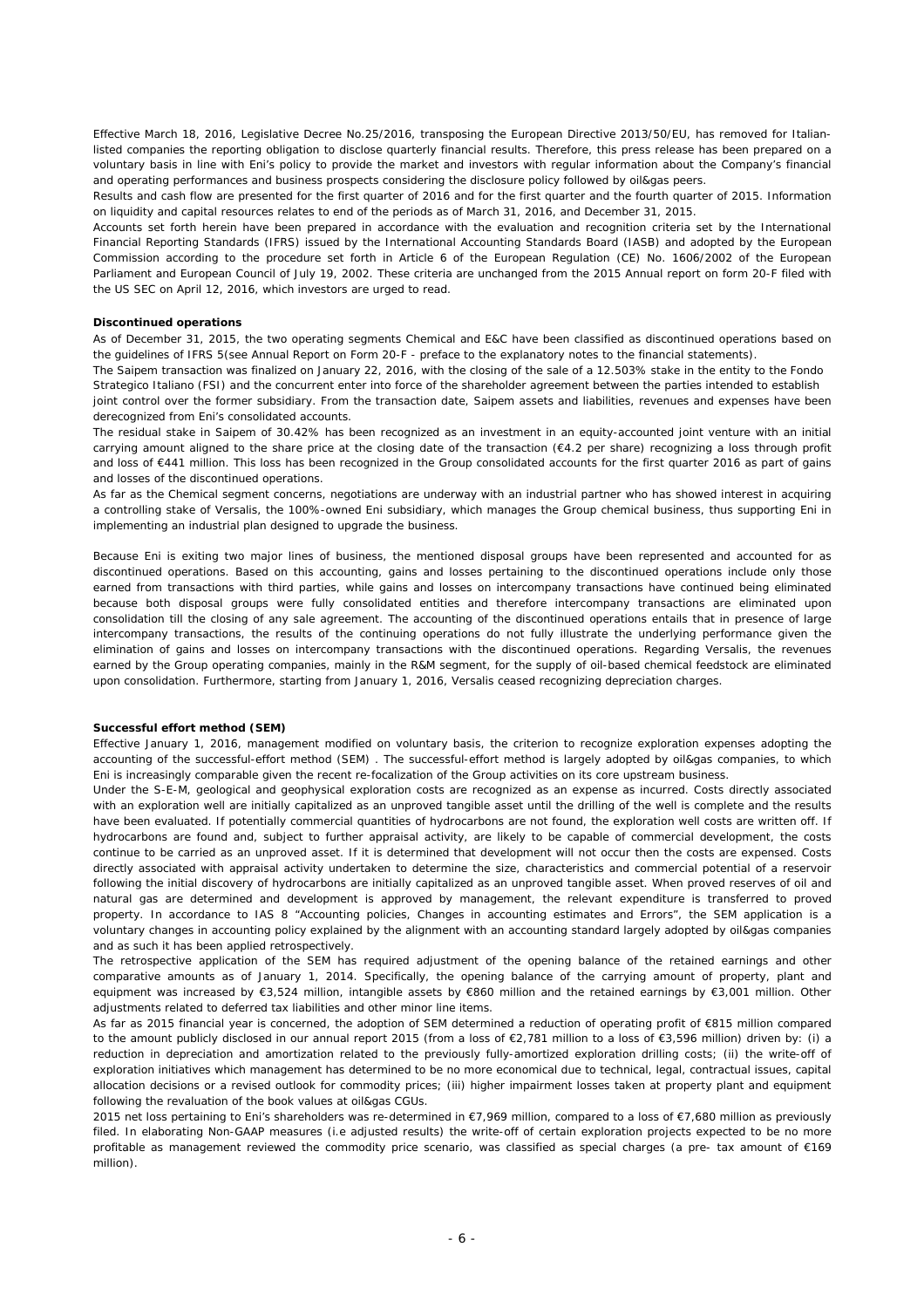The tables below set forth the restated amounts of the comparative periods 2015 which have been restated following the adoption of the SEM.

|                                                                                                                  | <b>REPORTED</b>   |                    |                     |                           |                   | <b>RESTATED</b>   |                    |                     |                    |                   |  |
|------------------------------------------------------------------------------------------------------------------|-------------------|--------------------|---------------------|---------------------------|-------------------|-------------------|--------------------|---------------------|--------------------|-------------------|--|
| (€ milioni)                                                                                                      | I quarter<br>2015 | Il quarter<br>2015 | III quarter<br>2015 | <b>IV</b> quarter<br>2015 | Full year<br>2015 | I quarter<br>2015 | Il quarter<br>2015 | III quarter<br>2015 | IV quarter<br>2015 | Full year<br>2015 |  |
| Operating profit (loss) - continuing operations                                                                  | 1,484             | 1,164              | (421)               | (5,008)                   | (2,781)           | 1,599             | 1,154              | (259)               | (6,090)            | (3,596)           |  |
| Operating profit (loss) E&P<br>Adjusted operating profit (loss) - continuing operations on a<br>standalone basis | 1,298<br>1,378    | 1,471<br>1,436     | 701<br>432          | (3,614)<br>858            | (144)<br>4,104    | 1,413<br>1,503    | 1,461<br>1,488     | 863<br>594          | (4,696)<br>593     | (959)<br>4,178    |  |
| Adjusted operating profit (loss) - E&P<br>Net profit (loss) attributable to Eni's shareholders - continuing      | 955               | 1,533              | 757                 | 863                       | 4,108             | 1,080             | 1,585              | 919                 | 598                | 4,182             |  |
| operations                                                                                                       | 489               | 34                 | (1, 425)            | (6,778)                   | (7,680)           | 617               | 50                 | (1, 263)            | (7, 373)           | (7,969)           |  |
| Adjusted net profit (loss) attributable to Eni's shareholders -<br>continuing operations on a standalone basis   | 575               | 390                | (429)               | (202)                     | 334               | 701               | 447                | (267)               | (308)              | 573               |  |
| Total assets                                                                                                     |                   |                    |                     |                           | 134,792           |                   |                    |                     |                    | 138,810           |  |
| Eni's shareholders equity                                                                                        |                   |                    |                     |                           | 51,753            |                   |                    |                     |                    | 55,199            |  |
| Cash flow from operations from continuing operations on a<br>standalone basis                                    | 2,287             | 3,511              | 1,371               | 4,012                     | 11,181            | 2,222             | 3.440              | 1305                | 3,960              | 10,927            |  |
| Net cash flow                                                                                                    | 656               | (1,804)            | (34)                | (232)                     | (1, 414)          | 656               | (1,804)            | (34)                | (232)              | (1, 414)          |  |

Non-GAAP financial measures and other performance indicators disclosed throughout this press release are accompanied by explanatory notes and tables to help investors to gain a full understanding of said measures in line with guidance provided by recommendation CESR/05-178b.

*Eni's Chief Financial and Risk Management Officer, Massimo Mondazzi, in his position as manager responsible for the preparation of the Company's financial reports, certifies that data and information disclosed in this press release correspond to the Company's evidence and accounting books and records, pursuant to rule 154-bis paragraph 2 of Legislative Decree No. 58/1998.* 

#### **Disclaimer**

*This press release, in particular the statements under the section "Outlook", contains certain forward-looking statements particularly those regarding capital expenditure, development and management of oil and gas resources, dividends, allocation of future cash flow from operations, gearing, future operating performance, targets of production and sales growth, new markets and the progress and timing of projects. By their nature, forward-looking statements involve risks and uncertainties because they relate to events and depend on circumstances that will or may occur in the future. Actual results may differ from those expressed in such statements, depending on a variety of factors, including the timing of bringing new fields on stream; management's ability in carrying out industrial plans and in succeeding in commercial transactions; future levels of industry product supply; demand and pricing; operational issues; general economic conditions; political stability and economic growth in relevant areas of the world; changes in laws and governmental regulations; development and use of new technology; changes in public expectations and other changes in business conditions; the actions of competitors and other factors discussed elsewhere in this document. Due to the seasonality in demand for natural gas and certain refined products and the changes in a number of external factors affecting Eni's operations, such as prices and margins of hydrocarbons and refined products, Eni's results from operations and changes in net borrowings for the first quarter of the year cannot be extrapolated on an annual basis.* 

\* \* \*

**Company Contacts Press Office:** +39.0252031875 - +39.0659822030 **Freephone for shareholders (from Italy):** 800940924 **Freephone for shareholders (from abroad):** +80011223456 **Switchboard:** +39-0659821

 $\star$  \* \* \*

**ufficio.stampa@eni.com segreteriasocietaria.azionisti@eni.com investor.relations@eni.com Website:** www.eni.com

#### **Eni**

Società per Azioni Rome, Piazzale Enrico Mattei, 1 Share capital: €4,005,358,876 fully paid Tax identification number 00484960588  $Tel + 39 0659821 - Fax + 39 0659822141$ 

This press release for the first quarter 2016 (unaudited) is also available on Eni's website **eni.com**.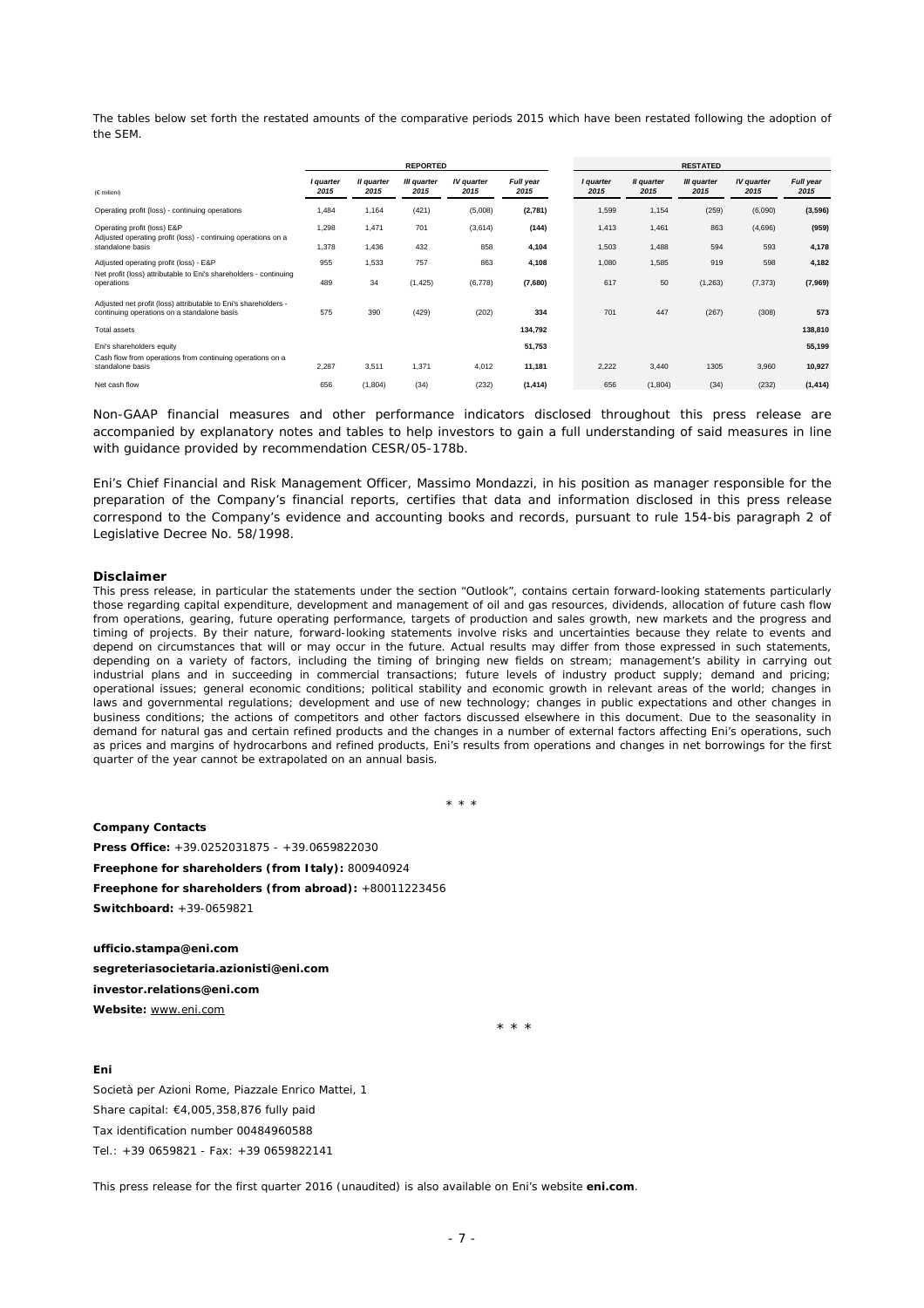## Quarterly consolidated report

Summary results<sup>7</sup> for the first quarter 2016

| $(\epsilon$ million)<br>Fourth<br>Quarter<br>2015 |                                                                                            | <b>First Quarter</b><br>2015 | 2016   |
|---------------------------------------------------|--------------------------------------------------------------------------------------------|------------------------------|--------|
| 13,889                                            | Net sales from operations - continuing operations                                          | 19,988                       | 12,357 |
| (6,090)                                           | Operating profit (loss) - continuing operations                                            | 1,599                        | (321)  |
| 527                                               | Exclusion of inventory holding (gains) losses                                              | (87)                         | 247    |
| 6,278                                             | Exclusion of special items (a)                                                             | (94)                         | 147    |
| 715                                               | Adjusted operating profit (loss) - continuing operations                                   | 1,418                        | 73     |
|                                                   | Breakdown by segment:                                                                      |                              |        |
| 598                                               | <b>Exploration &amp; Production</b>                                                        | 1,080                        | 95     |
| 18                                                | Gas & Power                                                                                | 294                          | 285    |
| 93                                                | Refining & Marketing                                                                       | 92                           | 66     |
| (101)                                             | Corporate and other activities                                                             | (89)                         | (90)   |
| 107                                               | Impact of unrealized intragroup profit elimination and other consolidation adjustments (b) | 41                           | (283)  |
| 715                                               | Adjusted operating profit (loss) - continuing operations                                   | 1,418                        | 73     |
| (122)                                             | Reinstatement of intercompany transactions vs. discontinued operations                     | 85                           | 399    |
| 593                                               | Adjusted operating profit (loss) - continuing operations on standalone basis               | 1,503                        | 472    |
| (7,373)                                           | Net profit (loss) attributable to Eni's shareholders - continuing operations               | 617                          | (803)  |
| 365                                               | Exclusion of inventory holding (gains) losses                                              | (59)                         | 168    |
| 6,521                                             | Exclusion of special items (a)                                                             | (104)                        | 156    |
| (487)                                             | Adjusted net profit (loss) attributable to Eni's shareholders - continuing operations      | 454                          | (479)  |
| 179                                               | Reinstatement of intercompany transactions vs. discontinued operations                     | 247                          | 402    |
| (308)                                             | Adjusted net profit (loss) attributable to Eni's shareholders on standalone basis          | 701                          | (77)   |
| (9,017)                                           | Net profit (loss) attributable to Eni's shareholders                                       | 832                          | (792)  |
| (7, 373)                                          | Net profit (loss) attributable to Eni's shareholders - continuing operations               | 617                          | (803)  |
| (1,644)                                           | Net profit (loss) attributable to Eni's shareholders - discontinued operations             | 215                          | 11     |
| 3,960                                             | Net cash provided by operating activities - continuing operations                          | 2,222                        | 862    |
| 503                                               | Net cash provided by operating activities - discontinued operations                        | 17                           | 508    |
| 4,463                                             | Net cash provided by operating activities                                                  | 2,239                        | 1,370  |
| 3,955                                             | Net cash provided by operating activities on standalone basis                              | 2,890                        | 1,266  |
| 2,629                                             | Capital expenditure - continuing operations                                                | 2,654                        | 2,419  |

(a) For further information see "Breakdown of special items".

 $\overline{a}$ 

(b) Unrealized intragroup profit elimination mainly pertained to intra-group sales of commodities and services recorded in the assets of the purchasing business segment as of the end of the period.

 $^7$  As provided by IFRS, in case of "discontinued operations" gains and losses pertaining to activities in disposal phase and consequently to "continuing operations" are those deriving from transaction with third parties page 22 and subsequent.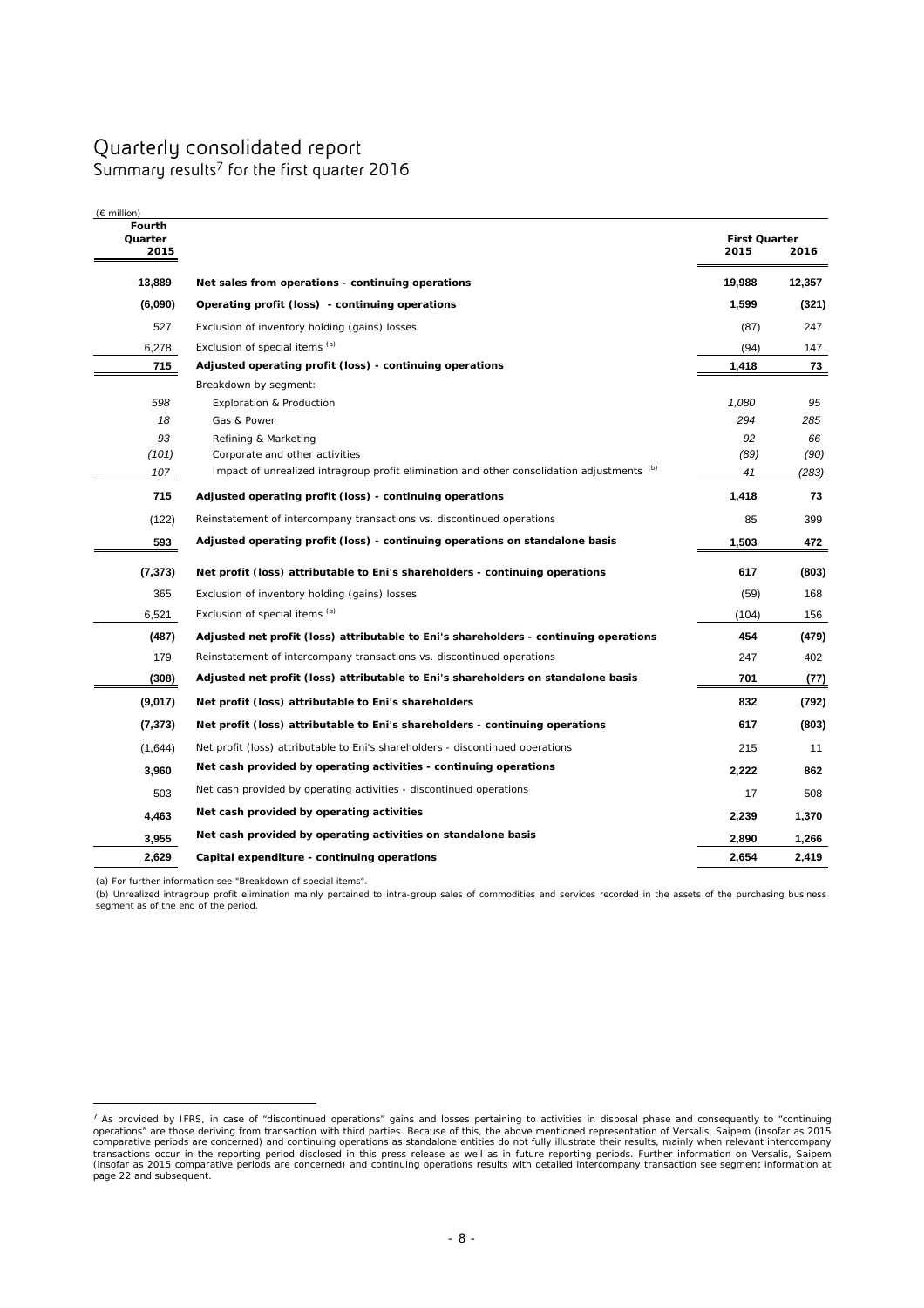### Trading environment indicators

| Fourth<br>Quarter |                                                    | <b>First Quarter</b> |        |           |
|-------------------|----------------------------------------------------|----------------------|--------|-----------|
| 2015              |                                                    | 2015                 | 2016   | % Ch.     |
| 43.69             | Average price of Brent dated crude oil (a)         | 53.97                | 33.89  | (37.2)    |
| 1.095             | Average EUR/USD exchange rate (b)                  | 1.126                | 1.102  | (2.1)     |
| 39.90             | Average price in euro of Brent dated crude oil     | 47.93                | 30.75  | (35.8)    |
| 6.56              | Standard Eni Refining Margin (SERM) <sup>(c)</sup> | 7.57                 | 4.18   | (44.8)    |
| 5.56              | Price of NBP gas (d)                               | 7.25                 | 4.35   | (40.0)    |
| (0.09)            | Euribor - three-month euro rate (%)                | 0.05                 | (0.19) | $\ddotsc$ |
| 0.41              | Libor - three-month dollar rate (%)                | 0.26                 | 0.63   |           |

(a) In USD dollars per barrel. Source: Platt's Oilgram. (b) Source: ECB.

(d) In USD per million BTU (British Thermal Unit). Source: Platt's Oilgram. (c) In USD per barrel. Source: Eni calculations. It gauges the profitability of Eni's refineries against the typical raw material slate and yields.

### Financial review

### Adjusted results on a standalone basis

In the first quarter 2016 **adjusted operating profit of continuing operations** was €472 million, down by €1,031 million, or 68.6% compared to the first quarter of 2015. The fall was attributable to lower commodity prices (down by €1.6 billion), partially offset by efficiency gains and production growth amounting to €0.6 billion. **Adjusted net loss pertaining to Eni's shareholders from continuing operations** was €77 million, down by €778 million compared to the first quarter of 2015, due to a declining operating performance and a lower than proportional reduction in the tax expense of the Exploration & Production segment.

The positive adjustments of €726 million related to: i) a loss on stock of €168 million; ii) special charges of €156 million; iii) the reinstatement of gains and losses on intercompany transactions with the discontinued operations, which are eliminated upon consolidation in GAAP earnings, in order to obtain a Non-GAAP measure which is indicative of the underlying performance of the continuing operations (€402 million).

**Special charges of the operating profit from continuing operations** amounted to €147 million, and mainly related to: (i) the fair-value evaluation of certain commodity derivatives lacking the formal criteria to be accounted as hedges under IFRS (charge of €133 million); (ii) environmental provisions (€26 million); (iii) exchange rates derivatives (a gain of €44 million).

### Reported results

In the first quarter of 2016 Eni reported a **net loss from continuing operations** of €803 million compared to the first quarter of 2015 when Eni reported a net profit of €617 million. A prolonged slide in crude oil prices has negatively affected the Group's performance, eroding results from operations and cash flow.

Operating earnings were €1,920 million lower than the first quarter of 2015 driven by lower E&P revenues reflecting reduced oil and gas realizations, in turn negatively impacted by sharply lower Brent prices (down by 37%). In addition, the reduced operating profit reflected the elimination due to consolidation of revenues earned by the continuing operations from the Chemical disposal group, whereas in the first quarter 2015 the elimination of intercompany revenues towards the Chemical segment was offset by the elimination of intercompany expenses incurred towards Saipem for maintenance and construction works commissioned by the continuing operations. The negative impact of lower commodity prices on results from operations and cash generation were partly offset by efficiency and optimizations gains across all businesses and production growth.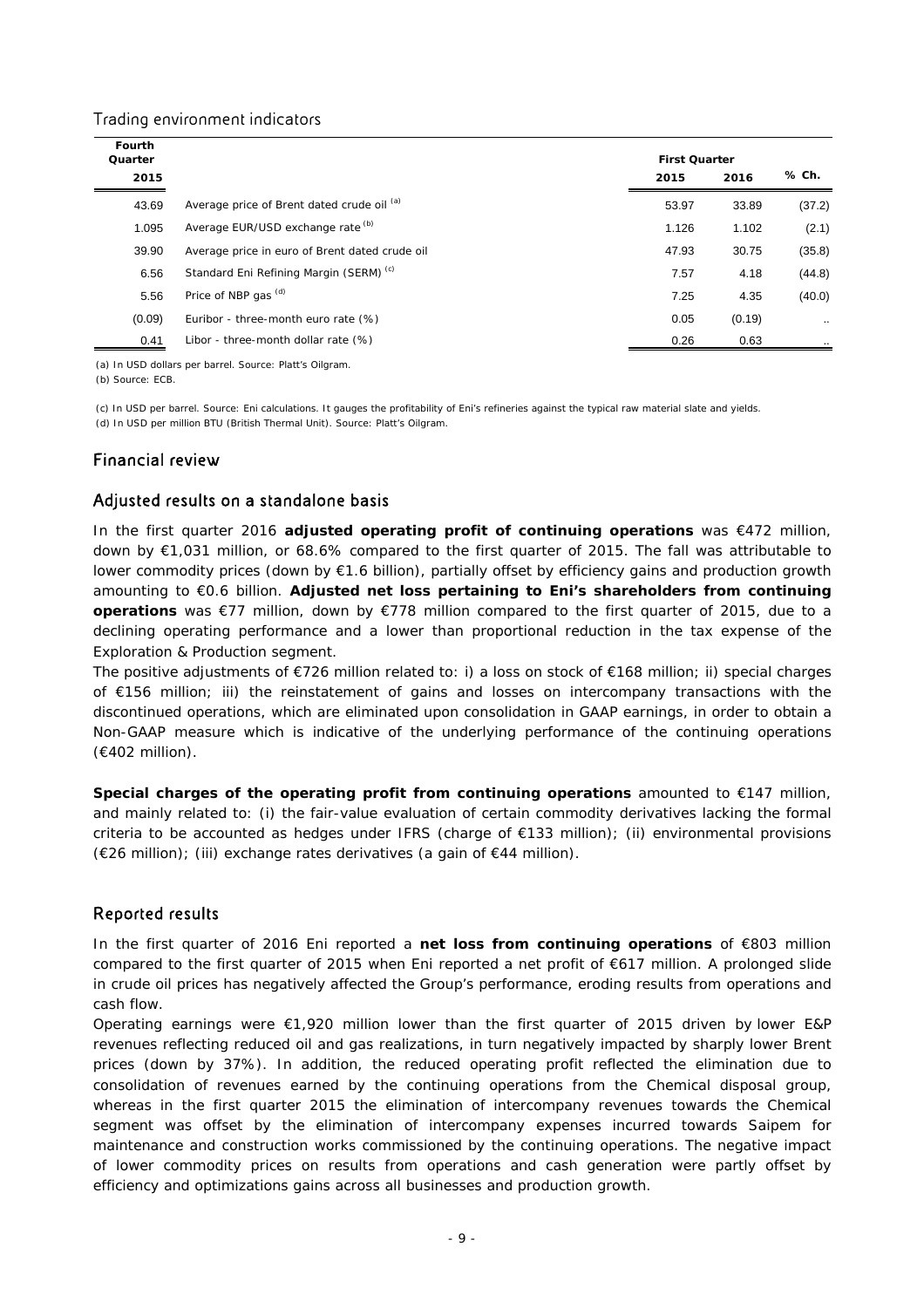Net loss for the quarter was impacted by the recognition of a net tax expense amounting to  $\epsilon$ 359 million, in spite of reporting negative pre-tax earnings. This circumstance reflected the impact of a deteriorating price scenario in the upstream segment, which resulted in the segment's taxable profit earned in PSA contracts, which, although more resilient in a low-price environment, nonetheless bear higher-than-average rates of tax and a reduced capacity to recognize deferred tax assets on losses incurred in the quarter.

**Group net loss pertaining to Eni's shareholders** amounted to €792 million. This result includes a net profit pertaining to Eni's shareholders from discontinued operations (€11 million). This was due to the IFRS 5 accounting for the Chemical disposal group whose results were positively influenced by the elimination upon consolidation of intercompany expenses incurred towards the continuing operations, as well as the interruption of the amortization of PP&E, offset by €441 million loss which was recognized to align the book value of the residual Eni's interest in Saipem to its fair value at the transaction date (January 22, 2016).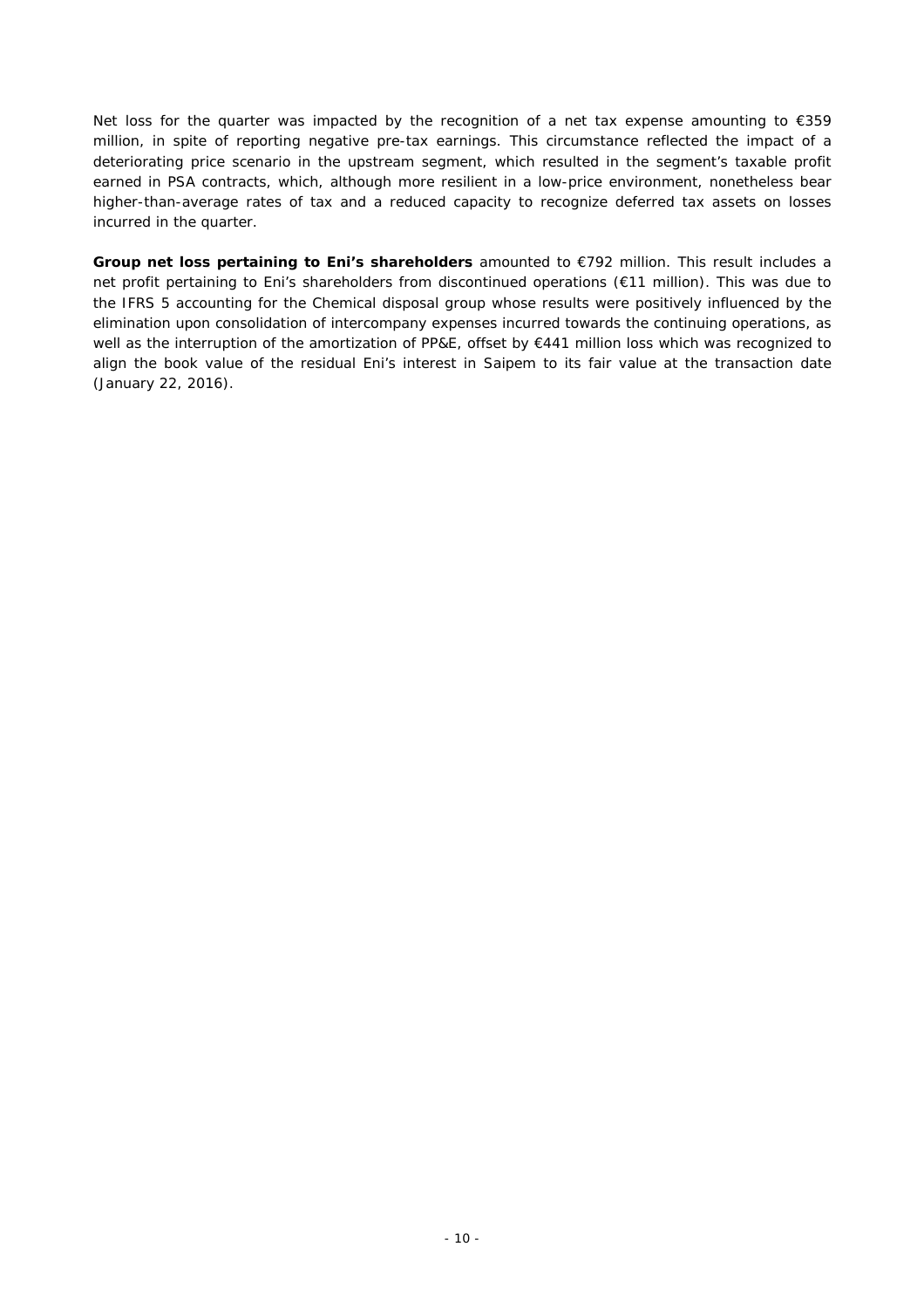### Summarized Group Balance Sheet<sup>8</sup>

(€ million)

 $\overline{a}$ 

|                                                              | Dec. 31, 2015 | Mar. 31, 2016 | Change   |
|--------------------------------------------------------------|---------------|---------------|----------|
| <b>Fixed assets</b>                                          |               |               |          |
| Property, plant and equipment                                | 67,682        | 66,094        | (1,588)  |
| Inventories - Compulsory stock                               | 909           | 871           | (38)     |
| Intangible assets                                            | 2,979         | 2,905         | (74)     |
| Equity-accounted investments and other investments           | 3,326         | 4,595         | 1,269    |
| Receivables and securities held for operating purposes       | 2,064         | 2,022         | (42)     |
| Net payables related to capital expenditure                  | (1,276)       | (1, 389)      | (113)    |
|                                                              | 75,684        | 75,098        | (586)    |
| Net working capital                                          |               |               |          |
| Inventories                                                  | 3,910         | 3,392         | (518)    |
| Trade receivables                                            | 12,022        | 12,228        | 206      |
| Trade payables                                               | (9,345)       | (9, 487)      | (142)    |
| Tax payables and provisions for net deferred tax liabilities | (4,240)       | (4, 452)      | (212)    |
| Provisions                                                   | (15, 247)     | (13, 846)     | 1,401    |
| Other current assets and liabilities                         | 1,804         | 1,510         | (294)    |
|                                                              | (11,096)      | (10, 655)     | 441      |
| Provisions for employee post-retirement benefits             | (1,056)       | (1,055)       | 1        |
| Discontinued operations and assets held for sale including   |               |               |          |
| related liabilities                                          | 10,446        | 1,411         | (9,035)  |
| <b>CAPITAL EMPLOYED, NET</b>                                 | 73,978        | 64,799        | (9, 179) |
| Eni shareholders' equity                                     | 55,199        | 52,542        | (2,657)  |
| Non-controlling interest                                     | 1,916         | 47            | (1,869)  |
| Shareholders' equity                                         | 57,115        | 52,589        | (4,526)  |
| <b>Net borrowings</b>                                        | 16,863        | 12,210        | (4,653)  |
| TOTAL LIABILITIES AND SHAREHOLDERS' EQUITY                   | 73,978        | 64,799        | (9, 179) |
| Leverage                                                     | 0.30          | 0.23          | (0.07)   |

The Summarized Group Balance Sheet was affected by the movement in the EUR/USD exchange rate which determined a decrease in net capital employed, net borrowings and total equity by  $\epsilon$ 2,110 million, €246 million and €1,864 million, respectively. This was due to translation into euros of the financial statements of US-denominated subsidiaries reflecting a 4.6% appreciation of the euro against the US dollar (1 EUR= 1.1385 USD at March 31, 2016 compared to 1.089 at December 31, 2015).

**Fixed assets** (€75,098 million) decreased by €586 million from December 31, 2015 mainly due to the appreciation of the euro. Other changes related to capital expenditures for the quarter (€2,419 million) offset by DD&A and write-offs (€1,862 million). Finally the line item "Equity-accounted investments and other investments" (€1,269 million) increased due to the recognition as an equity-accounted investment of the residual 30.42% stake in Saipem and the pro-quota amount cashed out to subscribe Saipem share capital increase for an overall amount of €1,614 million, as well as the entity result for the period attributable to Eni.

<sup>&</sup>lt;sup>8</sup> The summarized Group balance sheet aggregates the amount of assets and liabilities derived from the statutory balance sheet in accordance with functional criteria, which consider the enterprise conventionally divided into the three fundamental areas focusing on resource investments, operations and financing. Management believes<br>that this summarized Group balance sheet is useful infor in fixed assets and working capital. Management uses the summarized Group balance sheet to calculate key ratios such as the proportion of net borrowings to shareholders' equity (leverage) intended to evaluate whether Eni's financing structure is sound and well-balanced.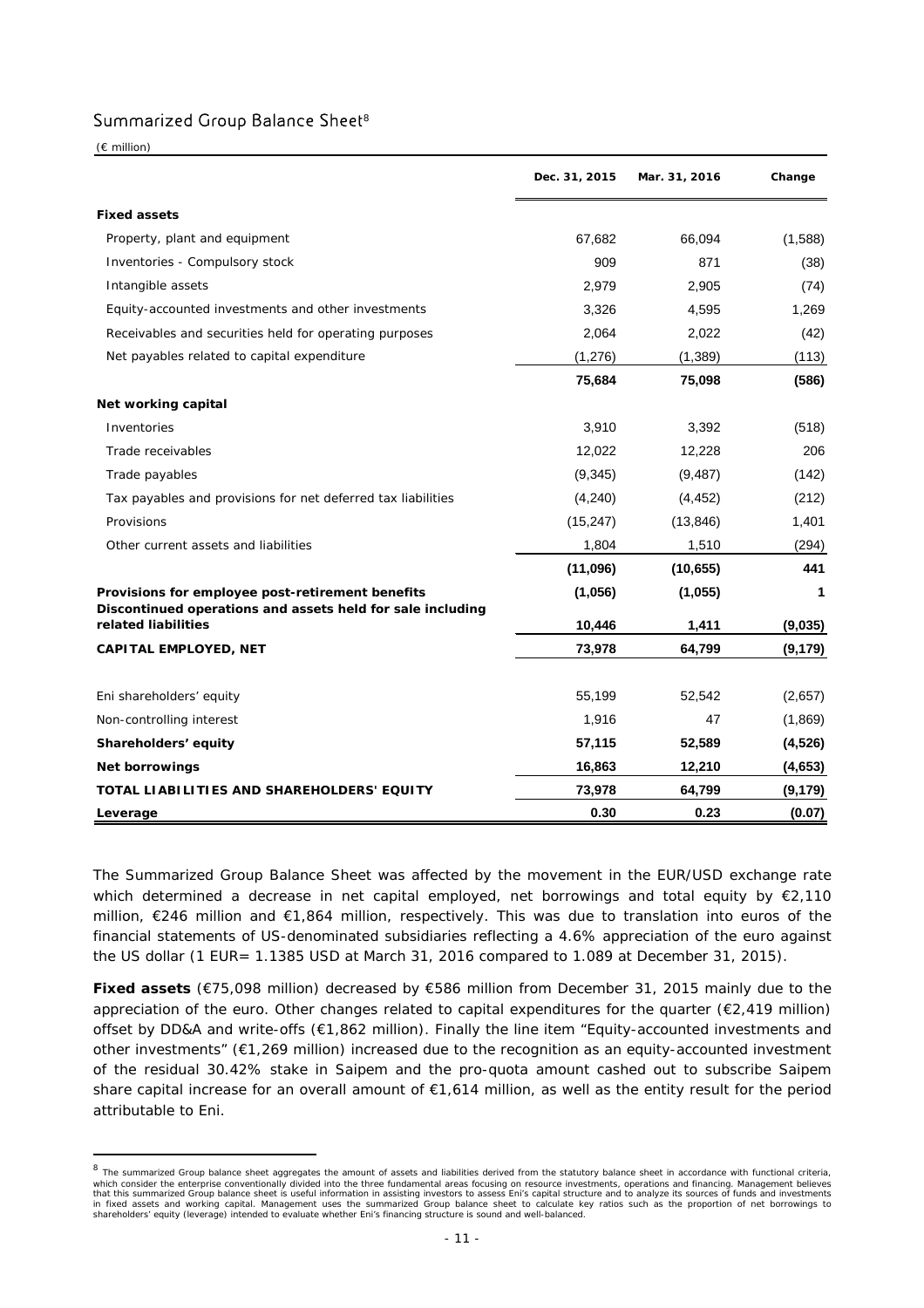**Net working capital** was in negative territory at minus €10,655 million and increased by €441 million due to a reduction in provisions, mainly in G&P due to price revision of long-term contracts, partially offset by higher trade payables and lower advances, as well as higher commercial exposure to jointventure partners in E&P. These increases were partly offset by reduced trade receivables and inventories due to scenario effects and the seasonality affecting gas sales.

**Discontinued operations, asset held for sale including related liabilities** (€1,411 million) refer mainly to the chemical business managed by Versalis (Eni's interest 100%). As of the reporting date, negotiations were underway to define an agreement with an industrial partner who, by acquiring a controlling stake of Versalis (Eni 100%), would support Eni in implementing an industrial plan designed to upgrade this business. When compared to December 31, 2015 the above mentioned item decreased by €9,035 million due to the closing of the Saipem deal.

**Shareholders' equity including non-controlling interest** was €52,589 million, down by €4,526 million from December 31, 2015. This was due to net loss in comprehensive income (€2,645 million) given by net loss of €789 million and unfavourable foreign currency translation differences (€1,864 million). Also affecting the total equity was the de-recognition of Saipem non-controlling interest (€1,872 million).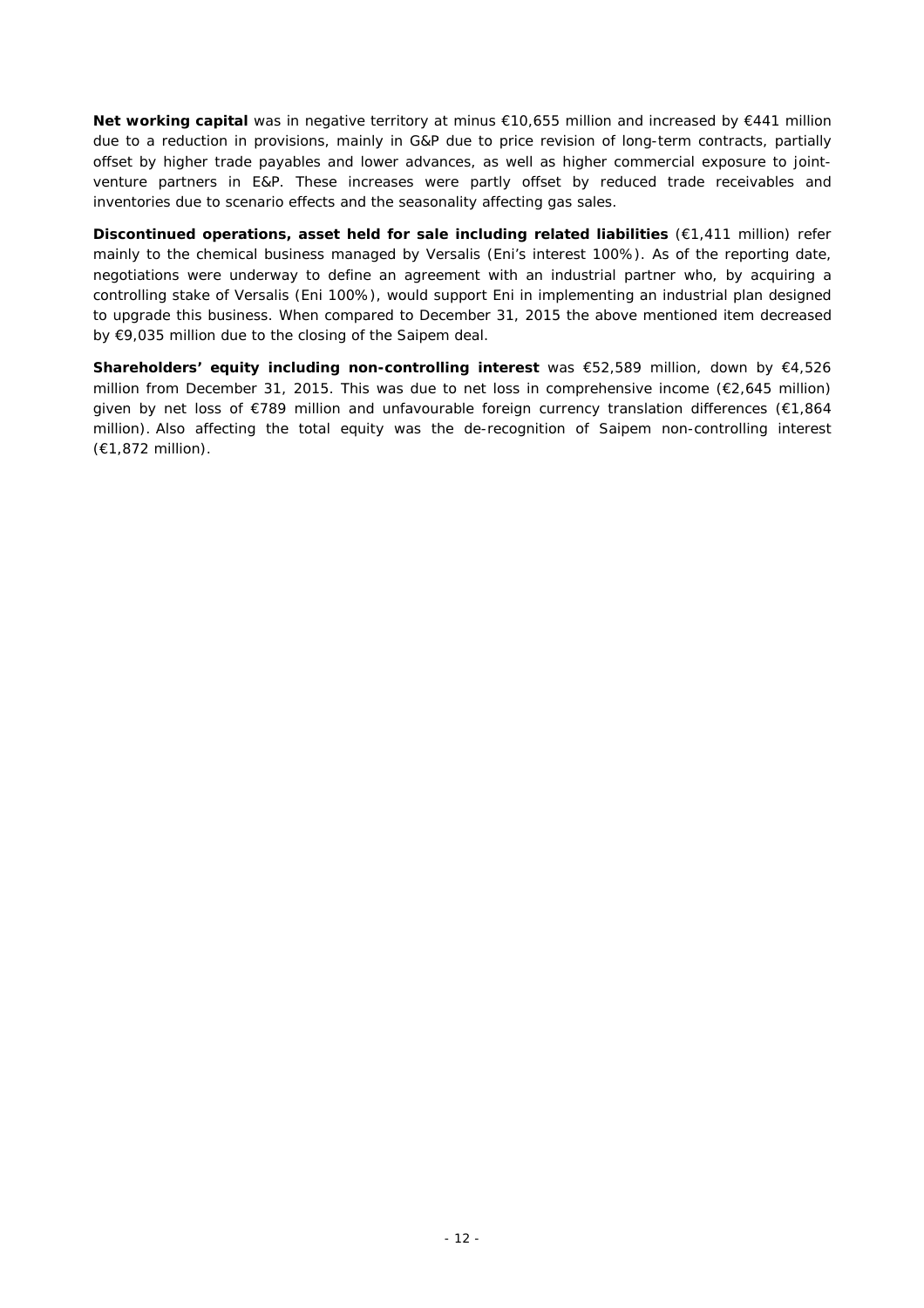### Summarized Group Cash Flow Statement<sup>9</sup>

| $(E \text{ million})$ |                                                                                                                                      |                      |          |          |
|-----------------------|--------------------------------------------------------------------------------------------------------------------------------------|----------------------|----------|----------|
| Fourth<br>Quarter     |                                                                                                                                      | <b>First Quarter</b> |          |          |
| 2015                  |                                                                                                                                      | 2015                 | 2016     | Change   |
| (7,074)               | Net profit (loss) - continuing operations                                                                                            | 474                  | (800)    | (1, 274) |
|                       | Adjustments to reconcile net profit (loss) to net cash provided by operating activities:                                             |                      |          |          |
| 8,758                 | - depreciation, depletion and amortization and other non monetary items                                                              | 2,032                | 1,884    | (148)    |
| (135)                 | - net gains on disposal of assets                                                                                                    | (314)                | (18)     | 296      |
| 134                   | - dividends, interest, taxes and other changes                                                                                       | 841                  | 432      | (409)    |
| 3,067                 | Changes in working capital related to operations                                                                                     | 609                  | 151      | (458)    |
| (790)                 | Dividends received, taxes paid, interest (paid) received                                                                             | (1,420)              | (787)    | 633      |
| 3,960                 | Net cash provided by operating activities - continuing operations                                                                    | 2,222                | 862      | (1, 360) |
| 503                   | Net cash provided by operating activities - discontinued operations                                                                  | 17                   | 508      | 491      |
| 4,463                 | Net cash provided by operating activities                                                                                            | 2,239                | 1,370    | (869)    |
| (2,629)               | Capital expenditure - continuing operations                                                                                          | (2,654)              | (2, 419) | 235      |
| (222)                 | Capital expenditure - discontinued operations                                                                                        | (180)                | (36)     | 144      |
| (2,851)               | Capital expenditure                                                                                                                  | (2,834)              | (2, 455) | 379      |
| (57)                  | Investments and purchase of consolidated subsidiaries and businesses                                                                 | (61)                 | (1, 124) | (1,063)  |
| 1,353                 | Disposals                                                                                                                            | 547                  | 805      | 258      |
|                       | Cash and cash equivalent related to discontinued operations divested                                                                 |                      | (889)    | (889)    |
| (660)                 | Other cash flow related to capital expenditure, investments and disposals                                                            | (596)                | (39)     | 557      |
| 2,248                 | Free cash flow                                                                                                                       | (705)                | (2, 332) | (1,627)  |
| (377)                 | Borrowings (repayment) of debt related to financing activities                                                                       | (172)                | 5,987    | 6,159    |
| (1,206)               | Changes in short and long-term financial debt                                                                                        | 1,430                | (3,702)  | (5, 132) |
| (23)                  | Dividends paid and changes in non-controlling interest and reserves                                                                  |                      |          |          |
| (874)                 | Effect of changes in consolidation, exchange differences and cash and cash equivalent related to<br>discontinued operations divested | 103                  | 870      | 767      |
| (232)                 | <b>NET CASH FLOW</b>                                                                                                                 | 656                  | 823      | 167      |
| 3,955                 | Net cash provided by operating activities on standalone basis                                                                        | 2,890                | 1,266    | (1,624)  |

**Change in net borrowings**

(€ million)

| Fourth<br>Quarter |                                                                     | <b>First Quarter</b> |          |         |
|-------------------|---------------------------------------------------------------------|----------------------|----------|---------|
| 2015              |                                                                     | 2015                 | 2016     | Change  |
| 2,248             | Free cash flow                                                      | (705)                | (2, 332) | (1,627) |
|                   | Net borrowings of acquired companies                                |                      |          |         |
|                   | Net borrowings of divested companies                                | 18                   | 6,707    | 6,689   |
| (674)             | Exchange differences on net borrowings and other changes            | (768)                | 278      | 1,046   |
| (23)              | Dividends paid and changes in non-controlling interest and reserves |                      |          |         |
| 1,551             | <b>CHANGE IN NET BORROWINGS</b>                                     | (1, 455)             | 4,653    | 6,108   |

In the first quarter 2016, **net cash provided by operating activities from continuing operations** amounted to €862 million and was negatively influenced by the eliminations of intercompany flows with discontinued operations. When reinstating these effects, the standalone net cash provided by operating activities from continuing operations was €1,266 million. Proceeds from disposals were €805 million and mainly related to the 12.503% interest in Saipem and an interest in Snam due to exercise of the

<sup>&</sup>lt;sup>9</sup> Eni's summarized Group cash flow statement derives from the statutory statement of cash flows. It enables investors to understand the link existing between changes in<br>Cash and cash equivalents (deriving from the statut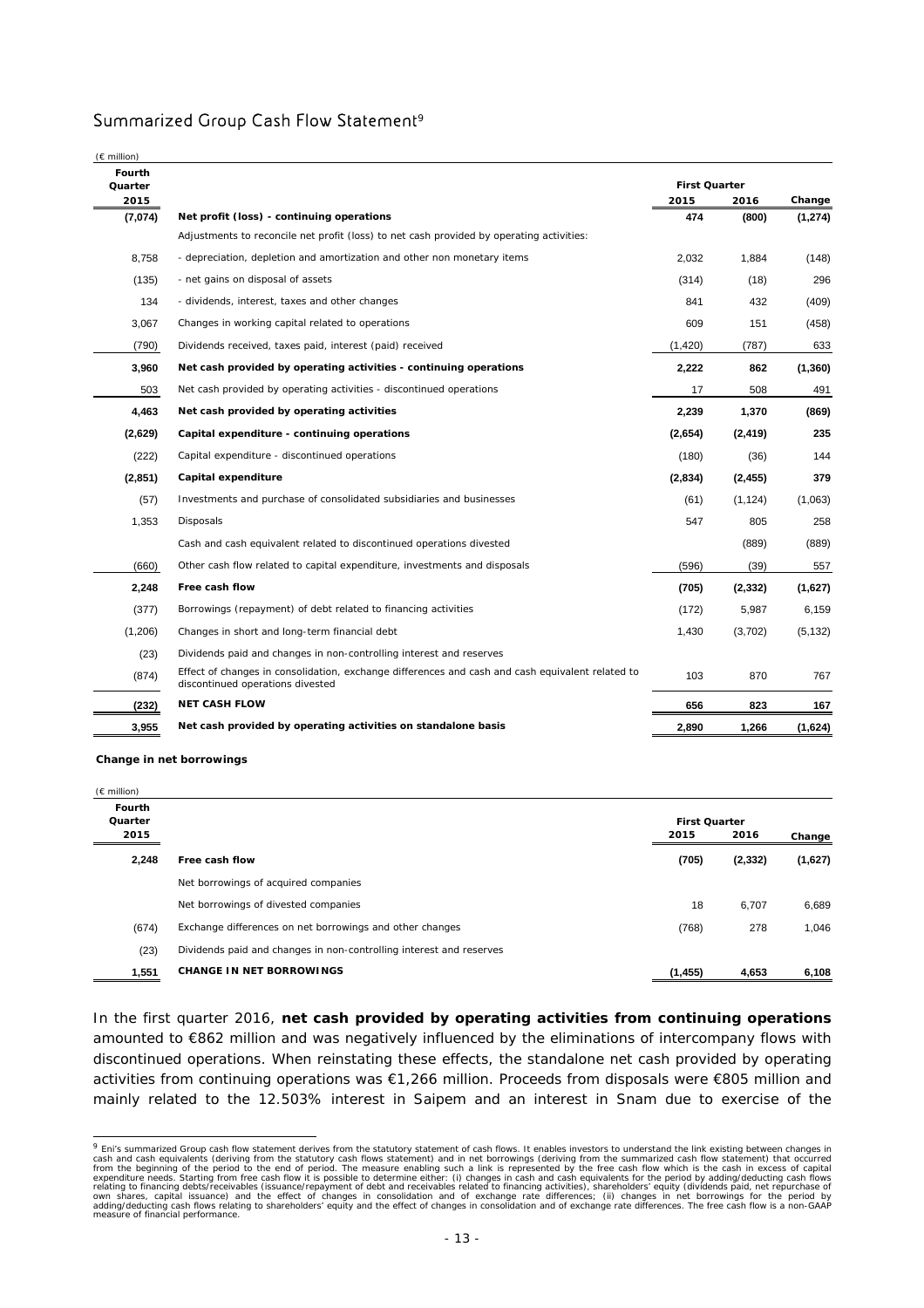conversion right by bondholders (€0.33 billion). These inflows funded part of capital expenditure (€2,455 million) and Saipem share capital increase.

When considering the cash flow of discontinued operations and the reimbursement of intercompany financing receivables amounting to €6,707 million, as part of the closing of the Saipem deal, the Group's net debt decreased by €4,653 million, net of negative exchange rate differences.

### Other information

### *Val d'Agri*

As disclosed in the Annual report on Form 20-F (see page F-86), the Italian Public Prosecutor's Office of Potenza started a criminal investigation in order to ascertain existence of environmental crimes and concurrently put under seizure certain plants functional to the production activity of the Val d'Agri complex which, as a consequence, has been shut down. The Val d'Agri center is currently producing 60 kboe/d net to Eni (50 kboe/d is the expected full-year impact). A second instance court rejected Eni's appeal against the seizure measure as it reaffirmed the decision of the Public Prosecutor. Eni will immediately file an appeal against the seizure measure before a third instance court. In addition, the Company will request execution of an evidentiary examination in order to make a definitive assessment of the correctness of the operational running of the plant.

### *Article No. 36 of Italian regulatory exchanges (Consob Resolution No. 16191/2007 and subsequent amendments). Continuing listing standards about issuers that control subsidiaries incorporated or regulated in accordance with laws of extra-EU Countries.*

Certain provisions have been enacted to regulate continuing Italian listing standards of issuers controlling subsidiaries that are incorporated or regulated in accordance with laws of extra-EU Countries, also having a material impact on the consolidated financial statements of the parent company. Regarding the aforementioned provisions, as of March 31, 2016, Eni's subsidiaries - Eni Congo SA, Eni Norge AS, Eni Petroleum Co Inc, Nigerian Agip Oil Co Ltd, Nigerian Agip Exploration Ltd, Burren Energy (Congo) Ltd, Eni Finance USA Inc, Eni Trading & Shipping Inc, Eni Canada Holding Ltd, Eni Turkmenistan Ltd, Eni Ghana Exploration and Production Ltd and Eni Suisse SA – fall within the scope of the new continuing listing standards. Eni has already adopted adequate procedures to ensure full compliance with the new regulations.

*Financial and operating information by segment for the first quarter of 2016 is provided in the following pages.*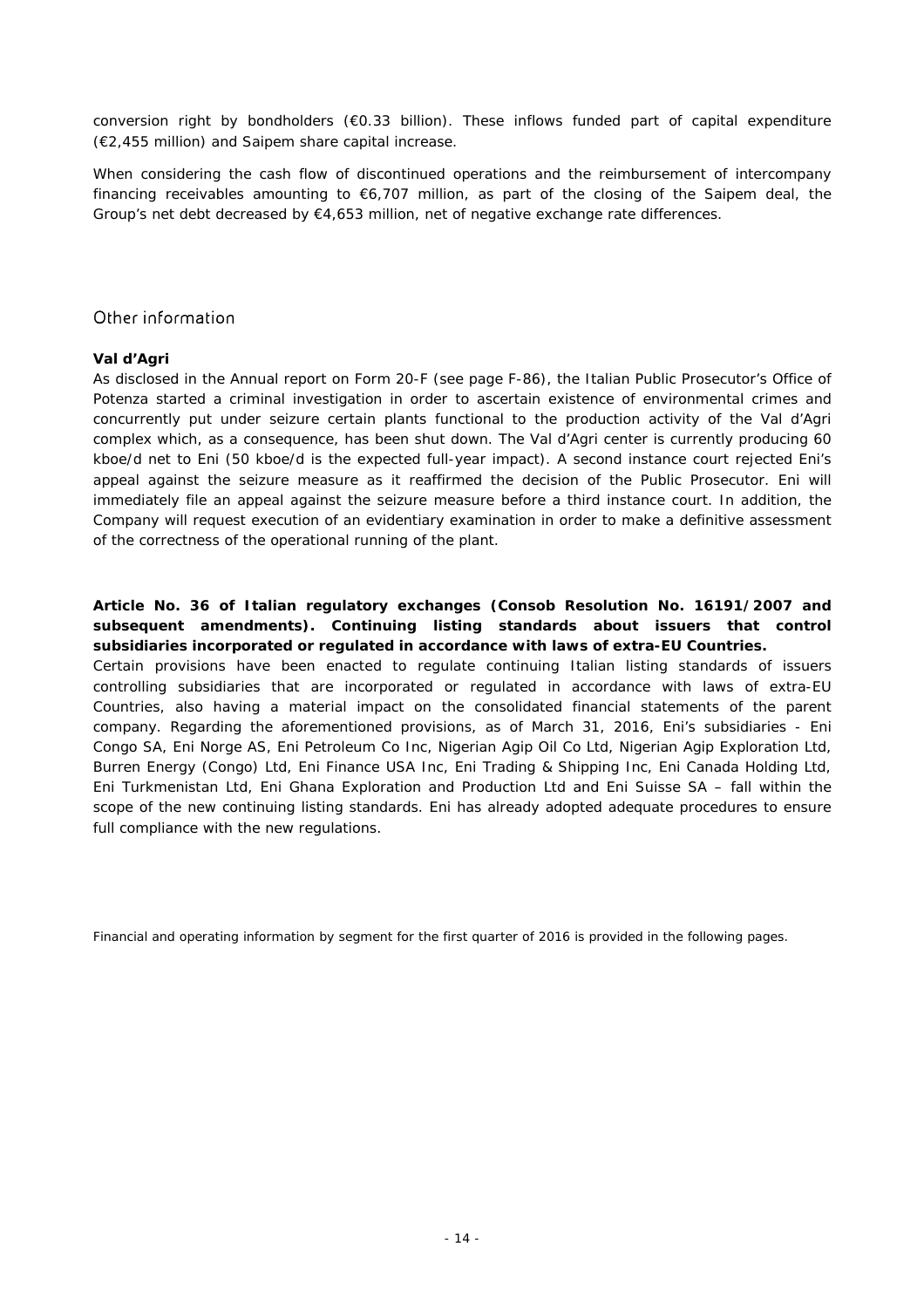## Exploration & Production

| Fourth<br>Quarter |                                                    |                        | <b>First Quarter</b> |                  | % Ch.            |  |
|-------------------|----------------------------------------------------|------------------------|----------------------|------------------|------------------|--|
| 2015              | <b>RESULTS</b>                                     | (€ million)            | 2015                 | 2016             |                  |  |
| 4,977             | Net sales from operations                          |                        | 5,212                | 3,356            | (35.6)           |  |
| (4,696)           | Operating profit (loss)                            |                        | 1,413                | 94               | (93.3)           |  |
| 5,294             | Exclusion of special items:                        |                        | (333)                | 1                |                  |  |
| 5,100             | - asset impairments                                |                        |                      |                  |                  |  |
| 169               | - impairment of exploration projects               |                        |                      | $\boldsymbol{7}$ |                  |  |
| (37)              | - net gains on disposal of assets                  |                        | (325)                |                  |                  |  |
| (1)               | - provision for redundancy incentives              |                        | $\mathbf{1}$         | $\mathbf{1}$     |                  |  |
| (14)              | - commodity derivatives                            |                        | 11                   | 4                |                  |  |
| (51)              | - exchange rate differences and derivatives        |                        | (17)                 |                  |                  |  |
| 128               | - other                                            |                        | (3)                  | (11)             |                  |  |
| 598               | Adjusted operating profit (loss)                   |                        | 1,080                | 95               | (91.2)           |  |
| (72)              | Net financial income (expense) (a)                 |                        | (64)                 | (58)             |                  |  |
| 100               | Net income (expense) from investments (a)          |                        | 23                   | 25               |                  |  |
| (599)             | Income taxes (a)                                   |                        | (795)                | (307)            |                  |  |
| 95.7              | Tax rate (%)                                       |                        | 76.5                 |                  |                  |  |
| 27                | Adjusted net profit (loss)                         |                        | 244                  | (245)            |                  |  |
|                   | Results also include:                              |                        |                      |                  |                  |  |
| 488               | exploration expense:                               |                        | 122                  | 87               | (28.7)           |  |
| 52                | - prospecting, geological and geophysical expenses |                        | 65                   | 55               | (15.4)           |  |
| 436               | - write-off of exploration wells                   |                        | 57                   | 32               | (43.9)           |  |
| 2,254             | Capital expenditure                                |                        | 2,601                | 2,297            | (11.7)           |  |
|                   | Production <sup>(b)(c)</sup>                       |                        |                      |                  |                  |  |
| 998               | Liquids <sup>(d)</sup>                             | (kbbI/d)               | 860                  | 890              | 3.5              |  |
| 4,868             | Natural gas                                        | (mmcf/d)               | 4,596                | 4,718            | 3.1              |  |
| 1,884             | <b>Total hydrocarbons</b>                          | (kboe/d)               | 1,697                | 1,754            | 3.4              |  |
|                   | <b>Average realizations</b>                        |                        |                      |                  |                  |  |
| 38.68             | Liquids <sup>(d)</sup>                             | (\$/bbl)               | 48.26                | 29.69            | (38.5)           |  |
| 4.06              | Natural gas                                        | (\$/kcf)               | 5.11                 | 3.31             | (35.3)           |  |
| 31.68             | <b>Total hydrocarbons</b>                          | (\$/boe)               | 38.28                | 24.09            | (37.1)           |  |
|                   | Average oil market prices                          |                        |                      |                  |                  |  |
| 43.69             | Brent dated                                        | (\$/bbl)               | 53.97                | 33.89            | (37.2)           |  |
| 39.90<br>42.10    | Brent dated                                        | (E/bbl)                | 47.93                | 30.75            | (35.8)           |  |
| 2.11              | West Texas Intermediate<br>Gas Henry Hub           | (\$/bbl)<br>(\$/mmbtu) | 48.55<br>2.87        | 33.27<br>1.96    | (31.5)<br>(31.7) |  |

(a) Excluding special items

(b) Supplementary operating data is provided on page 35.

(c) Includes Eni's share of production of equity-accounted entities.

(d) Includes condensates.

# Results

In the first quarter of 2016, the Exploration & Production segment reported an **adjusted operating profit** of €95 million, down by €985 million or 91.2% compared to the first quarter of 2015. This result was driven by lower oil and gas realizations in dollar terms (down by 38.5% and 35.3%, respectively), reflecting trends in the marker Brent (down by 37.2%) and weak gas prices in Europe and in the United States. These effects were only partially offset by higher production, reductions in operating costs and lower DD&A.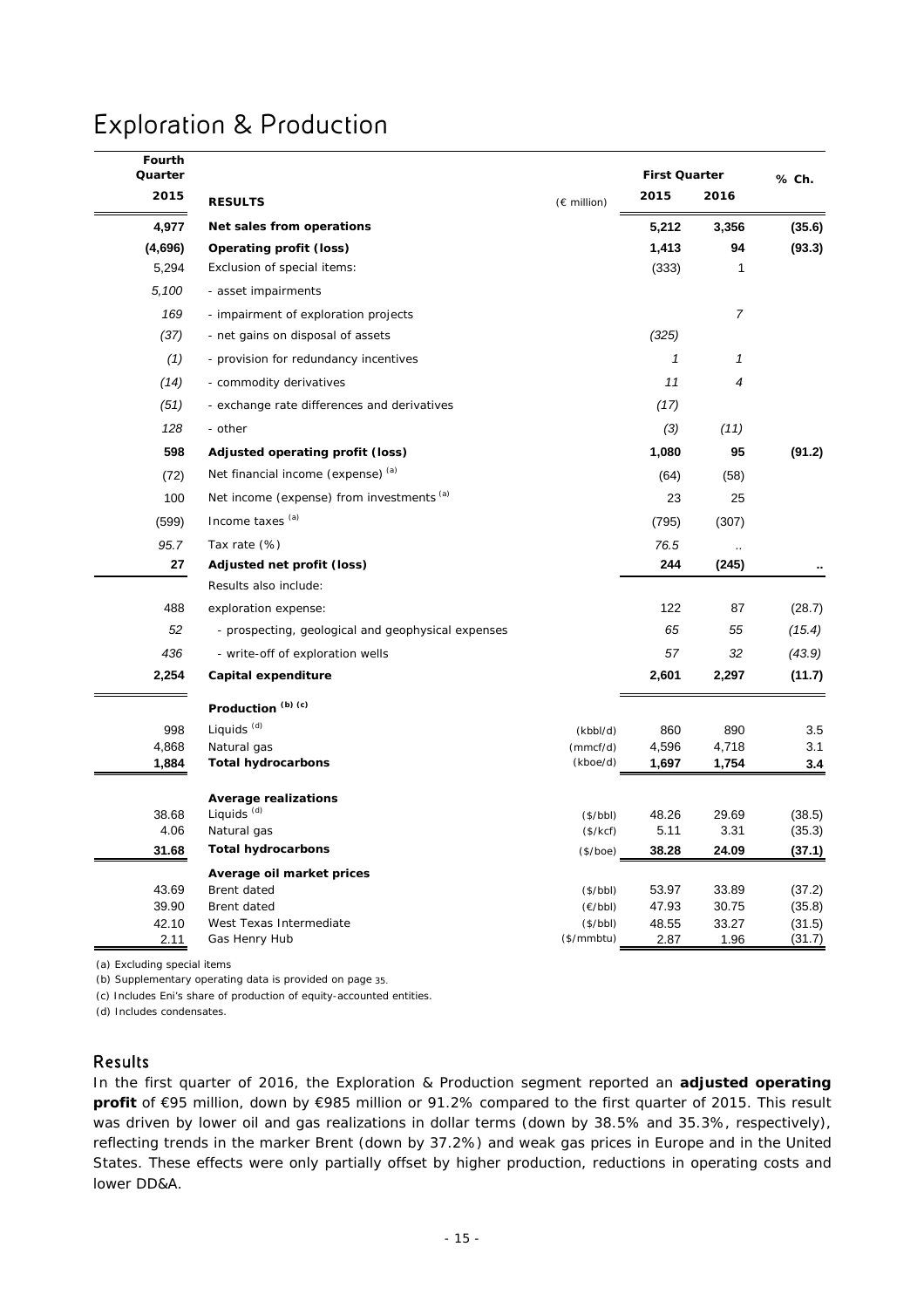In the first quarter of 2016, **adjusted net loss** amounted to €245 million, €489 million worse compared to €244 million reported in the same period of the previous year. This was due to lower operating performance and a lower than proportional reduction in the tax expense, driven by a deteriorating price scenario, which resulted in the concentration of taxable profit in PSA contracts, which, although more resilient in a low-price environment, bear higher-than average rates of tax and a reduced capacity to recognize deferred tax assets on losses incurred in the quarter.

In the first quarter of 2016, taxes paid represented approximately 35% of the cash flow from operating activities of the E&P segment before changes in working capital and income taxes paid, lower than in 2015.

#### Operating review

 $\overline{a}$ 

In the first quarter of 2016, Eni's **hydrocarbon production**10 was 1.754 million boe/d, 3.4% higher compared to the first quarter of 2015. Excluding the price effects reported in Production Sharing Agreements and other effects, production resulted up by 1.3% due to new fields' start-ups and production ramp-up at fields started in 2015 mainly in Angola, Congo, Egypt, Venezuela, the United States and Norway, as well as increased production in Iraq. These positive effects were partly offset by a decline in mature fields.

The share of oil and natural gas produced outside Italy was 91% (90% in the first quarter of 2015).

Liquids production (890 kbbl/d) increased by 30 kbbl/d or 3.5% from the first quarter of 2015.

Natural gas production in the quarter was 4,718 mmcf/d, up by 122 mmcf/d or 3.1% compared to the same period of the previous year.

<sup>&</sup>lt;sup>10</sup> From January 1, 2016, as part of a regular reviewing procedure, Eni has updated the conversion rate of gas to 5,458 cubic feet of gas equals 1 barrel of oil (it was 5,492 cubic feet of gas per barrel in previous reporting periods). This update reflected changes in Eni's gas properties that took place in the last three years and was<br>assessed by collecting data on the heating power of g quarter of 2016 was 5 kboe/d. Other per-boe indicators were only marginally affected by the update (e.g. realization prices, costs per boe) and also negligible was the impact on depletion charges. Other oil companies may use different conversion rates.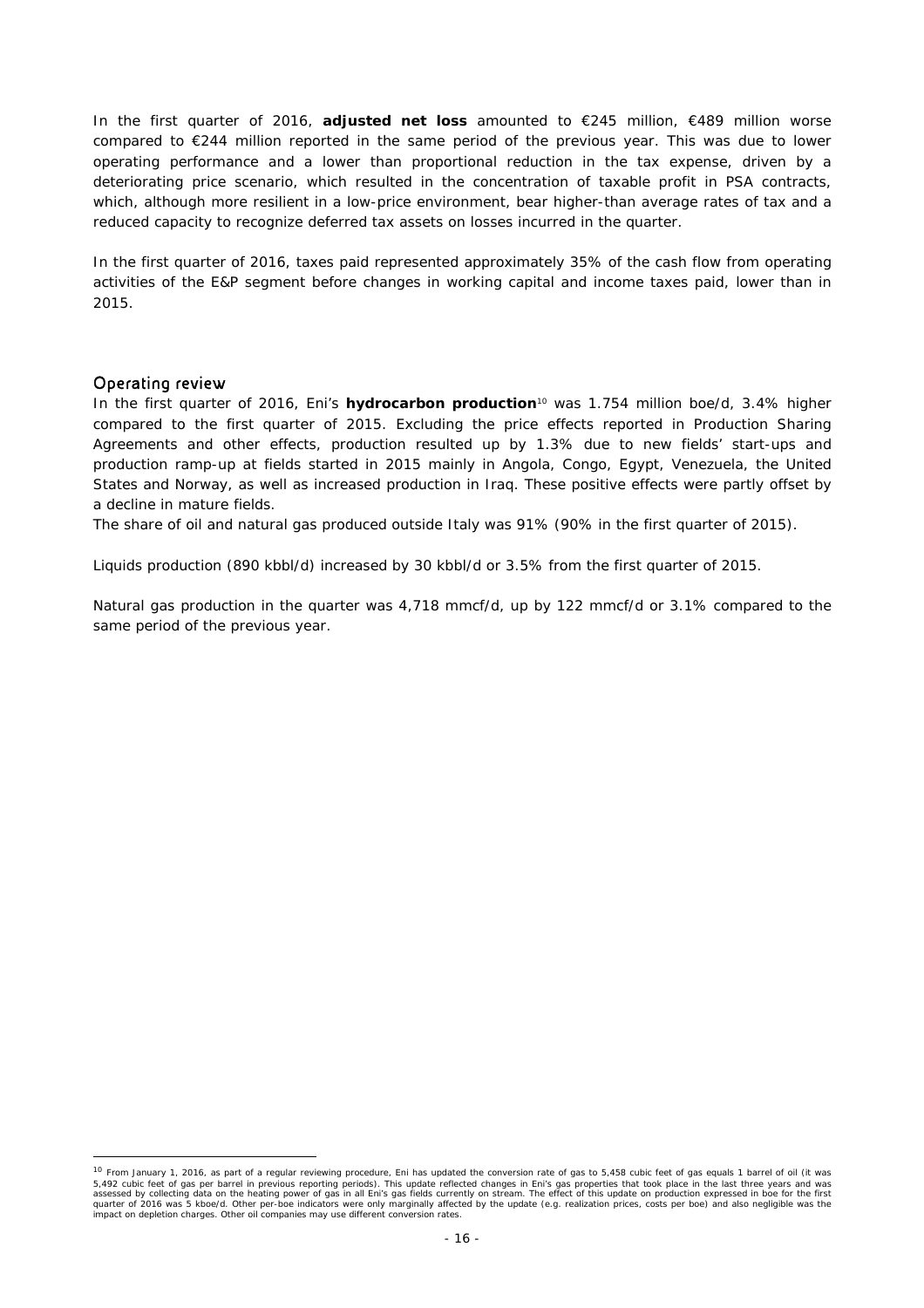## Gas & Power

| Fourth<br>Quarter    |                                                                       |                       | <b>First Quarter</b> |        |        |
|----------------------|-----------------------------------------------------------------------|-----------------------|----------------------|--------|--------|
| 2015                 | <b>RESULTS</b>                                                        | $(E \text{ million})$ | 2015                 | 2016   | % Ch.  |
| 10,609               | Net sales from operations                                             |                       | 16,373               | 10,030 | (38.7) |
| (894)                | Operating profit (loss)                                               |                       | 186                  | 83     | (55.4) |
| 96                   | Exclusion of inventory holding (gains) losses                         |                       | 31                   | 128    |        |
| 816                  | Exclusion of special items:                                           |                       | 77                   | 74     |        |
| 137                  | - asset impairments                                                   |                       |                      |        |        |
| 132                  | - risk provisions:                                                    |                       |                      |        |        |
| 132                  | - of which provision on retail credits on invoices to be<br>issued    |                       |                      |        |        |
| (1)                  | - provision for redundancy incentives                                 |                       |                      |        |        |
| 144                  | - commodity derivatives                                               |                       | 8                    | 103    |        |
| $\overline{7}$       | - exchange rate differences and derivatives                           |                       | 69                   | (39)   |        |
| 397                  | - other:                                                              |                       |                      | 10     |        |
| 373                  | - of which revision of credits evaluation on invoices to be<br>issued |                       |                      |        |        |
| 18                   | Adjusted operating profit (loss)                                      |                       | 294                  | 285    | (3.1)  |
| 5                    | Net finance income (expense) (a)                                      |                       | $\overline{c}$       | 2      |        |
| 5                    | Net income (expense) from investments (a)                             |                       | 3                    | 5      |        |
| (64)                 | Income taxes (a)                                                      |                       | (81)                 | (128)  |        |
| $\ddot{\phantom{a}}$ | Tax rate (%)                                                          |                       | 27.1                 | 43.8   |        |
| (36)                 | Adjusted net profit (loss)                                            |                       | 218                  | 164    | (24.8) |
| 74                   | Capital expenditure                                                   |                       | 18                   | 22     | 22.2   |
|                      | Natural gas sales (b)                                                 | (bcm)                 |                      |        |        |
| 9.51                 | Italy                                                                 |                       | 10.53                | 10.79  | 2.5    |
| 12.87                | International sales                                                   |                       | 15.09                | 13.31  | (11.8) |
| 10.36                | - Rest of Europe                                                      |                       | 12.97                | 11.30  | (12.9) |
| 1.66                 | - Extra European markets                                              |                       | 1.34                 | 1.20   | (10.4) |
| 0.85                 | - E&P sales in Europe and in the Gulf of Mexico                       |                       | 0.78                 | 0.81   | 3.8    |
| 22.38                | Worldwide gas sales                                                   |                       | 25.62                | 24.10  | (5.9)  |
|                      | of which:                                                             |                       |                      |        |        |
| 20.77                | - Sales of consolidated subsidiaries                                  |                       | 24.23                | 22.54  | (7.0)  |
| 0.76                 | - Eni's share of sales of natural gas of affiliates                   |                       | 0.61                 | 0.75   | 23.0   |
| 0.85                 | - E&P sales in Europe and in the Gulf of Mexico                       |                       | 0.78                 | 0.81   | 3.8    |
| 9.06                 | <b>Electricity sales</b>                                              | (TWh)                 | 8.47                 | 9.45   | 11.6   |

(a) Excluding special items.

(b) Supplementary operating data is provided on page 36.

### Results

In the first quarter of 2016, the Gas & Power segment reported an **adjusted operating profit** of €285 million, down by €9 million or 3.1% from the first quarter of 2015. This reflected lower one-off benefits associated to contract renegotiations and other non-recurring events, lower margins on LNG sales due to an unfavorable trading environment, partially offset by optimization initiatives and reduced logistical costs. The Retail segment reported lower results due to unusual winter weather conditions.

Adjusted operating profit for the quarter included a  $E74$  million positive adjustment, which comprised special charges of €103 million relating to fair-valued commodity derivatives lacking the formal requisites to be accounted as hedges under IFRS, partially offset by derivatives that are reclassified to adjusted operating profit and relate to exchange rate exposure in commodity pricing formulas and exposure on trade payables (gains of €39 million).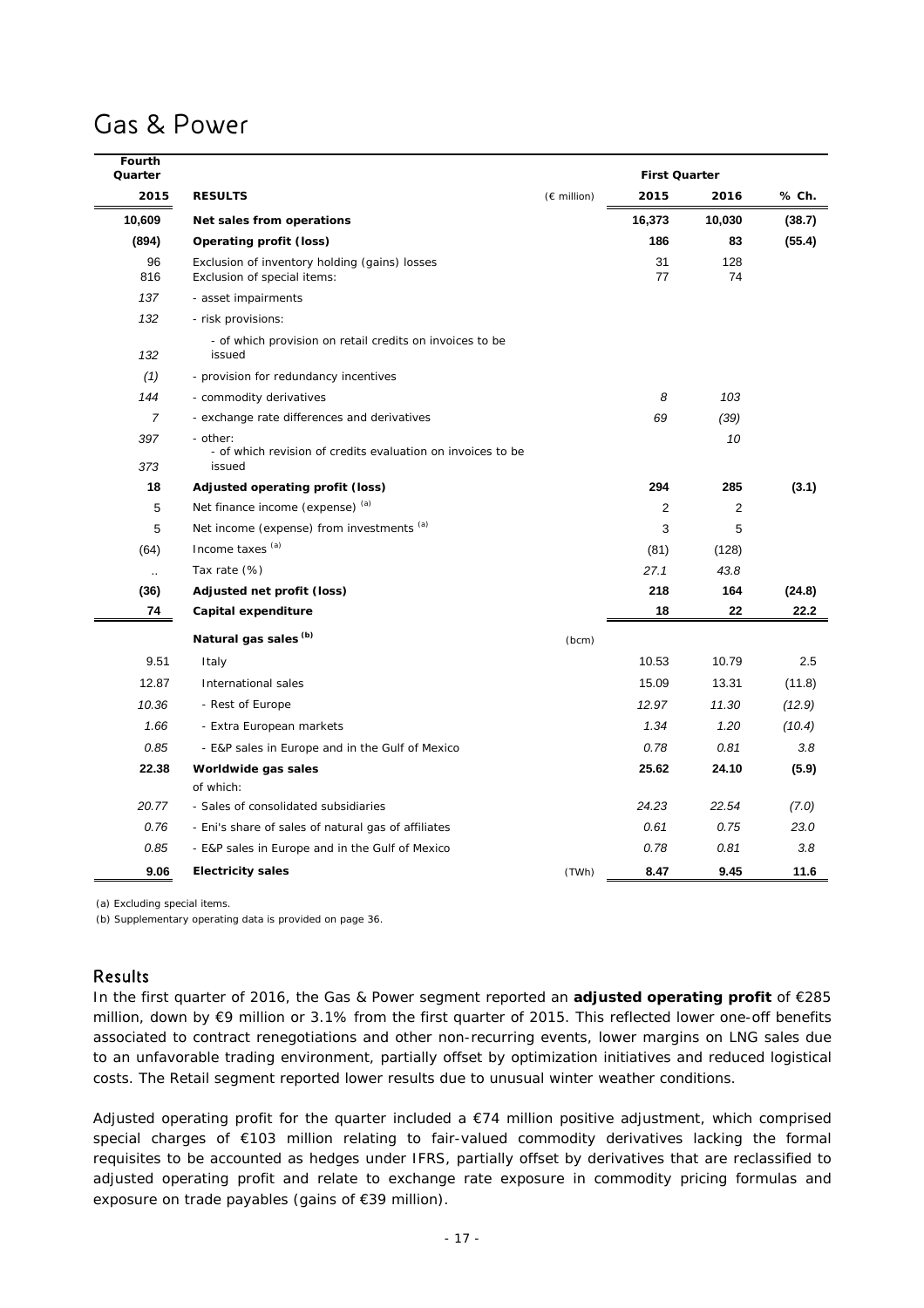In the quarter, **adjusted net profit** amounted to €164 million, €54 million less compared to the same period of the previous year (down by 25%). This reflected lower operating performance and increased adjusted tax rate, up by approximately 17 percentage points.

### Operating review

In the first quarter of 2016, Eni's **natural gas sales** were 24.10 bcm, 5.9% lower compared to the first quarter of 2015. Sales in Italy increased by 2.5% to 10.79 bcm driven by higher spot sales and higher volumes traded to small and medium-sized enterprises and to services industry. These positives were partially offset by lower sales reported in the retail segment due to mild winter weather and lower sales to large clients. Sales in the European markets amounted to 10.17 bcm, down by 14.1% compared to the same period of the previous year, mainly in Benelux and in the United Kingdom. This reflected decrease in volumes traded on the spot market as well as lower sales in Turkey reflecting lower sales to Botas, only partially offset by higher spot volumes traded in the Iberian Peninsula. In the quarter, sales to Extra European markets decreased by 10.4% due to lower LNG volumes marketed in the Far East.

**Electricity sales** were 9.45 TWh in the first quarter of 2016, up by 0.98 TWh, or 11.6%, from the corresponding period of 2015, mainly due to higher volumes traded on the free market.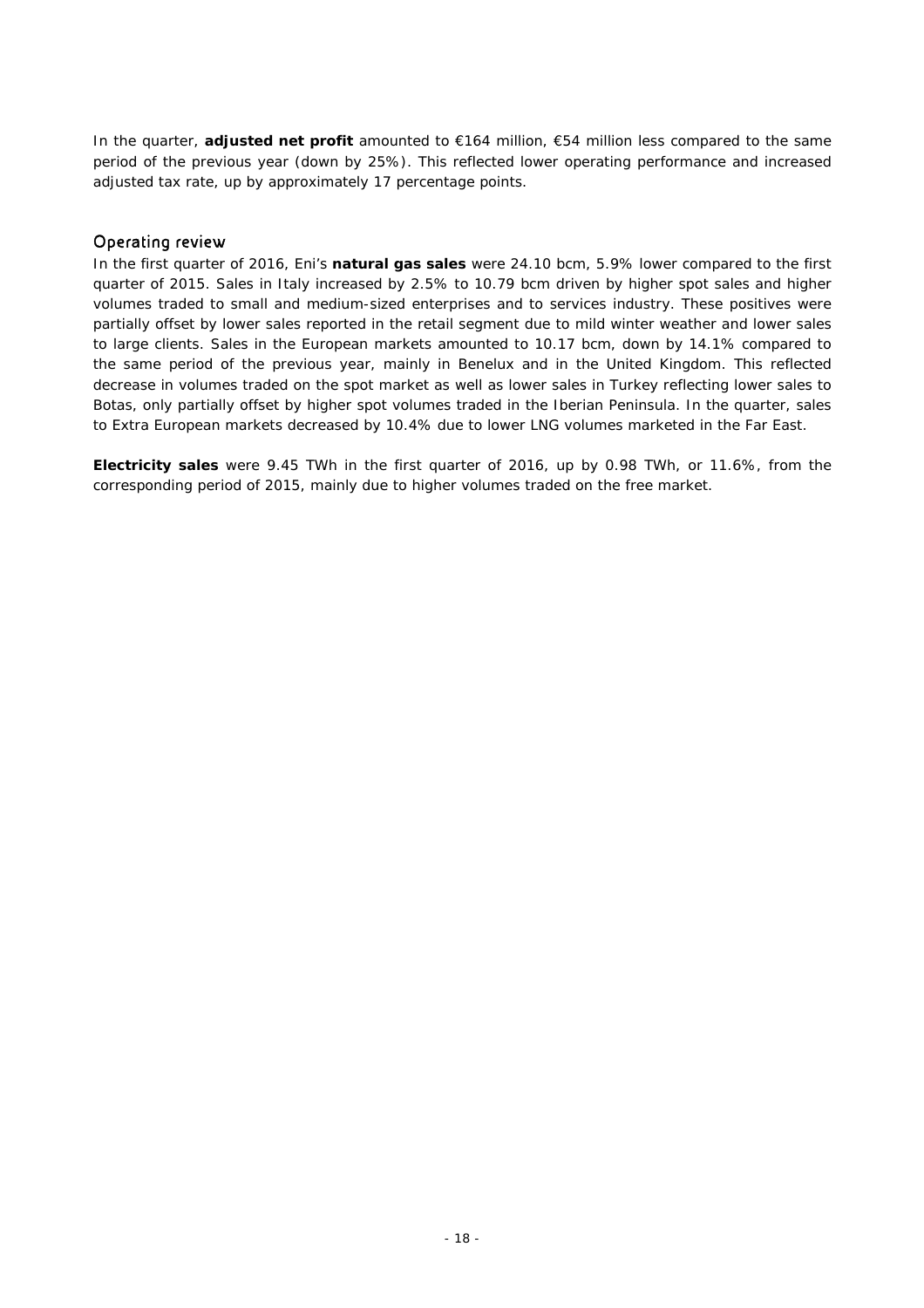# Refining & Marketing

| Fourth<br>Quarter |                                                    |                       | <b>First Quarter</b> |            |        |  |
|-------------------|----------------------------------------------------|-----------------------|----------------------|------------|--------|--|
| 2015              | <b>RESULTS</b>                                     | $(E \text{ million})$ | 2015                 | 2016       | Var. % |  |
| 3,875             | Net sales from operations                          |                       | 4,371                | 2,916      | (33.3) |  |
| (529)             | Operating profit (loss)                            |                       | 285                  | 18         | (93.7) |  |
| 503               | Exclusion of inventory holding (gains) losses      |                       | (345)                | (19)       |        |  |
| 119               | Exclusion of special items:                        |                       | 152                  | 67         |        |  |
| 36                | - environmental charges                            |                       | 20                   | 26         |        |  |
| 61                | - asset impairments                                |                       | 27                   | 13         |        |  |
|                   | - net gains on disposal of assets                  |                       | (1)                  |            |        |  |
| 6                 | - provision for redundancy incentives              |                       | 3                    | $\sqrt{2}$ |        |  |
| 11                | - commodity derivatives                            |                       | 93                   | 25         |        |  |
| (1)               | - exchange rate differences and derivatives        |                       | (3)                  | (1)        |        |  |
| 6                 | - other                                            |                       | 13                   | 2          |        |  |
| 93                | Adjusted operating profit (loss)                   |                       | 92                   | 66         | (28.3) |  |
| (3)               | Net finance income (expense) (a)                   |                       | (1)                  | (1)        |        |  |
| 35                | Net income (expense) from investments (a)          |                       | 35                   | 20         |        |  |
| (46)              | Income taxes <sup>(a)</sup>                        |                       | (55)                 | (41)       |        |  |
| 36.8              | Tax rate (%)                                       |                       | 43.7                 | 48.2       |        |  |
| 79                | Adjusted net profit (loss)                         |                       | 71                   | 44         | (38.0) |  |
| 174               | Capital expenditure                                |                       | 73                   | 49         | (32.9) |  |
|                   | Global indicator refining margin                   |                       |                      |            |        |  |
| 6.56              | Standard Eni Refining Margin (SERM) <sup>(b)</sup> | $($ \$/bbl)           | 7.57                 | 4.18       | (44.8) |  |
|                   | REFINING THROUGHPUTS AND SALES                     | (mmtonnes)            |                      |            |        |  |
| 5.71              | Refining throughputs in Italy                      |                       | 5.78                 | 5.26       | (9.0)  |  |
| 6.40              | Refining throughputs on own account                |                       | 6.91                 | 5.90       | (14.6) |  |
| 5.65              | - Italy                                            |                       | 5.68                 | 5.20       | (8.5)  |  |
| 0.75              | - Rest of Europe                                   |                       | 1.23                 | 0.70       | (43.1) |  |
| 0.06              | Green refining throughputs                         |                       | 0.04                 | 0.04       |        |  |
| 2.19              | Retail sales in Europe                             |                       | 2.05                 | 2.00       | (2.4)  |  |
| 1.51              | - Italy                                            |                       | 1.36                 | 1.37       | 0.7    |  |
| 0.68              | - Rest of Europe                                   |                       | 0.69                 | 0.63       | (8.7)  |  |
| 2.86              | Wholesale sales in Europe                          |                       | 2.77                 | 2.55       | (7.9)  |  |
| 1.99              | - Italy                                            |                       | 1.69                 | 1.84       | 8.9    |  |
| 0.87              | - Rest of Europe                                   |                       | 1.08                 | 0.71       | (34.3) |  |
| 0.11              | Wholesale sales outside Europe                     |                       | 0.10                 | 0.10       |        |  |

(a) Excluding special items.

(b) In USD per barrel. Source: Eni calculations. It gauges the profitability of Eni's refineries against the typical raw material slate and yields.

### Results

In the first quarter of 2016, the Refining & Marketing segment reported **adjusted operating profit** of €66 million, down by €26 million or 28% compared to the first quarter of 2015. This result reflected a deteriorated refining margin scenario (Standard Eni Refining Margin – SERM decreased by 44.8% to 4.2 \$/bl, compared to 7.6 \$/bl reported in the corresponding period of the previous year), partially offset by optimization and efficiency initiatives. Marketing activities reported better results on the back of improved margins, compared to the depressed environment one year ago.

Special charges excluded from adjusted operating profit of the first quarter of 2016 amounted to a net positive of €67 million. This comprised impairment losses to write down capital expenditure of the period at assets impaired in previous reporting periods (€13 million), environmental charges (€26 million) as well as fair-value evaluation of certain commodity derivatives (charges of €25 million in the quarter) lacking the formal criteria to be accounted as hedges under IFRS.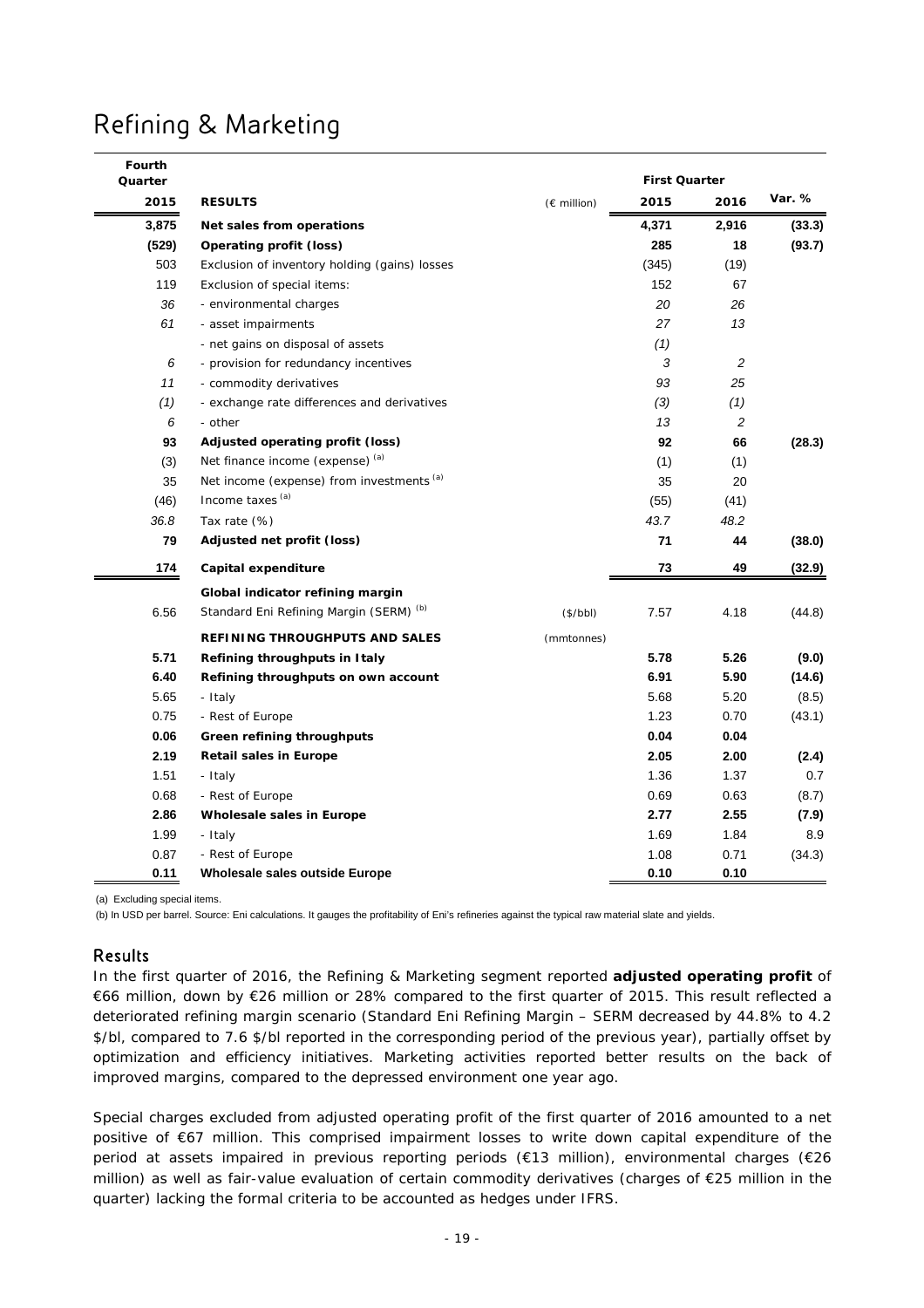**Adjusted net profit** in the quarter amounted to  $\epsilon$ 44 million, down by  $\epsilon$ 27 million from the corresponding period of the previous year. This reflected lower operating performance and lower incomes from investments.

### Operating review

In the first quarter of 2016, the Standard Eni Refining Margin (SERM) almost halved its value to 4.2 \$/bl, compared to 7.6 \$/bl reported in the first quarter of 2015), reflecting weaker gasoil prices.

In this context, **Eni refining throughputs** amounted to 5.90 mmtonnes, down by 14.6%. On a homogeneous basis, when excluding the impact of the disposal of CRC refinery in Czech Republic finalized on April 30, 2015, refining throughputs in the quarter reported a decrease of 7.7%. Volumes processed in Italy were down by 8.5% mainly due to planned maintenance standstills of Sannazzaro and Taranto sites. The volumes of biofuels produced from vegetable oil at Venice Green Refinery were stable compared to the corresponding period of the previous year.

**Retail sales in Italy** of 1.37 mmtonnes in the quarter were barely unchanged. Eni's retail market share was 23.9%, down by 0.6 percentage points from the first quarter of 2015.

**Wholesale sales in Italy** (1.84 mmtonnes in the first quarter of 2016) were up by 8.9% compared to the first quarter of 2015. This result reflected higher sales of gasoline, gasoil and fuel oil bunker, partially offset by lower volumes of jet fuels and bitumen.

**Retail and wholesale sales in the rest of Europe** decreased by the corresponding period of 2015 mainly due to the assets disposal in Romania, finalized in February 2015 and assets in Czech Republic and Slovakia finalized in July 2015. The volumes traded in other markets remained stable.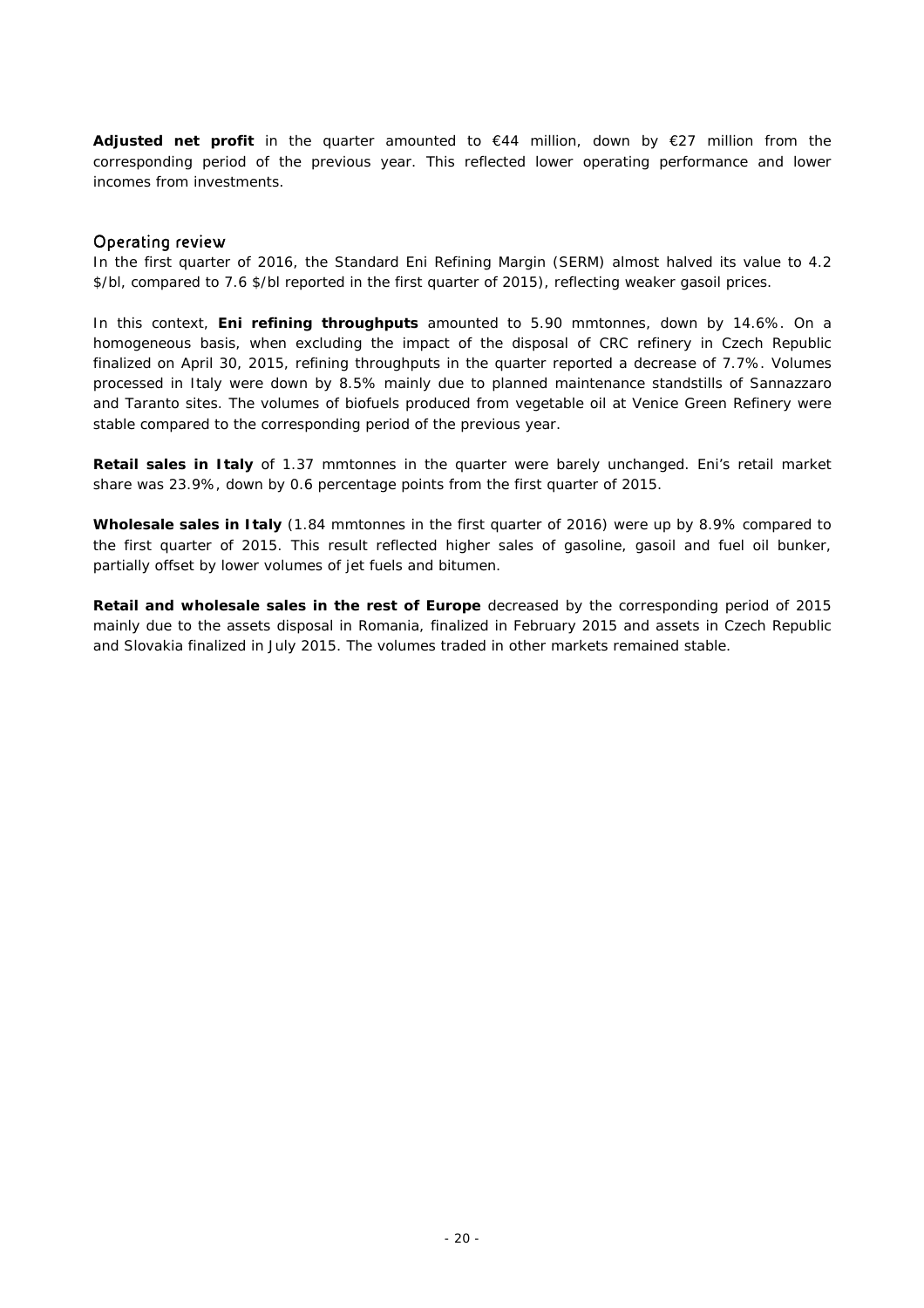## Summarized Group profit and loss account

(€ million)

| <b>Fourth</b><br>Quarter |                                                                                                                                                                           | <b>First Quarter</b> |              |        |
|--------------------------|---------------------------------------------------------------------------------------------------------------------------------------------------------------------------|----------------------|--------------|--------|
| 2015                     |                                                                                                                                                                           | 2015                 | 2016         | % Ch.  |
| 13,889                   | Net sales from operations                                                                                                                                                 | 19,988               | 12,357       | (38.2) |
| 535                      | Other income and revenues                                                                                                                                                 | 530                  | 200          | (62.3) |
| (12, 545)                | Operating expenses                                                                                                                                                        | (16,620)             | (10, 899)    | 34.4   |
| (105)                    | Other operating income (expense)                                                                                                                                          | (22)                 | (117)        |        |
| (7, 367)                 | Depreciation, depletion, amortization and impairments                                                                                                                     | (2,207)              | (1,827)      | 17.2   |
| (497)                    | Write-off                                                                                                                                                                 | (70)                 | (35)         | 50.0   |
| (6,090)                  | <b>Operating profit (loss)</b>                                                                                                                                            | 1,599                | (321)        |        |
| (488)                    | Finance income (expense)                                                                                                                                                  | (649)                | (140)        | 78.4   |
| (370)                    | Income (expense) from investments                                                                                                                                         | 276                  | 20           | (92.8) |
| (6,948)                  | Profit (loss) before income taxes                                                                                                                                         | 1,226                | (441)        |        |
| (126)                    | Income taxes                                                                                                                                                              | (752)                | (359)        | 52.3   |
|                          | Tax rate (%)                                                                                                                                                              | 61.3                 |              |        |
| (7,074)                  | Net profit (loss) - continuing operations                                                                                                                                 | 474                  | (800)        |        |
| (2,044)                  | Net profit (loss) - discontinued operations                                                                                                                               | 272                  | 11           | (96.0) |
| (9, 118)                 | Net profit (loss)                                                                                                                                                         | 746                  | (789)        |        |
| (9,017)                  | Eni's shareholders                                                                                                                                                        | 832                  | (792)        |        |
| (7, 373)                 | - continuing operations                                                                                                                                                   | 617                  | (803)        |        |
| (1,644)                  | - discontinued operations                                                                                                                                                 | 215                  | 11           | (94.9) |
| (101)                    | Non-controlling interest                                                                                                                                                  | (86)                 | 3            |        |
| 299                      | - continuing operations                                                                                                                                                   | (143)                | 3            |        |
| (400)                    | - discontinued operations                                                                                                                                                 | 57                   |              |        |
| (7, 373)                 | Net profit (loss) attributable to Eni's shareholders -<br>continuing operations                                                                                           | 617                  | (803)        |        |
| 365                      | Exclusion of inventory holding (gains) losses                                                                                                                             | (59)                 | 168          |        |
| 6,521                    | Exclusion of special items                                                                                                                                                | (104)                | 156          |        |
| (487)                    | Adjusted net profit (loss) attributable to Eni's shareholders -<br>continuing operations (a)<br>Reinstatement of intercompany transactions vs. discontinued<br>operations | 454                  | (479)<br>402 |        |
| 179<br>(308)             | Adjusted net profit (loss) attributable to Eni's shareholders on<br>standalone basis (a)                                                                                  | 247<br>701           | (77)         |        |

(a) For a detailed explanation and reconciliation of standalone adjusted results which exclude as usual the items "profit/loss on stock"and extraordinary gains and losses (special items), while they reinstate the effects relating the elimination of gains and losses on intercompany transactions with discontinued operations see the following pages.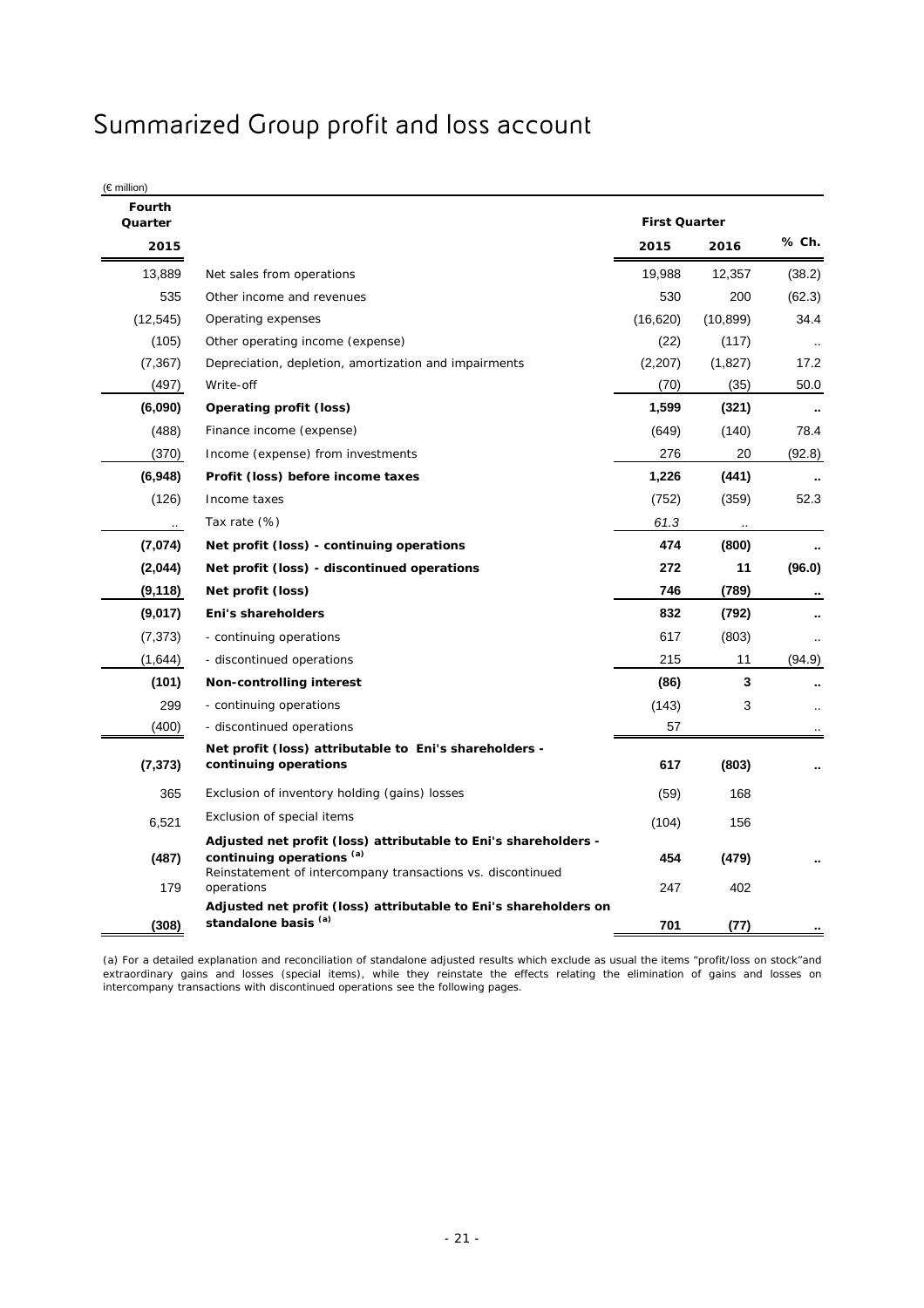## Non-GAAP measures

#### **Reconciliation of reported operating profit and reported net profit to results on an adjusted basis**

Management assesses the underlying performance of the Group's business segments looking at certain Non-GAAP measures of results from operations. Those Non-GAAP measures are the adjusted operating profit and the adjusted net profit, which exclude from reported operating profit and reported net profit the impact of extraordinary gains and losses ("special items") pre-tax and post-tax respectively, as well as of the profit/loss on stock. Special items mainly comprise asset impairment losses, gains on disposal, restructuring charges, environmental and other provisions, the fair value of certain derivative contracts lacking the formal criteria to be accounted as hedges and write-downs of deferred tax assets. The profit/loss on stock is the difference between the current costs of supplies and the cost determined in accordance to the weighted-average cost accounting method for the evaluation of inventories as provided by IFRSs.

Furthermore, considering the process to dispose of the two business segments "Chemical" and "E&C" (insofar as 2015 comparative periods are concerned), which is underway at the reporting date and the related accounting of the two disposal groups as discontinued operations in accordance to IFRS5, management has presented in this press release additional Non-GAAP measures to assess the performance of the continuing operations. Those measures are the standalone adjusted operating profit and the standalone adjusted net profit, which reinstate in the results of the continuing operations the effect related to the elimination of profit on intercompany transactions with the discontinued operations. Those Non-GAAP measures obtain a representation of the performance of the continuing operations anticipating the effect of the derecognition of the discontinued operations. A corresponding alternative performance measure has been presented for the cash flow from operating activities.

| $(E$ million)<br>First Quarter 2016                                    |                                |                   |                         |                                                 |                         |                                                               |                | DI SCONTI NUED OPERATIONS |                              |       |                          |                                                                                       |                                                   |
|------------------------------------------------------------------------|--------------------------------|-------------------|-------------------------|-------------------------------------------------|-------------------------|---------------------------------------------------------------|----------------|---------------------------|------------------------------|-------|--------------------------|---------------------------------------------------------------------------------------|---------------------------------------------------|
|                                                                        | œ<br>Exploration<br>Production | Power<br>ø<br>Gas | & Marketing<br>Refining | other<br>and<br>rate<br>Corporate<br>activities | Chemicals               | unrealized<br>intragroup profit<br>elimination<br>đ<br>Impact | GROUP          | Chemicals                 | Consolidation<br>adjustments | Total | CONTINUING<br>OPERATIONS | č<br>Reinstatement<br>intercompany<br>discontinued<br>E<br>operations<br>nsactio<br>Ē | CONTINUING<br>OPERATIONS - on<br>standalone basis |
| Reported operating profit (loss)                                       | 94                             | 83                | 18                      | (98)                                            | 38                      | (22)                                                          | 113            | (38)                      | (396)                        | (434) | (321)                    |                                                                                       | 75                                                |
| Exclusion of inventory holding (gains) losses                          |                                | 128               | (19)                    |                                                 | 82                      | 138                                                           | 329            | (82)                      |                              | (82)  | 247                      |                                                                                       | 247                                               |
| <b>Exclusion of special items:</b>                                     |                                |                   |                         |                                                 |                         |                                                               |                |                           |                              |       |                          |                                                                                       |                                                   |
| environmental charges                                                  |                                |                   | 26                      |                                                 | (3)                     |                                                               | 23             | 3                         |                              | 3     | 26                       |                                                                                       | 26                                                |
| asset impairments                                                      |                                |                   | 13                      | $\overline{4}$                                  |                         |                                                               | 17             |                           |                              |       | 17                       |                                                                                       | 17                                                |
| impairment of exploration projects                                     | $\overline{7}$                 |                   |                         |                                                 |                         |                                                               | $\overline{7}$ |                           |                              |       |                          |                                                                                       | $\overline{7}$                                    |
| net gains on disposal of assets                                        |                                |                   |                         |                                                 |                         |                                                               |                |                           |                              |       |                          |                                                                                       |                                                   |
| risk provisions                                                        |                                |                   |                         |                                                 |                         |                                                               |                |                           |                              |       |                          |                                                                                       |                                                   |
| provision for redundancy incentives                                    | $\overline{1}$                 |                   | $\overline{\mathbf{c}}$ | $\overline{2}$                                  | 2                       |                                                               | $\overline{7}$ | (2)                       |                              | (2)   | 5                        |                                                                                       | 5                                                 |
| commodity derivatives                                                  | 4                              | 103               | 25                      |                                                 | $\overline{1}$          |                                                               | 133            | (1)                       | $\mathbf{1}$                 |       | 133                      |                                                                                       | 132                                               |
| exchange rate differences and derivatives                              |                                | (39)              | (1)                     |                                                 | (2)                     |                                                               | (42)           | $\overline{\mathbf{c}}$   | (4)                          | (2)   | (44)                     |                                                                                       | (40)                                              |
| other                                                                  | (11)                           | 10                | $\overline{2}$          | $\overline{2}$                                  | $\overline{1}$          |                                                               | 4              | (1)                       |                              | (1)   | 3                        |                                                                                       | 3                                                 |
| Special items of operating profit (loss)                               | $\mathbf{1}$                   | 74                | 67                      | 8                                               | (1)                     |                                                               | 149            | $\mathbf{1}$              | (3)                          | (2)   | 147                      |                                                                                       | 150                                               |
| Adjusted operating profit (loss)                                       | 95                             | 285               | 66                      | (90)                                            | 119                     | 116                                                           | 591            | (119)                     | (399)                        | (518) | $\overline{73}$          | 399                                                                                   | 472                                               |
| Net finance (expense) income (a)                                       | (58)                           | $\boldsymbol{2}$  | (1)                     | (34)                                            | $\overline{\mathbf{c}}$ |                                                               | (89)           | (2)                       | (1)                          | (3)   | (92)                     |                                                                                       | (91)                                              |
| Net income (expense) from investments (a)                              | 25                             | 5                 | 20                      | (7)                                             |                         |                                                               | 43             |                           |                              |       | 43                       |                                                                                       | 43                                                |
| Income taxes (a)                                                       | (307)                          | (128)             | (41)                    | 16                                              | (17)                    | (38)                                                          | (515)          | 17                        | (2)                          | 15    | (500)                    |                                                                                       | (498)                                             |
| Tax rate (%)                                                           | .,                             | 43.8              | 48.2                    |                                                 |                         |                                                               | 94.5           |                           |                              |       | ×,                       |                                                                                       | $\ddot{\phantom{a}}$                              |
| Adjusted net profit (loss)                                             | (245)                          | 164               | 44                      | (115)                                           | 104                     | 78                                                            | 30             | (104)                     | (402)                        | (506) | (476)                    | 402                                                                                   | (74)                                              |
| of which:                                                              |                                |                   |                         |                                                 |                         |                                                               |                |                           |                              |       |                          |                                                                                       |                                                   |
| - Adjusted net profit (loss) of non-controlling interest               |                                |                   |                         |                                                 |                         |                                                               | 3              |                           |                              |       | 3                        |                                                                                       | 3                                                 |
| - Adjusted net profit (loss) attributable to Eni's shareholders        |                                |                   |                         |                                                 |                         |                                                               | 27             |                           |                              | (506) | (479)                    | 402                                                                                   | (77)                                              |
| Reported net profit (loss) attributable to Eni's shareholders          |                                |                   |                         |                                                 |                         |                                                               | (792)          |                           |                              | (11)  | (803)                    |                                                                                       | (803)                                             |
| Exclusion of inventory holding (gains) losses                          |                                |                   |                         |                                                 |                         |                                                               | 224            |                           |                              | (56)  | 168                      |                                                                                       | 168                                               |
| Exclusion of special items                                             |                                |                   |                         |                                                 |                         |                                                               | 595            |                           |                              | (439) | 156                      |                                                                                       | 156                                               |
| Reinstatement of intercompany transactions vs. discontinued operations |                                |                   |                         |                                                 |                         |                                                               |                |                           |                              |       |                          |                                                                                       | 402                                               |
| Adjusted net profit (loss) attributable to Eni's shareholders          |                                |                   |                         |                                                 |                         |                                                               | 27             |                           |                              | (506) | (479)                    |                                                                                       | (77)                                              |

<sup>(a)</sup> Excluding special ite

 $(f$  million)

**Fourth Quarter 2015 2015 2016 3,960 Net cash provided by operating activities - continuing operations 2,222 862** (5) Reinstatement of intercompany transactions vs. discontinued operations 668 404 **3,955 Net cash provided by operating activities on standalone basis 2,890 1,266 First Quarter**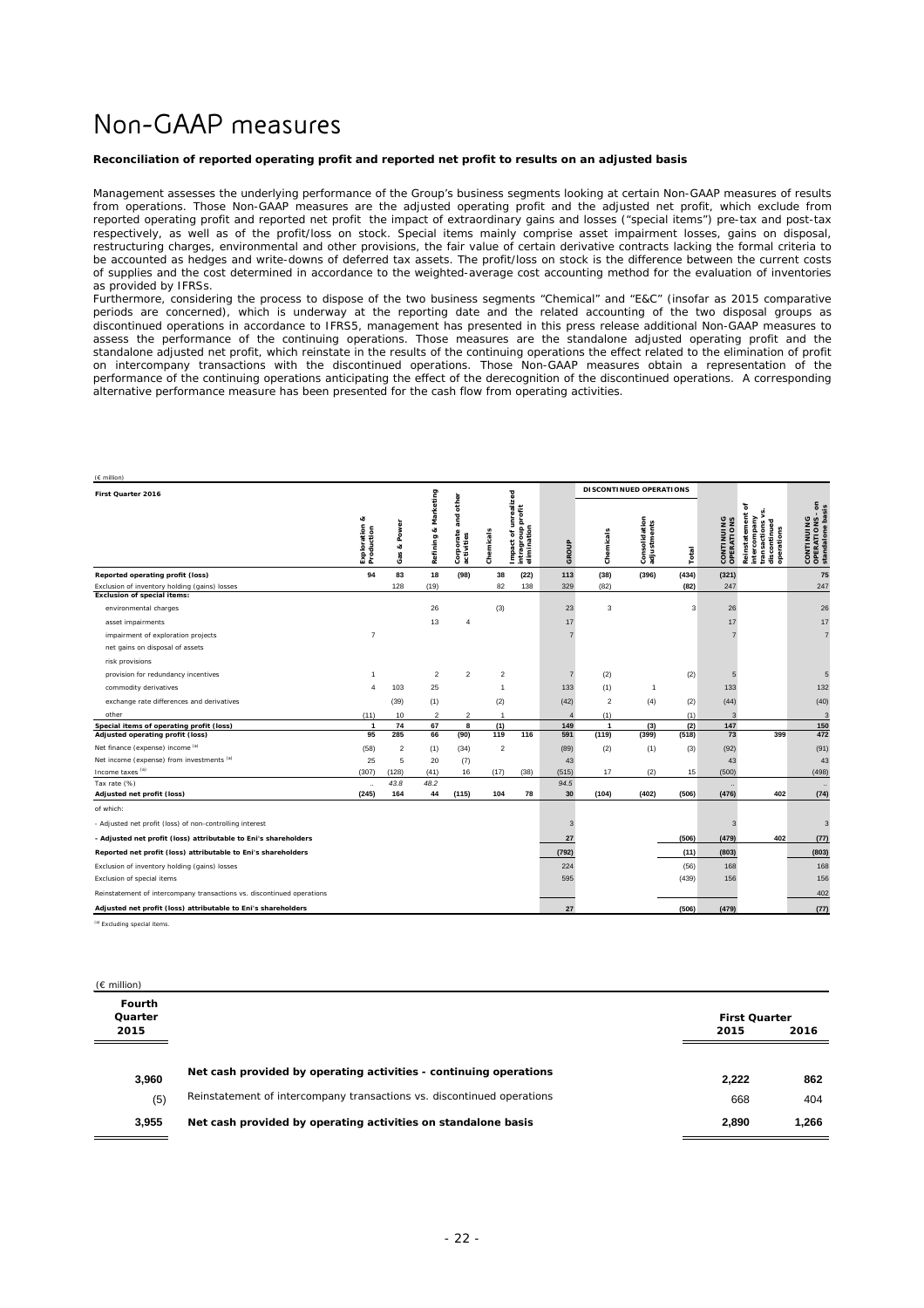| (€ million)                                                            |                                  |                                 |                            |                                                      |                               |                |                                                                 |       |                                                |                              |       |                          |                                                                                       |                                                   |
|------------------------------------------------------------------------|----------------------------------|---------------------------------|----------------------------|------------------------------------------------------|-------------------------------|----------------|-----------------------------------------------------------------|-------|------------------------------------------------|------------------------------|-------|--------------------------|---------------------------------------------------------------------------------------|---------------------------------------------------|
| First quarter 2015                                                     |                                  |                                 |                            |                                                      |                               |                |                                                                 |       | DI SCONTINUED OPERATIONS                       |                              |       |                          |                                                                                       |                                                   |
|                                                                        | ಳ<br>Exploration &<br>Production | ş<br>c<br>٥<br>d<br>u<br>œ<br>Ó | Marketing<br>ø<br>Refining | other<br>and<br>$\bullet$<br>Corporate<br>activities | Engineering<br>& Construction | Chemicals      | unrealized<br>profit<br>elimination<br>intragroup<br>៵<br>mpact | GROUP | Engineering<br>& Construction<br>and Chemicals | Consolidation<br>adjustments | Total | CONTINUING<br>OPERATIONS | Reinstatement<br>5<br>intercompany<br>ъ<br>transactions<br>å<br>operations<br>discont | ã<br>CONTINUING<br>OPERATIONS -<br>standalone bas |
| Reported operating profit (loss)                                       | 1,413                            | 186                             | 285                        | (93)                                                 | 162                           | (186)          | (101)                                                           | 1,666 | 24                                             | (91)                         | (67)  | 1,599                    |                                                                                       | 1,690                                             |
| Exclusion of inventory holding (gains) losses                          |                                  | 31                              | (345)                      |                                                      |                               | 212            | 227                                                             | 125   | (212)                                          |                              | (212) | (87)                     |                                                                                       | (87)                                              |
| <b>Exclusion of special items:</b>                                     |                                  |                                 |                            |                                                      |                               |                |                                                                 |       |                                                |                              |       |                          |                                                                                       |                                                   |
| environmental charges                                                  |                                  |                                 | 20                         |                                                      |                               |                |                                                                 | 20    |                                                |                              |       | 20                       |                                                                                       | 20                                                |
| asset impairments                                                      |                                  |                                 | 27                         | $\overline{1}$                                       |                               |                |                                                                 | 28    |                                                |                              |       | 28                       |                                                                                       | 28                                                |
| impairment of exploration projects                                     |                                  |                                 |                            |                                                      |                               |                |                                                                 |       |                                                |                              |       |                          |                                                                                       |                                                   |
| net gains on disposal of assets                                        | (325)                            |                                 | (1)                        |                                                      |                               |                |                                                                 | (326) |                                                |                              |       | (326)                    |                                                                                       | (326)                                             |
| risk provisions                                                        |                                  |                                 |                            |                                                      |                               |                |                                                                 |       |                                                |                              |       |                          |                                                                                       |                                                   |
| provision for redundancy incentives                                    | $\overline{1}$                   |                                 | 3                          |                                                      | $\overline{1}$                | $\overline{1}$ |                                                                 | 6     | (2)                                            |                              | (2)   |                          |                                                                                       | $\overline{4}$                                    |
| commodity derivatives                                                  | 11                               | 8                               | 93                         |                                                      | (3)                           | (3)            |                                                                 | 106   | 6                                              | (6)                          |       | 106                      |                                                                                       | 112                                               |
| exchange rate differences and derivatives                              | (17)                             | 69                              | (3)                        |                                                      |                               | 17             |                                                                 | 66    | (17)                                           | 12                           | (5)   | 61                       |                                                                                       | 49                                                |
| other                                                                  | (3)                              |                                 | 13                         | 3                                                    |                               | (12)           |                                                                 |       | 12                                             |                              | 12    | 13                       |                                                                                       | 13                                                |
| Special items of operating profit (loss)                               | (333)                            | 77                              | 152                        | $\overline{4}$                                       | (2)                           | 3              |                                                                 | (99)  | (1)                                            | 6                            | 5     | (94)                     |                                                                                       | (100)                                             |
| Adjusted operating profit (loss)                                       | 1,080                            | 294                             | 92                         | (89)                                                 | 160                           | 29             | 126                                                             | 1,692 | (189)                                          | (85)                         | (274) | 1,418                    | 85                                                                                    | 1,503                                             |
| Net finance (expense) income (a)                                       | (64)                             | $\overline{2}$                  | (1)                        | (116)                                                | (2)                           |                |                                                                 | (181) | $\overline{2}$                                 | (18)                         | (16)  | (197)                    |                                                                                       | (179)                                             |
| Net income (expense) from investments (a)                              | 23                               | 3                               | 35                         | 230                                                  | $\overline{7}$                |                |                                                                 | 298   | (7)                                            |                              | (7)   | 291                      |                                                                                       | 291                                               |
| Income taxes (a)                                                       | (795)                            | (81)                            | (55)                       | 43                                                   | (54)                          | (4)            | (33)                                                            | (979) | 58                                             | (7)                          | 51    | (928)                    |                                                                                       | (921)                                             |
| Tax rate (%)                                                           | 76.5                             | 27.1                            | 43.7                       |                                                      | 32.7                          |                |                                                                 | 54.1  |                                                |                              |       | 61.4                     |                                                                                       | 57.0                                              |
| Adjusted net profit (loss)                                             | 244                              | 218                             | 71                         | 68                                                   | 111                           | 25             | 93                                                              | 830   | (136)                                          | (110)                        | (246) | 584                      | 110                                                                                   | 694                                               |
| of which:                                                              |                                  |                                 |                            |                                                      |                               |                |                                                                 |       |                                                |                              |       |                          |                                                                                       |                                                   |
| - Adjusted net profit (loss) of non-controlling interest               |                                  |                                 |                            |                                                      |                               |                |                                                                 | 56    |                                                |                              | 74    | 130                      | (137)                                                                                 | (7)                                               |
| - Adjusted net profit (loss) attributable to Eni's shareholders        |                                  |                                 |                            |                                                      |                               |                |                                                                 | 774   |                                                |                              | (320) | 454                      | 247                                                                                   | 701                                               |
| Reported net profit (loss) attributable to Eni's shareholders          |                                  |                                 |                            |                                                      |                               |                |                                                                 | 832   |                                                |                              | (215) | 617                      |                                                                                       | 617                                               |
| Exclusion of inventory holding (gains) losses                          |                                  |                                 |                            |                                                      |                               |                |                                                                 | 87    |                                                |                              | (146) | (59)                     |                                                                                       | (59)                                              |
| Exclusion of special items                                             |                                  |                                 |                            |                                                      |                               |                |                                                                 | (145) |                                                |                              | 41    | (104)                    |                                                                                       | (104)                                             |
| Reinstatement of intercompany transactions vs. discontinued operations |                                  |                                 |                            |                                                      |                               |                |                                                                 |       |                                                |                              |       |                          |                                                                                       | 247                                               |
| Adjusted net profit (loss) attributable to Eni's shareholders          |                                  |                                 |                            |                                                      |                               |                |                                                                 | 774   |                                                |                              | (320) | 454                      |                                                                                       | 701                                               |

(a) Excluding special items.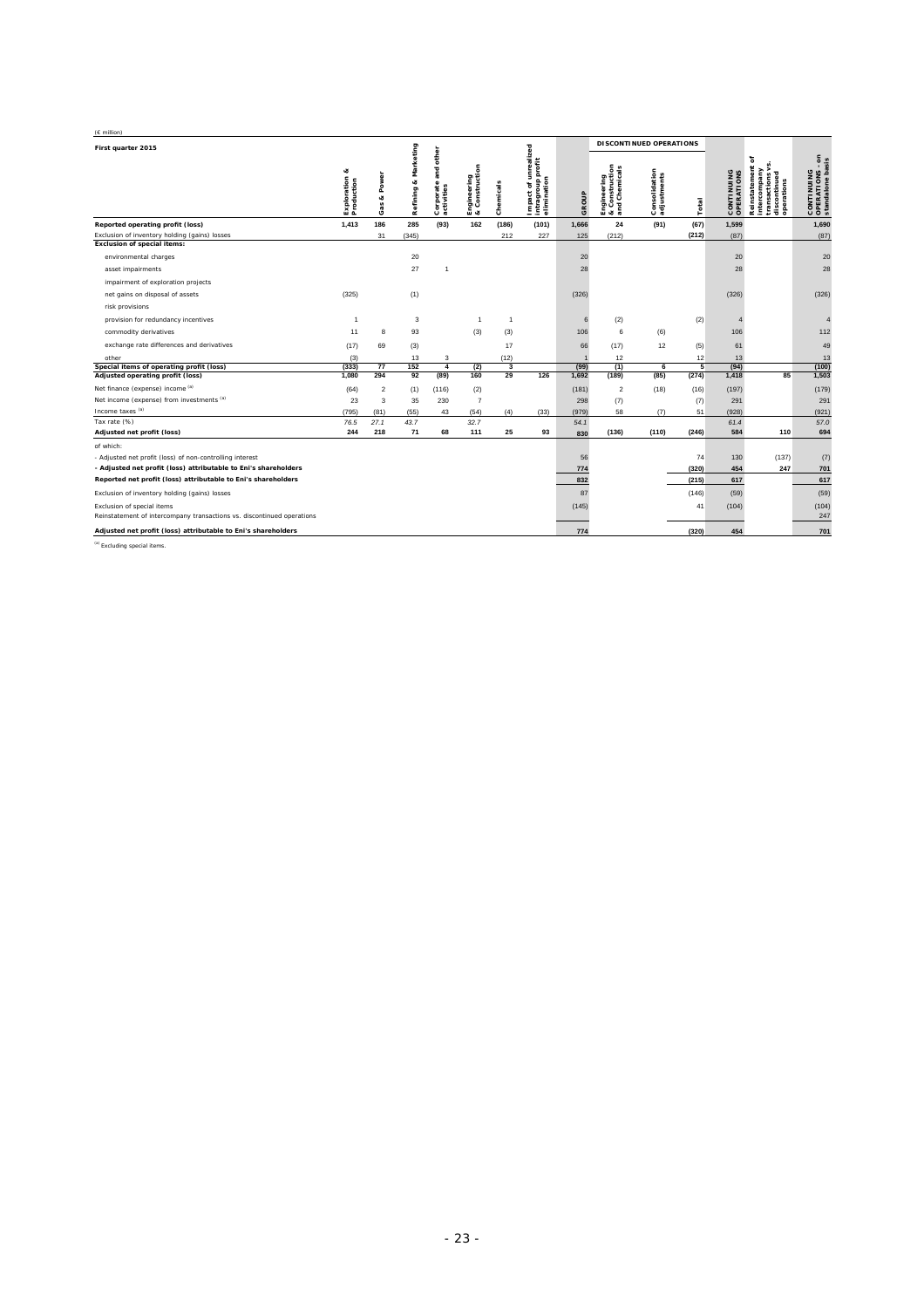| (€ million)                                                                         |                                                  |                      |                                 |                                      |                               |                         |                                                               |          |                                                       |                              |         |                          |                                                                                              |                                                                                |
|-------------------------------------------------------------------------------------|--------------------------------------------------|----------------------|---------------------------------|--------------------------------------|-------------------------------|-------------------------|---------------------------------------------------------------|----------|-------------------------------------------------------|------------------------------|---------|--------------------------|----------------------------------------------------------------------------------------------|--------------------------------------------------------------------------------|
| Fourth Quarter 2015                                                                 |                                                  |                      |                                 |                                      |                               |                         |                                                               |          |                                                       | DISCONTINUED OPERATIONS      |         |                          |                                                                                              |                                                                                |
|                                                                                     | œ<br>Exploration &<br>Production<br>iction<br>đu | Power<br>œ<br>Gas    | keting<br>Mar<br>e3<br>Refining | and other<br>Corporate<br>activities | Engineering<br>& Construction | Chemicals               | unrealized<br>intragroup profit<br>elimination<br>ď<br>Impact | GROUP    | tion<br>Engineering<br>& Construction<br>and Chemical | Consolidation<br>adjustments | Total   | CONTINUING<br>OPERATIONS | ৳<br>Reinstatement<br>intercompany<br>ons<br>ued<br>operations<br>transaction<br>discontinue | 5 <sub>2</sub><br>$\mathbf{r}$<br>CONTINUING<br>OPERATIONS -<br>standalone bas |
| Reported operating profit (loss)                                                    | (4,696)                                          | (894)                | (529)                           | (149)                                | (59)                          | (1, 379)                | 57                                                            | (7, 649) | 1,438                                                 | 121                          | 1,559   | (6,090)                  |                                                                                              | (6, 211)                                                                       |
| Exclusion of inventory holding (gains) losses<br><b>Exclusion of special items:</b> |                                                  | 96                   | 503                             |                                      |                               | 64                      | (72)                                                          | 591      | (64)                                                  |                              | (64)    | 527                      |                                                                                              | 527                                                                            |
|                                                                                     |                                                  |                      |                                 |                                      |                               |                         |                                                               |          |                                                       |                              |         |                          |                                                                                              |                                                                                |
| environmental charges                                                               |                                                  |                      | 36                              | 24                                   |                               | (11)                    |                                                               | 49       | 11                                                    |                              | 11      | 60                       |                                                                                              | 60                                                                             |
| asset impairments                                                                   | 5,100                                            | 137                  | 61                              | 10                                   | 379                           | 1,372                   |                                                               | 7,059    | (1,751)                                               |                              | (1,751) | 5,308                    |                                                                                              | 5,308                                                                          |
| impairment of exploration projects                                                  | 169                                              |                      |                                 |                                      |                               |                         |                                                               | 169      |                                                       |                              |         | 169                      |                                                                                              | 169                                                                            |
| net gains on disposal of assets                                                     | (37)                                             |                      |                                 | 6                                    |                               |                         |                                                               | (31)     |                                                       |                              |         | (31)                     |                                                                                              | (31)                                                                           |
| risk provisions                                                                     |                                                  | 132                  |                                 | (1)                                  |                               | $\overline{2}$          |                                                               | 133      | (2)                                                   |                              | (2)     | 131                      |                                                                                              | 131                                                                            |
| provision for redundancy incentives                                                 | (1)                                              | (1)                  | 6                               | $\overline{1}$                       | 8                             | $\mathbf{1}$            |                                                               | 14       | (9)                                                   |                              | (9)     | 5                        |                                                                                              | 5                                                                              |
| commodity derivatives                                                               | (14)                                             | 144                  | 11                              |                                      |                               |                         |                                                               | 141      |                                                       |                              |         | 141                      |                                                                                              | 141                                                                            |
| exchange rate differences and derivatives                                           | (51)                                             | $\overline{7}$       | (1)                             |                                      |                               | (5)                     |                                                               | (50)     | 5                                                     | $\overline{1}$               | 6       | (44)                     |                                                                                              | (45)                                                                           |
| other                                                                               | 128                                              | 397                  | 6                               | 8                                    | $\overline{7}$                | (3)                     |                                                               | 543      | (4)                                                   |                              | (4)     | 539                      |                                                                                              | 539                                                                            |
| Special items of operating profit (loss)                                            | 5,294                                            | 816                  | 119                             | 48                                   | 394                           | 1,356                   |                                                               | 8,027    | (1,750)                                               | $\mathbf{1}$                 | (1,749) | 6,278                    |                                                                                              | 6,277                                                                          |
| Adjusted operating profit (loss)                                                    | 598                                              | 18                   | 93                              | (101)                                | 335                           | 41                      | (15)                                                          | 969      | (376)                                                 | 122                          | (254)   | 715                      | (122)                                                                                        | 593                                                                            |
| Net finance (expense) income (a)                                                    | (72)                                             | 5                    | (3)                             | (240)                                | (1)                           | $\overline{\mathbf{2}}$ |                                                               | (309)    | (1)                                                   |                              | (1)     | (310)                    |                                                                                              | (310)                                                                          |
| Net income (expense) from investments (a)                                           | 100                                              | 5                    | 35                              | (6)                                  | 37                            | (4)                     |                                                               | 167      | (33)                                                  |                              | (33)    | 134                      |                                                                                              | 134                                                                            |
| Income taxes (a)                                                                    | (599)                                            | (64)                 | (46)                            | (12)                                 | (136)                         | (32)                    | (15)                                                          | (904)    | 168                                                   | (15)                         | 153     | (751)                    |                                                                                              | (736)                                                                          |
| Tax rate (%)                                                                        | 95.7                                             | $\ddot{\phantom{a}}$ | 36.8                            |                                      | $\ddot{\phantom{1}}$          |                         |                                                               | $\cdot$  |                                                       |                              |         |                          |                                                                                              |                                                                                |
| Adjusted net profit (loss)                                                          | 27                                               | (36)                 | 79                              | (359)                                | 235                           | $\overline{7}$          | (30)                                                          | (77)     | (242)                                                 | 107                          | (135)   | (212)                    | (107)                                                                                        | (319)                                                                          |
| of which:                                                                           |                                                  |                      |                                 |                                      |                               |                         |                                                               |          |                                                       |                              |         |                          |                                                                                              |                                                                                |
| - Adjusted net profit (loss) of non-controlling interest                            |                                                  |                      |                                 |                                      |                               |                         |                                                               | 123      |                                                       |                              | 152     | 275                      | (286)                                                                                        | (11)                                                                           |
| - Adjusted net profit (loss) attributable to Eni's shareholders                     |                                                  |                      |                                 |                                      |                               |                         |                                                               | (200)    |                                                       |                              | (287)   | (487)                    | 179                                                                                          | (308)                                                                          |
| Reported net profit (loss) attributable to Eni's shareholders                       |                                                  |                      |                                 |                                      |                               |                         |                                                               | (9,017)  |                                                       |                              | 1.644   | (7, 373)                 |                                                                                              | (7, 373)                                                                       |
| Exclusion of inventory holding (gains) losses                                       |                                                  |                      |                                 |                                      |                               |                         |                                                               | 409      |                                                       |                              | (44)    | 365                      |                                                                                              | 365                                                                            |
| Exclusion of special items                                                          |                                                  |                      |                                 |                                      |                               |                         |                                                               | 8,408    |                                                       |                              | (1,887) | 6,521                    |                                                                                              | 6,521                                                                          |
| Reinstatement of intercompany transactions vs. discontinued operations              |                                                  |                      |                                 |                                      |                               |                         |                                                               |          |                                                       |                              |         |                          |                                                                                              | 179                                                                            |
| Adjusted net profit (loss) attributable to Eni's shareholders                       |                                                  |                      |                                 |                                      |                               |                         |                                                               | (200)    |                                                       |                              | (287)   | (487)                    |                                                                                              | (308)                                                                          |

(a) Excluding special items.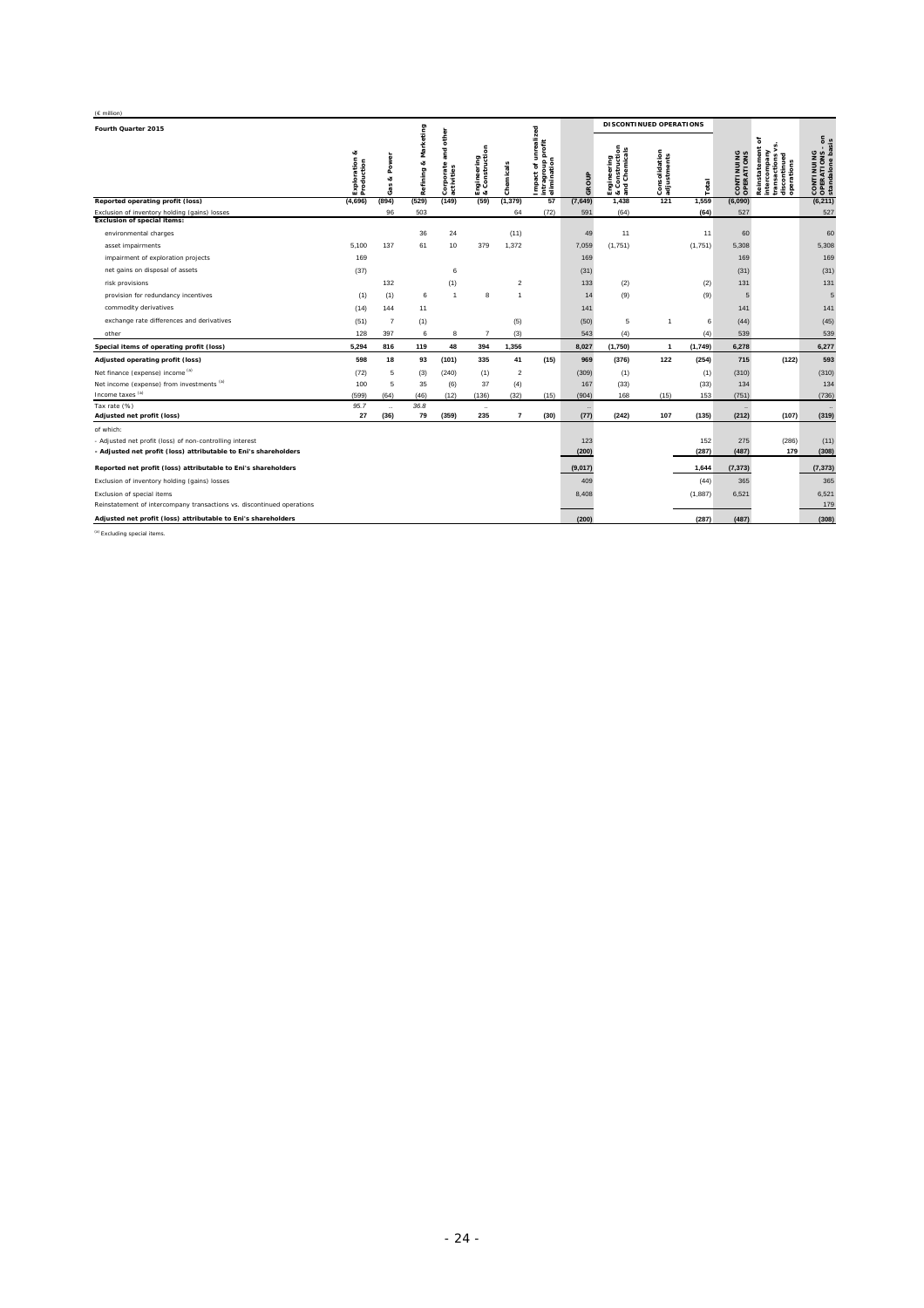## Breakdown of special items

| Fourth<br>Quarter<br>2015 |                                                                             | <b>First Quarter</b><br>2015 | 2016           |
|---------------------------|-----------------------------------------------------------------------------|------------------------------|----------------|
| 49                        | Environmental charges                                                       | 20                           | 23             |
| 7,059                     | Asset impairments                                                           | 28                           | 17             |
| 169                       | Impairment of exploration projects                                          |                              | $\overline{7}$ |
| (31)                      | Net gains on disposal of assets                                             | (326)                        |                |
| 133                       | Risk provisions                                                             |                              |                |
| 14                        | Provisions for redundancy incentives                                        | 6                            | $\overline{7}$ |
| 141                       | Commodity derivatives                                                       | 106                          | 133            |
| (50)                      | Exchange rate differences and derivatives                                   | 66                           | (42)           |
| 543                       | Other                                                                       | 1                            | 4              |
| 8,027                     | Special items of operating profit (loss)                                    | (99)                         | 149            |
| 195                       | Net finance (income) expense                                                | 328                          | 96             |
|                           | of which:                                                                   |                              |                |
| 50                        | - exchange rate differences and derivatives                                 | (66)                         | 42             |
| 504                       | Net income (expense) from investments<br>of which:                          | $\mathbf{2}$                 | 386            |
| 489                       | - impairments/revaluation of equity investments                             |                              | 365            |
| (93)                      | <b>Income taxes</b><br>of which:                                            | (234)                        | (36)           |
| 810                       | - impairment of deferred tax assets of Italian subsidiaries                 |                              |                |
| 860                       | - impairment of deferred tax assets of upstream business                    |                              |                |
| (1,763)                   | - taxes on special items of operating profit (loss) and other special items | (234)                        | (36)           |
| 8,633                     | Total special items of net profit (loss)                                    | (3)                          | 595            |
|                           | Attributable to:                                                            |                              |                |
| 225                       | - Non-controlling interest                                                  | 142                          |                |
| 8,408                     | - Eni's shareholders                                                        | (145)                        | 595            |
|                           | of which:                                                                   |                              |                |
| 1,887                     | special items of discontinued operations                                    | (41)                         | 439            |

## Analysis of Profit and Loss account items of continuing operations

## Net sales from operations

| $(\epsilon$ million) |                                                    |                      |         |        |
|----------------------|----------------------------------------------------|----------------------|---------|--------|
| Fourth<br>Quarter    |                                                    | <b>First Quarter</b> |         | % Ch.  |
| 2015                 |                                                    | 2015                 | 2016    |        |
| 4,977                | <b>Exploration &amp; Production</b>                | 5,212                | 3,356   | (35.6) |
| 10,609               | Gas & Power                                        | 16,373               | 10,030  | (38.7) |
| 3,875                | Refining & Marketing                               | 4,371                | 2,916   | (33.3) |
| 391                  | Corporate and other activities                     | 353                  | 310     | (12.2) |
| (206)                | Impact of unrealized intragroup profit elimination | (28)                 |         |        |
| (5,757)              | Consolidation adjustment                           | (6, 293)             | (4,255) |        |
| 13,889               |                                                    | 19,988               | 12,357  | (38.2) |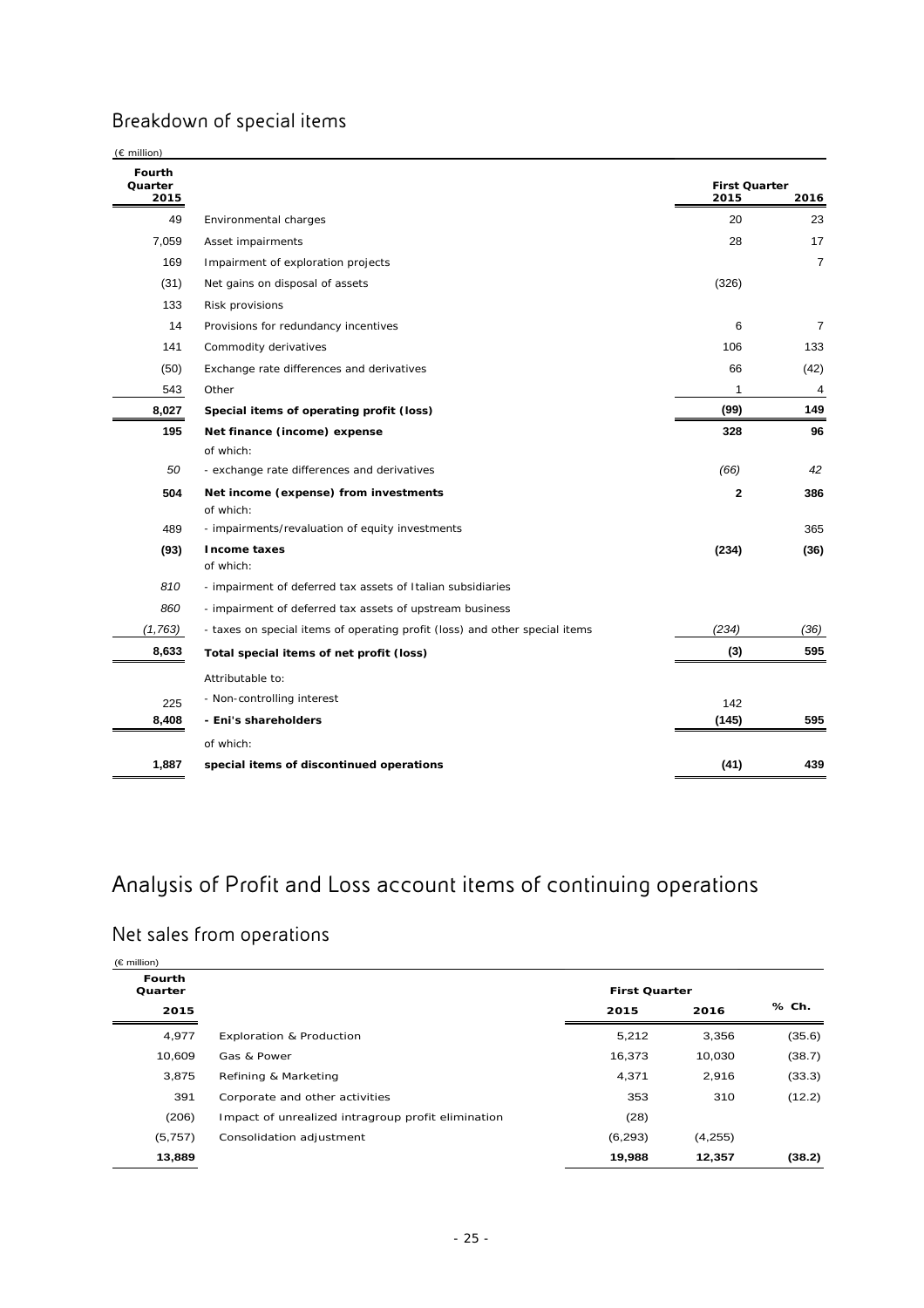## Operating expenses

| $(\epsilon$ million)     |                                                              |                      |        |        |
|--------------------------|--------------------------------------------------------------|----------------------|--------|--------|
| <b>Fourth</b><br>Quarter |                                                              | <b>First Quarter</b> |        |        |
| 2015                     |                                                              | 2015                 | 2016   | % Ch.  |
| 11,895                   | Purchases, services and other                                | 15,911               | 10,179 | (36.0) |
| 191                      | - other special items<br>of which:                           | 20                   | 26     |        |
| 650                      | Payroll and related costs                                    | 709                  | 720    | 1.6    |
| 5                        | - provision for redundancy incentives and other<br>of which: | 4                    | 5      |        |
| 12,545                   |                                                              | 16,620               | 10,899 | (34.4) |

## Depreciation, depletion, amortization, impairments and write-off

| $(\in$ million)                  |                                                       |                              |       |        |
|----------------------------------|-------------------------------------------------------|------------------------------|-------|--------|
| <b>Fourth</b><br>Quarter<br>2015 |                                                       | <b>First Quarter</b><br>2015 | 2016  | % Ch.  |
|                                  |                                                       |                              |       |        |
| 1,867                            | <b>Exploration &amp; Production</b>                   | 1,993                        | 1,624 | (18.5) |
| 97                               | Gas & Power                                           | 89                           | 86    | (3.4)  |
| 87                               | Refining & Marketing                                  | 85                           | 88    | 3.5    |
| 15                               | Corporate and other activities                        | 18                           | 19    | 5.6    |
| (7)                              | Impact of unrealized intragroup profit elimination    | (6)                          | (7)   |        |
| 2,059                            | Total depreciation, depletion and amortization        | 2,179                        | 1,810 | (16.9) |
| 5,308                            | <b>Impairments</b>                                    | 28                           | 17    | (39.3) |
| 7,367                            | Depreciation, depletion, amortization and impairments | 2,207                        | 1,827 | (17.2) |
| 497                              | Write-off                                             | 70                           | 35    | (50.0) |
| 7,864                            |                                                       | 2,277                        | 1,862 | (18.2) |
|                                  |                                                       |                              |       |        |

## Income (expense) from investments

| $(E \text{ million})$                                     |                                        |                |                         |                                      |       |
|-----------------------------------------------------------|----------------------------------------|----------------|-------------------------|--------------------------------------|-------|
| First Quarter 2016                                        | <b>Exploration &amp;</b><br>Production | Gas &<br>Power | Refining &<br>Marketing | Corporate and<br>other<br>activities | Group |
| Share of gains (losses) from equity-accounted investments | 26                                     | 5              |                         | 24                                   | 55    |
| <b>Dividends</b>                                          | $\overline{2}$                         |                | 20                      |                                      | 22    |
| Net gains on disposal                                     |                                        |                |                         | (32)                                 | (32)  |
| Other income (expense), net                               | (3)                                    |                | (2)                     | (20)                                 | (25)  |
|                                                           | 25                                     | 5              | 18                      | (28)                                 | 20    |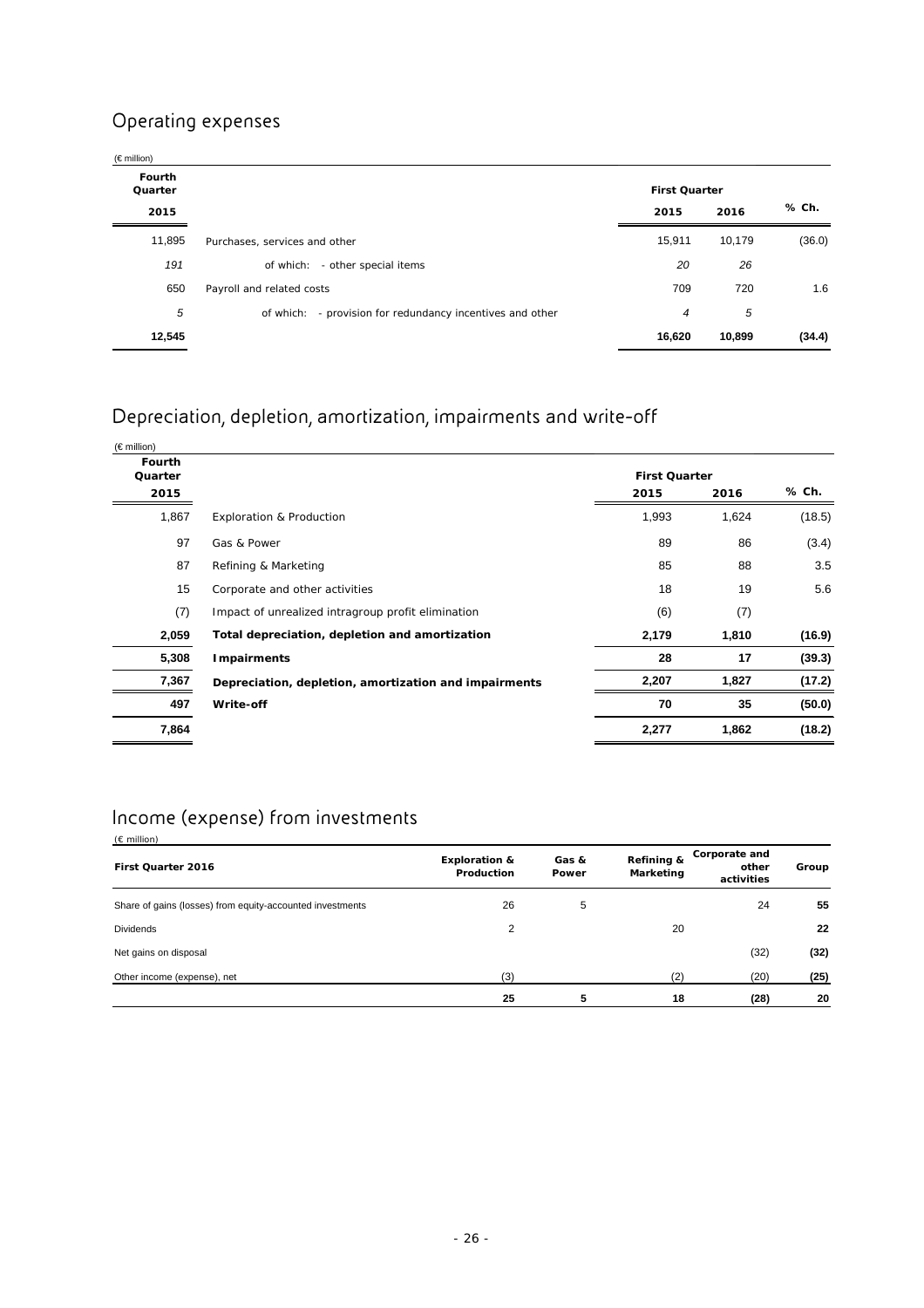## Leverage and net borrowings

Leverage is a measure used by management to assess the Company's level of indebtedness. It is calculated as a ratio of net borrowings - which is calculated by excluding cash and cash equivalents and certain very liquid assets from finance debt to shareholders' equity, including non-controlling interest. Management periodically reviews leverage in order to assess the soundness and efficiency of the Group balance sheet in terms of optimal mix between net borrowings and net equity, and to carry out benchmark analysis with industry standards.

| $(E \text{ million})$                                                            |               |               |                             |
|----------------------------------------------------------------------------------|---------------|---------------|-----------------------------|
|                                                                                  | Dec. 31, 2015 | Mar. 31, 2016 | Change vs.<br>Dec. 31, 2015 |
| Total debt                                                                       | 27,776        | 23,911        | (3,865)                     |
| Short-term debt                                                                  | 8,383         | 4,471         | (3,912)                     |
| Long-term debt                                                                   | 19,393        | 19,440        | 47                          |
| Cash and cash equivalents                                                        | (5,200)       | (6,023)       | (823)                       |
| Securities held for trading and other securities held for non-operating purposes | (5,028)       | (5,007)       | 21                          |
| Financing receivables held for non-operating purposes                            | (685)         | (671)         | 14                          |
| <b>Net borrowings</b>                                                            | 16,863        | 12,210        | (4,653)                     |
| Shareholders' equity including non-controlling interest                          | 57,115        | 52,589        | (4,526)                     |
| Leverage                                                                         | 0.30          | 0.23          | (0.07)                      |

Net borrowings are calculated under Consob provisions on Net Financial Position (Com. no. DEM/6064293 of 2006).

### Bonds maturing in the 18-months period starting on March 31, 2016

| $(E \text{ million})$        |                                 |
|------------------------------|---------------------------------|
| <b>Issuing entity</b>        | Amount at March 31, 2016<br>(a) |
| Eni Finance International SA | 103                             |
|                              | 103                             |

(a) Amounts include interest accrued and discount on issue.

In the first quarter of 2016 Eni did not issue bonds.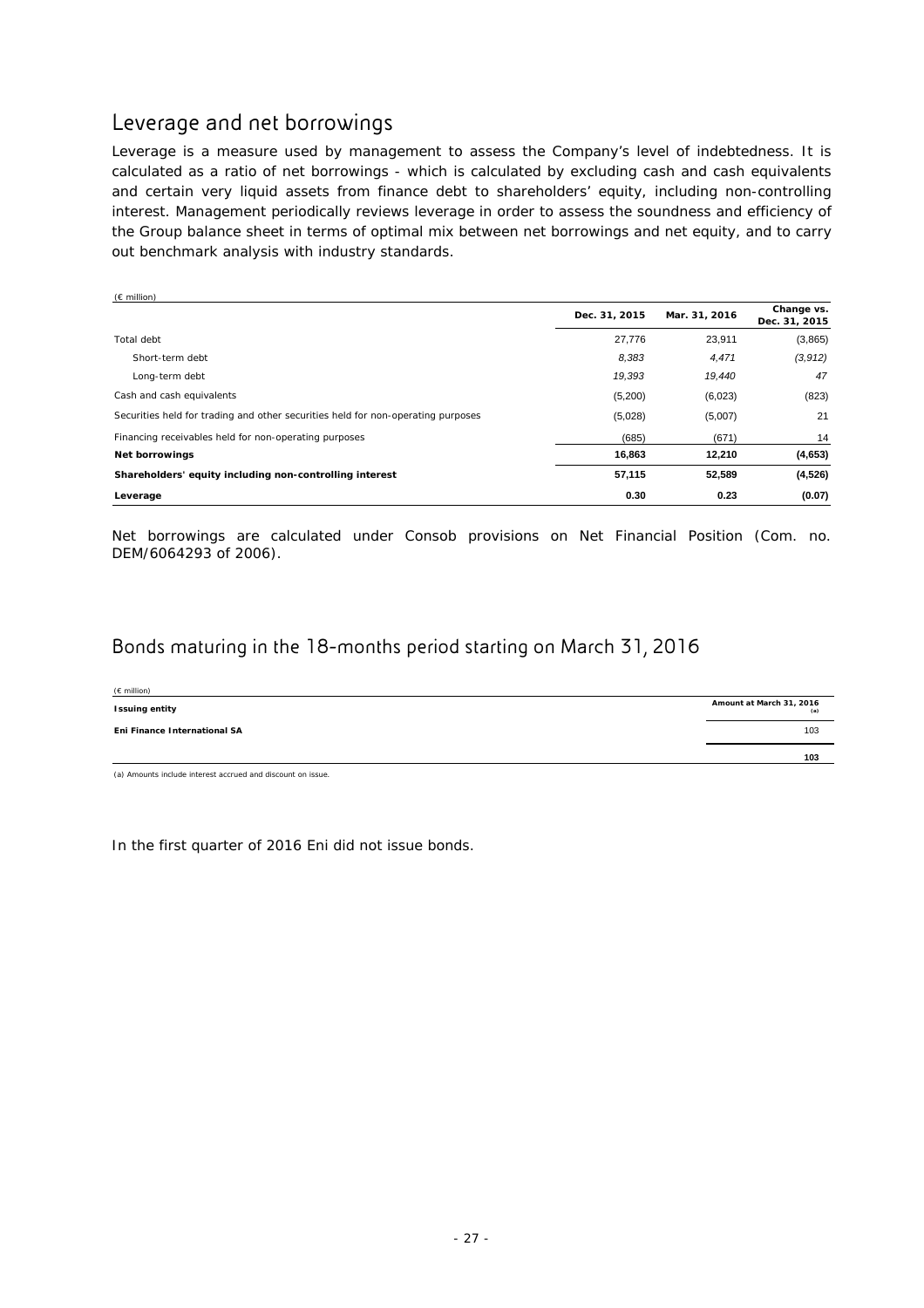### Discontinued operations

Main financial data of discontinued operations are provided below.

| $(\in$ million)                  |                                                                           |                              |       |
|----------------------------------|---------------------------------------------------------------------------|------------------------------|-------|
| <b>Fourth</b><br>Quarter<br>2015 |                                                                           | <b>First Quarter</b><br>2015 | 2016  |
| 1,083                            | Total revenues                                                            | 1,071                        | 994   |
| (2,070)                          | Operating expenses, depreciation, depletion, amortization and impairments | (900)                        | (560) |
| (987)                            | Operating profit (loss)                                                   | 171                          | 434   |
| (2)                              | Finance income (expense)                                                  | 5                            | 5     |
| (993)                            | Profit (loss) before income taxes                                         | 176                          | 439   |
| (382)                            | Income taxes                                                              | (6)                          | (15)  |
| (1, 375)                         | Net profit (loss)                                                         | 170                          | 424   |
|                                  | Net borrowings                                                            | (6)                          | 12    |
| 484                              | Net cash provided by operating activities                                 | 414                          | 99    |
| (67)                             | Net cash provided by investing activities                                 | (54)                         | (46)  |
| 3                                | Net cash provided by financing activities                                 |                              | 1     |
| 68                               | Capital expenditure                                                       | 30                           | 36    |

### Chemical - Results of operations and liquidity from third-party transactions

#### Chemical - Results of operations and liquidity from third-party and intercompany transactions

| $(\epsilon \text{million})$      |                                                                           |                              |       |
|----------------------------------|---------------------------------------------------------------------------|------------------------------|-------|
| <b>Fourth</b><br>Quarter<br>2015 |                                                                           | <b>First Quarter</b><br>2015 | 2016  |
| 1,140                            | Total revenues                                                            | 1,139                        | 1,033 |
| (2,519)                          | Operating expenses, depreciation, depletion, amortization and impairments | (1,325)                      | (995) |
| (1,379)                          | Operating profit (loss)                                                   | (186)                        | 38    |
| 41                               | Adjusted operating profit (loss)                                          | 29                           | 119   |
| (11)                             | Finance income (expense)                                                  | 8                            | (8)   |
| (1, 394)                         | Profit (loss) before income taxes                                         | (178)                        | 30    |
| (382)                            | Income taxes                                                              | (6)                          | (15)  |
| (1,776)                          | Net profit (loss)                                                         | (184)                        | 15    |
|                                  | Adjusted net profit (loss)                                                | 25                           | 104   |
| 37                               | Net borrowings                                                            | 2,657                        | 1,388 |
| 9                                | Net cash provided by operating activities                                 | (58)                         | 104   |
| (48)                             | Net cash provided by investing activities                                 | (58)                         | (47)  |
| 69                               | Net cash provided by financing activities                                 | 147                          | (167) |
| 68                               | Capital expenditure                                                       | 30                           | 36    |

| Fourth<br>Quarter |               |           | <b>First Quarter</b> |       |
|-------------------|---------------|-----------|----------------------|-------|
| 2015              |               |           | 2015                 | 2016  |
|                   | Production    | (ktonnes) |                      |       |
| 842               | Intermediates |           | 822                  | 874   |
| 580               | Polymers      |           | 596                  | 564   |
| 1,422             |               |           | 1,418                | 1,438 |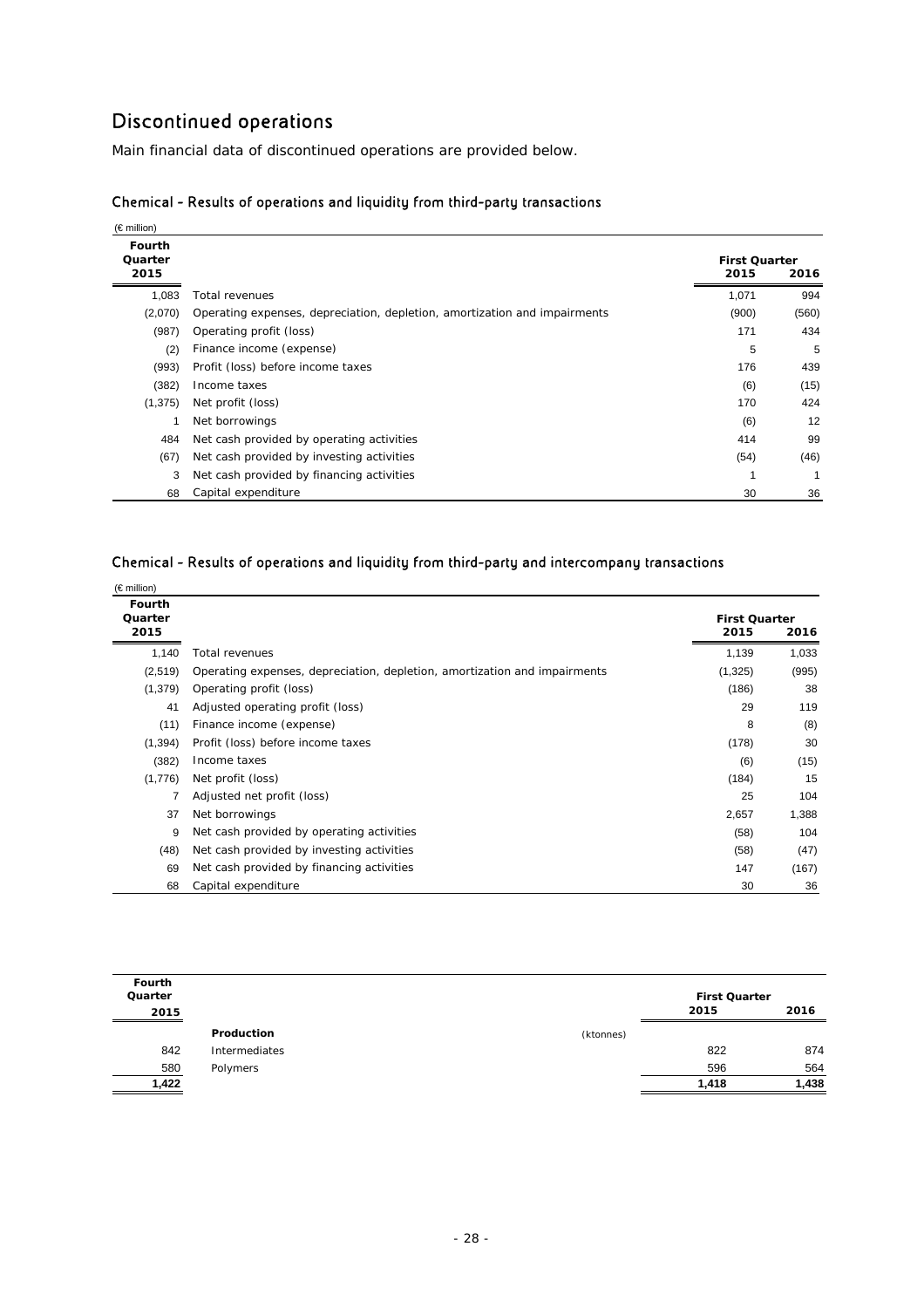# Consolidated financial statements BALANCE SHEET

| $\epsilon$ million) |  |
|---------------------|--|
|                     |  |

| Jan 1, 2015    |                                                                               | Dec. 31, 2015     | Mar. 31, 2016    |
|----------------|-------------------------------------------------------------------------------|-------------------|------------------|
|                | <b>ASSETS</b>                                                                 |                   |                  |
|                | <b>Current assets</b>                                                         |                   |                  |
| 6,614          | Cash and cash equivalents                                                     | 5,200             | 6,023            |
| 5,024          | Other financial activities held for trading                                   | 5,028             | 4,995            |
| 257            | Other financial assets available for sale                                     | 282               | 315              |
| 28,601         | Trade and other receivables                                                   | 20,950            | 20,969           |
| 7,555          | Inventories                                                                   | 3,910             | 3,392            |
| 762            | Current tax assets                                                            | 351               | 391              |
| 1,209          | Other current tax assets                                                      | 622               | 603              |
| 4,385          | Other current assets                                                          | 3,639             | 3,673            |
| 54,407         |                                                                               | 39,982            | 40,361           |
|                | Non-current assets                                                            |                   |                  |
| 75,991         | Property, plant and equipment                                                 | 67,682            | 66,094           |
| 1,581          | Inventory - compulsory stock                                                  | 909               | 871              |
| 4,420          | Intangible assets                                                             | 2,979             | 2,905            |
| 3,172          | Equity-accounted investments                                                  | 2,682             | 4,323            |
| 2,015          | Other investments                                                             | 644               | 272              |
| 1,042          | Other financial assets                                                        | 826               | 795              |
| 4,670          | Deferred tax assets                                                           | 3,833             | 3,681            |
| 2,773          | Other non-current assets                                                      | 1,757             | 1,624            |
| 95,664         |                                                                               | 81,312            | 80,565           |
| 456<br>150,527 | Discontinued operations and assets held for sale<br><b>TOTAL ASSETS</b>       | 17,516<br>138,810 | 2,052<br>122,978 |
|                |                                                                               |                   |                  |
|                | LIABILITIES AND SHAREHOLDERS' EQUITY                                          |                   |                  |
|                | <b>Current liabilities</b>                                                    |                   |                  |
| 2,716          | Short-term debt                                                               | 5,712             | 3,669            |
| 3,859          | Current portion of long-term debt                                             | 2,671             | 802              |
| 23,703         | Trade and other payables                                                      | 14,615            | 14,939           |
| 534            | Income taxes payable                                                          | 422               | 423              |
| 1,873          | Other taxes payable                                                           | 1,442             | 2,100            |
| 4,489          | Other current liabilities                                                     | 4,703             | 4,761            |
| 37,174         |                                                                               | 29,565            | 26,694           |
|                | <b>Non-current liabilities</b>                                                |                   |                  |
| 19,316         | Long-term debt                                                                | 19,393            | 19,440           |
| 15,882         | Provisions for contingencies                                                  | 15,247            | 13,846           |
| 1,313          | Provisions for employee benefits                                              | 1,056             | 1,055            |
| 8,751          | Deferred tax liabilities                                                      | 7,512             | 6,949            |
| 2,285          | Other non-current liabilities                                                 | 1,852             | 1,764            |
| 47,547         |                                                                               | 45,060            | 43,054           |
|                | Liabilities directly associated with discontinued operations and assets       |                   |                  |
| 165            | held for sale                                                                 | 7,070             | 641              |
| 84,886         | <b>TOTAL LIABILITIES</b>                                                      | 81,695            | 70,389           |
|                | <b>SHAREHOLDERS' EQUITY</b>                                                   |                   |                  |
| 2,455          | Non-controlling interest                                                      | 1,916             | 47               |
|                | Eni shareholders' equity:                                                     |                   |                  |
| 4,005          | Share capital                                                                 | 4,005             | 4,005            |
|                | Reserve related to the fair value of cash flow hedging derivatives net of tax |                   |                  |
| (284)          | effect                                                                        | (474)             | (510)            |
| 60,763         | Other reserves                                                                | 62,761            | 50,420           |
| (581)          | Treasury shares                                                               | (581)             | (581)            |
| (2,020)        | Interim dividend                                                              | (1,440)           |                  |
| 1,303          | Net profit (loss)                                                             | (9,072)           | (792)            |
| 63,186         | Total Eni shareholders' equity                                                | 55,199            | 52,542           |
| 65,641         | TOTAL SHAREHOLDERS' EQUITY                                                    | 57,115            | 52,589           |
| 150,527        | TOTAL LIABILITIES AND SHAREHOLDERS' EQUITY                                    | 138,810           | 122,978          |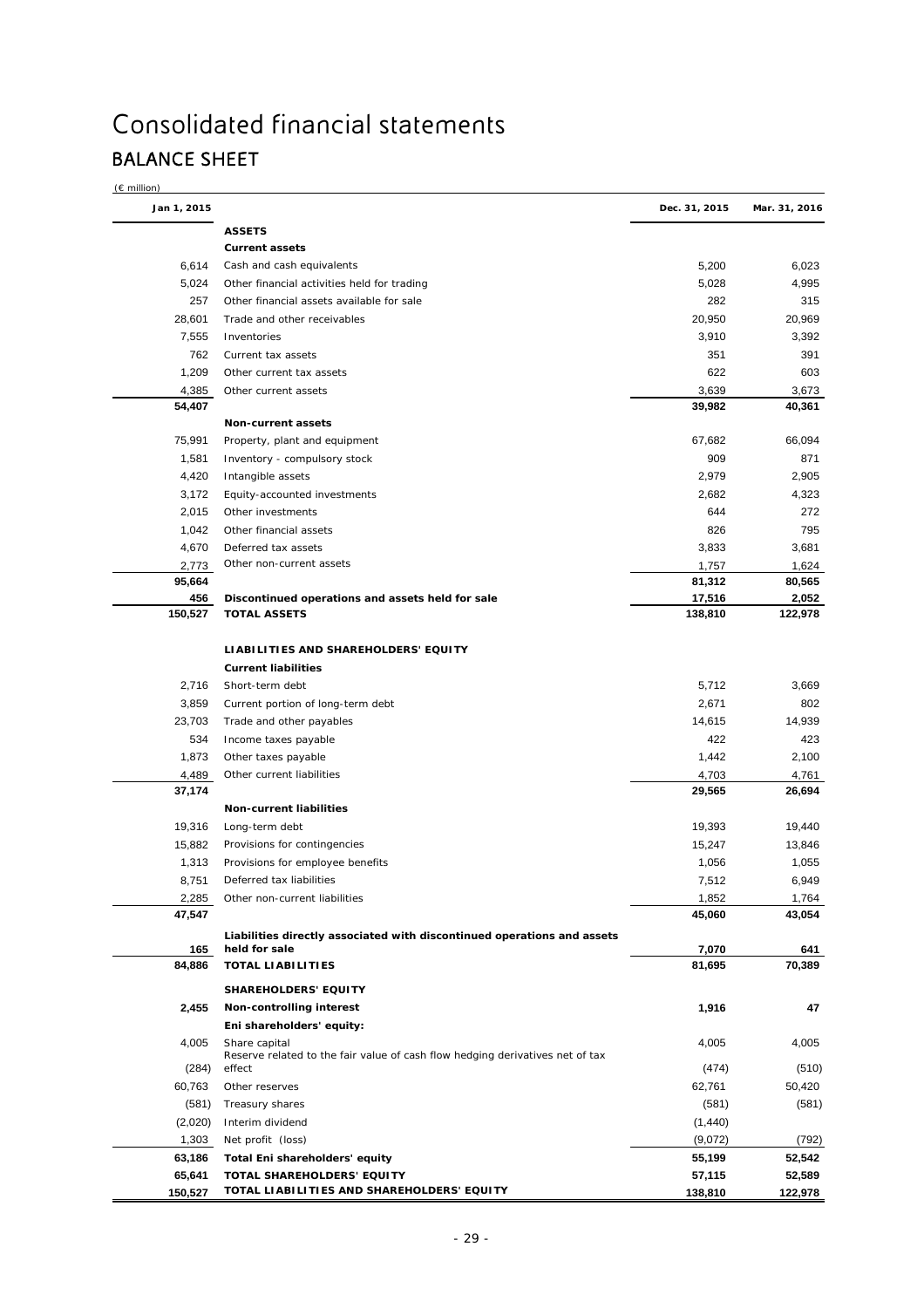## GROUP PROFIT AND LOSS ACCOUNT

(€ million)

| Fourth<br>Quarter |                                                                                                         | <b>First Quarter</b> |         |
|-------------------|---------------------------------------------------------------------------------------------------------|----------------------|---------|
| 2015              |                                                                                                         | 2015                 | 2016    |
|                   | <b>REVENUES</b>                                                                                         |                      |         |
| 13,889            | Net sales from operations                                                                               | 19,988               | 12,357  |
| 535               | Other income and revenues                                                                               | 530                  | 200     |
| 14,424            | <b>Total revenues</b>                                                                                   | 20,518               | 12,557  |
|                   | <b>OPERATING EXPENSES</b>                                                                               |                      |         |
| 11,895            | Purchases, services and other                                                                           | 15,911               | 10,179  |
| 650               | Payroll and related costs                                                                               | 709                  | 720     |
| (105)             | OTHER OPERATING (EXPENSE) INCOME                                                                        | (22)                 | (117)   |
| 7,367             | DEPRECIATION, DEPLETION, AMORTIZATION AND IMPAIRMENTS                                                   | 2,207                | 1,827   |
| 497               | <b>WRITE-OFF</b>                                                                                        | 70                   | 35      |
| (6,090)           | <b>OPERATING PROFIT (LOSS)</b>                                                                          | 1,599                | (321)   |
|                   | <b>FINANCE INCOME (EXPENSE)</b>                                                                         |                      |         |
| 1,517             | Finance income                                                                                          | 4,546                | 1,822   |
| (1, 973)          | Finance expense                                                                                         | (4,671)              | (2,071) |
| (9)               | Income (expense) from other financial activities held for trading                                       | 16                   | (37)    |
| (23)              | Derivative financial instruments                                                                        | (540)                | 146     |
| (488)             |                                                                                                         | (649)                | (140)   |
|                   | <b>INCOME (EXPENSE) FROM INVESTMENTS</b>                                                                |                      |         |
| (439)             | Share of profit (loss) of equity-accounted investments                                                  | 16                   | 55      |
| 69                | Other gain (loss) from investments                                                                      | 260                  | (35)    |
| (370)             |                                                                                                         | 276                  | 20      |
| (6,948)           | PROFIT (LOSS) BEFORE INCOME TAXES                                                                       | 1,226                | (441)   |
| (126)             | Income taxes                                                                                            | (752)                | (359)   |
| (7,074)           | Net profit (loss) - continuing operations                                                               | 474                  | (800)   |
| (2,044)           | Net profit (loss) - discontinued operations                                                             | 272                  | 11      |
| (9, 118)          | Net profit (loss)                                                                                       | 746                  | (789)   |
|                   | Eni's shareholders:                                                                                     |                      |         |
| (7, 373)          | - continuing operations                                                                                 | 617                  | (803)   |
| (1,644)           | - discontinued operations                                                                               | 215                  | 11      |
| (9,017)           |                                                                                                         | 832                  | (792)   |
|                   | Non controlling interest                                                                                |                      |         |
| 299               | - continuing operations                                                                                 | (143)                | 3       |
| (400)             | - discontinued operations                                                                               | 57                   |         |
| (101)             |                                                                                                         | (86)                 | 3       |
|                   | Net profit (loss) per share attributable to Eni's shareholders ( $\epsilon$ per share)                  |                      |         |
| (2.50)            | - basic                                                                                                 | 0.23                 | (0.22)  |
| (2.50)            | - diluted                                                                                               | 0.23                 | (0.22)  |
|                   | Net profit (loss) per share - continuing operations attributable to Eni's<br>shareholders (€ per share) |                      |         |
| (2.05)            | - basic                                                                                                 | 0.17                 | (0.22)  |
| (2.05)            | - diluted                                                                                               | 0.17                 | (0.22)  |
|                   |                                                                                                         |                      |         |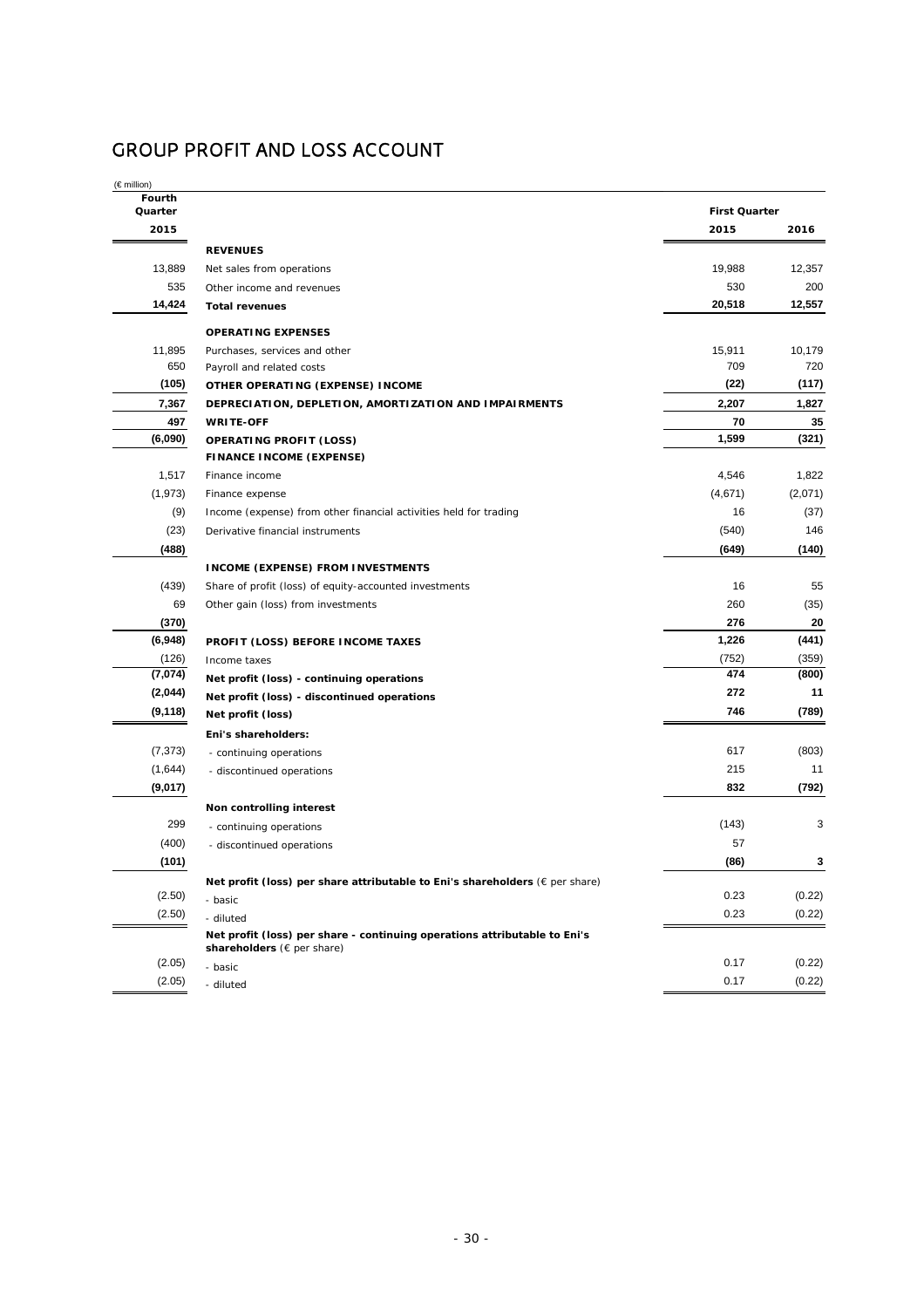### COMPREHENSIVE INCOME

(€ million)

|                                                                            | <b>First Quarter</b> |                   |
|----------------------------------------------------------------------------|----------------------|-------------------|
|                                                                            | 2015                 | 2016              |
| Net profit (loss)                                                          | 746                  | (789)             |
| I tems not reclassificable to profit and loss account                      |                      |                   |
| I tems subsequently reclassificable to profit and loss account             | 5,804                | (1, 856)          |
| Foreign currency translation differences                                   | 5,719                | (1,864)           |
| Change in the fair value of cash flow hedging derivatives                  | 117                  | (44)              |
| Change in the fair value of other available-for-sale financial instruments | 1                    |                   |
| Share of "Other comprehensive income" on equity-accounted entities         |                      | 40                |
| Taxation                                                                   | (33)                 | $12 \overline{ }$ |
| Total other items of comprehensive income (loss)                           | 5,804                | (1,856)           |
| Total comprehensive income (loss)                                          | 6,550                | (2,645)           |
| attributable to:                                                           |                      |                   |
| Eni's shareholders                                                         | 6,574                | (2,648)           |
| - continuing operations                                                    | 6,317                | (2,660)           |
| - discontinued operations                                                  | 257                  | 12                |
| Non-controlling interest                                                   | (24)                 | 3                 |
| - continuing operations                                                    | (132)                | 3                 |
| - discontinued operations                                                  | 108                  |                   |

### CHANGES IN SHAREHOLDERS' EQUITY

| $(\epsilon$ milion)                                  |         |          |  |
|------------------------------------------------------|---------|----------|--|
| Shareholders' equity at December 31, 2015:           |         |          |  |
| Total comprehensive income (loss)                    | (2,645) |          |  |
| Deconsolidation of Saipem's non-controlling interest | (1,872) |          |  |
| Other changes                                        | (9)     |          |  |
| <b>Total changes</b>                                 |         | (4, 526) |  |
| Shareholders' equity at March 31, 2016:              |         | 52,589   |  |
| attributable to:                                     |         |          |  |
| - Eni's shareholders                                 |         | 52,542   |  |
| - Non-controlling interest                           |         | 47       |  |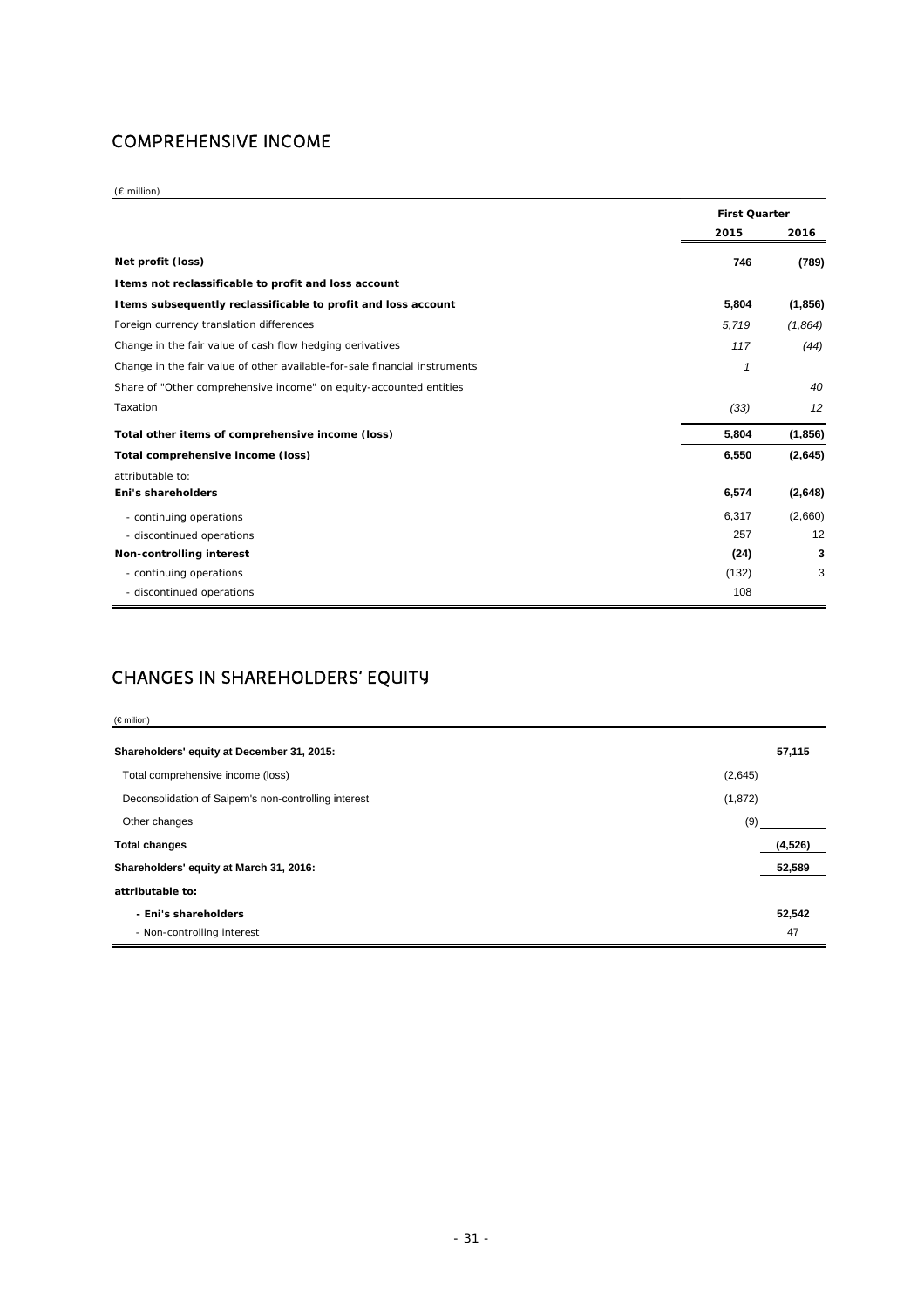### GROUP CASH FLOW STATEMENT

| Fourth<br>Quarter       |                                                                                              | <b>First Quarter</b> |                |
|-------------------------|----------------------------------------------------------------------------------------------|----------------------|----------------|
| 2015                    |                                                                                              | 2015                 | 2016           |
| (7,074)                 | Net profit (loss) - continuing operations                                                    | 474                  | (800)          |
|                         | Adjustments to reconcile net profit (loss) to net cash provided by operating activities:     |                      |                |
| 7,367                   | Depreciation, depletion, amortization and impairments                                        | 2,207                | 1,827          |
| 497                     | Write-off                                                                                    | 70                   | 35             |
| 439                     | Share of (profit) loss of equity-accounted investments                                       | (16)                 | (55)           |
| (135)                   | Gain on disposal of assets, net                                                              | (314)                | (18)           |
| (120)                   | Dividend income                                                                              | (42)                 | (22)           |
| (40)                    | Interest income                                                                              | (36)                 | (66)           |
| 168                     | Interest expense                                                                             | 167                  | 161            |
| 126                     | Income taxes                                                                                 | 752                  | 359            |
| 467                     | Other changes                                                                                | (214)                | 70             |
|                         | Changes in working capital:                                                                  |                      |                |
| 1,028                   | - inventories                                                                                | 204                  | 483            |
| 985                     | - trade receivables                                                                          | (779)                | (236)          |
| 173                     | - trade payables                                                                             | 611                  | 72             |
| 343                     | - provisions for contingencies                                                               | (322)                | (1,068)        |
| 538                     | - other assets and liabilities                                                               | 895                  | 900            |
| 3,067                   | Cash flow from changes in working capital                                                    | 609                  | 151            |
| (12)                    | Net change in the provisions for employee benefits                                           | (15)                 | $\overline{7}$ |
| 221                     | Dividends received                                                                           | 23                   | 5              |
| 26                      | Interest received                                                                            | 12                   | 45             |
| (152)                   | Interest paid                                                                                | (278)                | (226)          |
| (885)                   | Income taxes paid, net of tax receivables received                                           | (1, 177)             | (611)          |
| 3,960                   | Net cash provided from operating activities - continuing operations                          | 2,222                | 862            |
| 503                     | Net cash provided from operating activities - discontinued operations                        | 17                   | 508            |
| 4,463                   | Net cash provided from operating activities                                                  | 2,239                | 1,370          |
|                         |                                                                                              |                      |                |
| (2,793)                 | Investing activities:                                                                        | (2, 815)             | (2, 441)       |
|                         | - tangible assets                                                                            |                      |                |
| (58)                    | - intangible assets                                                                          | (19)                 | (14)           |
|                         | - consolidated subsidiaries and businesses                                                   |                      |                |
| (57)                    | - investments                                                                                | (61)                 | (1, 124)       |
| (71)                    | - securities                                                                                 | (37)                 | (70)           |
| (536)                   | - financing receivables                                                                      | (378)                | (286)          |
| (622)                   | - change in payables and receivables in relation to investments and capitalized depreciation | (556)                | (72)           |
| (4, 137)                | Cash flow from investments                                                                   | (3,866)              | (4,007)        |
|                         | Disposals:                                                                                   |                      |                |
| 6                       | - tangible assets                                                                            | 395                  | 1              |
|                         | - intangible assets                                                                          | 4                    |                |
| $\overline{\mathbf{c}}$ | - consolidated subsidiaries and businesses                                                   | 34                   | 463            |
|                         | - cash and cash equivalent related to discontinued operations divested                       |                      | (889)          |
| 1,345                   | - investments                                                                                | 114                  | 341            |
| $\overline{7}$          | - securities                                                                                 | 10                   | $\overline{7}$ |
| 158                     | - financing receivables                                                                      | 186                  | 6,337          |
| 27                      | - change in payables and receivables in relation to disposals                                | $\overline{7}$       | 32             |
| 1,545                   | Cash flow from disposals                                                                     | 750                  | 6,292          |
| (2,592)                 | Net cash used in investing activities $(*)$                                                  | (3, 116)             | 2,285          |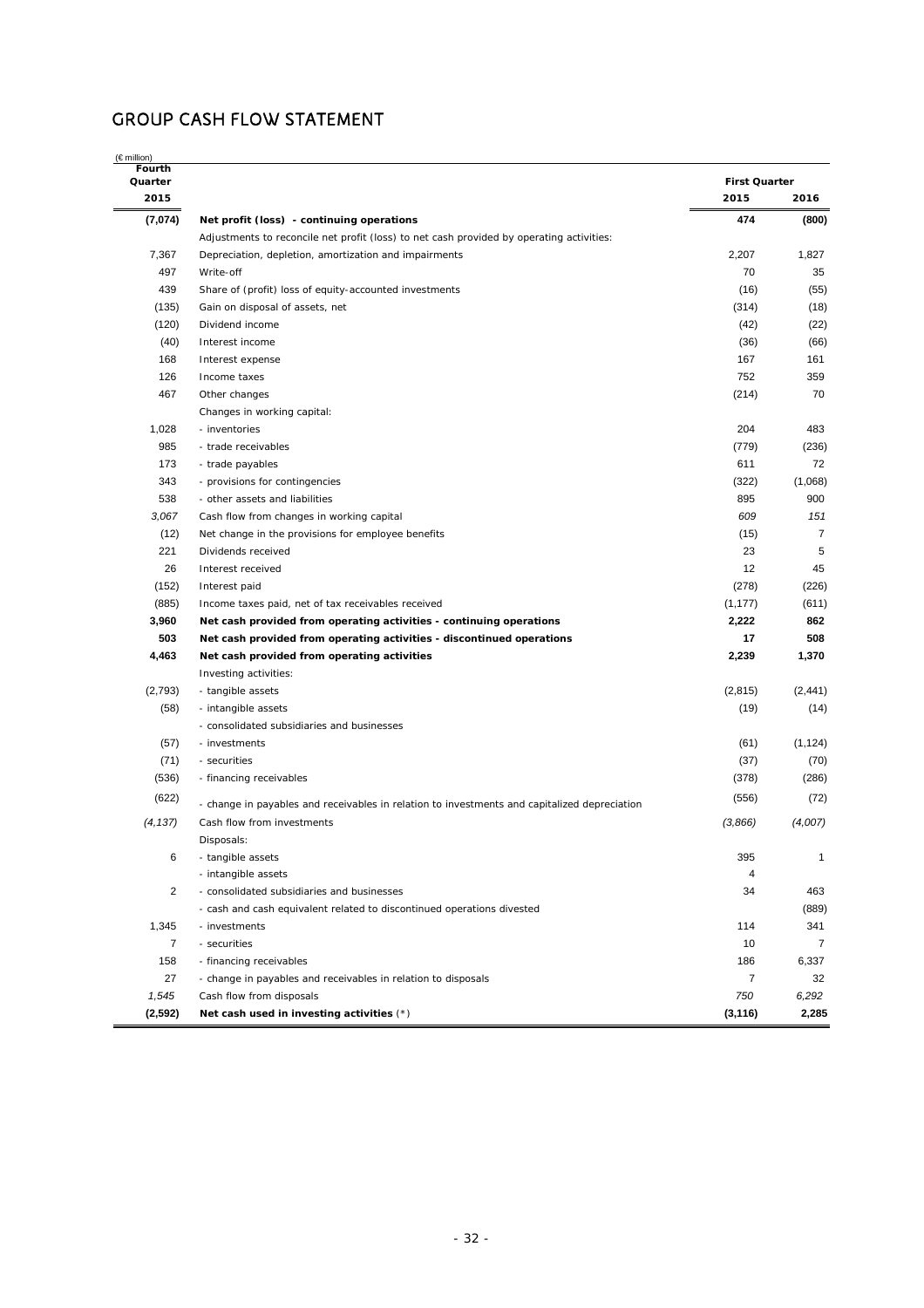### GROUP CASH FLOW STATEMENT (continued)

| $(\in$ million)           |                                                                                                   |                              |         |
|---------------------------|---------------------------------------------------------------------------------------------------|------------------------------|---------|
| Fourth<br>Quarter<br>2015 |                                                                                                   | <b>First Quarter</b><br>2015 | 2016    |
| 387                       | Proceeds from long-term debt                                                                      | 1,019                        | 211     |
| (1,612)                   | Repayments of long-term debt                                                                      | (455)                        | (1,849) |
| 19                        | Increase (decrease) in short-term debt                                                            | 866                          | (2,064) |
| (1,206)                   |                                                                                                   | 1,430                        | (3,702) |
| (23)                      | Dividends paid to Eni's shareholders                                                              |                              |         |
| (1,229)                   | Net cash used in financing activities                                                             | 1,430                        | (3,702) |
| (11)                      | Effect of change in consolidation (inclusion/exclusion of significant/insignificant subsidiaries) | (3)                          |         |
| (898)                     | Cash and cash equivalents relating to discontinued operations divested                            |                              | 889     |
| 35                        | Effect of exchange rate changes on cash and cash equivalents and other changes                    | 106                          | (19)    |
| (232)                     | Net cash flow for the period                                                                      | 656                          | 823     |
| 5,432                     | Cash and cash equivalents - beginning of the period                                               | 6,614                        | 5,200   |
| 5,200                     | Cash and cash equivalents - end of the period                                                     | 7,270                        | 6,023   |
|                           |                                                                                                   |                              |         |

(\*) Net cash used in investing activities included investments and divestments (on net basis) in held-for-trading financial assets and other investments/divestments in certain short-term financial assets. Due to their nature and the circumstance that they are very liquid, these financial assets are netted against finance debt in determing net borrowings. Cash flows of such investments were as follows:

| Fourth<br>Quarter |                                          | <b>First Quarter</b> |       |
|-------------------|------------------------------------------|----------------------|-------|
| 2015              |                                          | 2015                 | 2016  |
| (377)             | Net cash flows from financing activities | (172)                | 5,987 |

### SUPPLEMENTAL INFORMATION

| (€ million)       |                                                                   |                      |          |
|-------------------|-------------------------------------------------------------------|----------------------|----------|
| Fourth<br>Quarter |                                                                   | <b>First Quarter</b> |          |
| 2015              |                                                                   | 2015                 | 2016     |
|                   | Effect of disposal of consolidated subsidiaries and businesses    |                      |          |
|                   | Current assets                                                    | 7                    | 6,493    |
|                   | Non-current assets                                                | 19                   | 8,822    |
|                   | Net borrowings                                                    | (17)                 | (5,818)  |
|                   | Current and non-current liabilities                               | (8)                  | (6, 584) |
|                   | Net effect of disposals                                           | 1                    | 2,913    |
|                   | Current value of residual interests following the loss of control |                      | (1,006)  |
| 2                 | Gains on disposal                                                 | 34                   |          |
|                   | Non-controlling interest                                          |                      | (1,872)  |
| $\mathbf{2}$      | Selling price                                                     | 35                   | 35       |
|                   | less:                                                             |                      |          |
|                   | Net borrowings of discontinued operations                         |                      | 428      |
|                   | Cash and cash equivalents                                         | (1)                  |          |
| 2                 | Cash flow on disposals                                            | 34                   | 463      |
|                   |                                                                   |                      |          |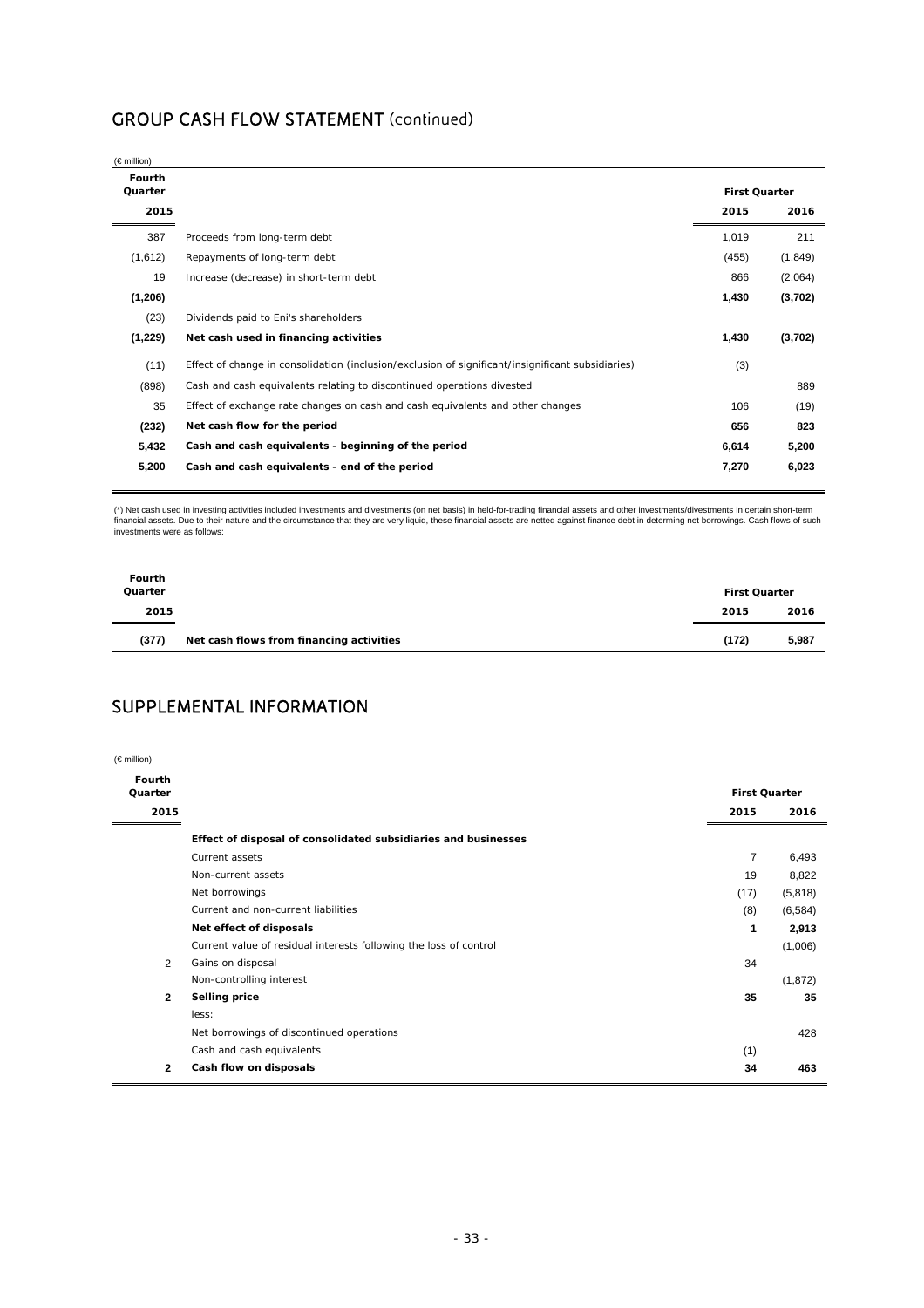## Capital expenditure

| Fourth  |                                                    |                      |       |           |
|---------|----------------------------------------------------|----------------------|-------|-----------|
| Quarter |                                                    | <b>First Quarter</b> |       |           |
| 2015    |                                                    | 2015                 | 2016  | % Ch.     |
| 2,254   | Exploration & Production                           | 2,601                | 2,297 | (11.7)    |
|         | - acquisition of proved and unproved properties    |                      | 2     | $\ddotsc$ |
| 52      | - g&g costs                                        | 65                   | 55    | (15.4)    |
| 75      | - exploration                                      | 177                  | 90    | (49.2)    |
| 2,097   | - development                                      | 2,346                | 2,122 | (9.5)     |
| 30      | - other expenditure                                | 13                   | 28    | $\cdot$ . |
| 74      | Gas & Power                                        | 18                   | 22    | 22.2      |
| 174     | Refining & Marketing                               | 73                   | 49    | (32.9)    |
| 32      | Corporate and other activities                     | $\overline{7}$       | 9     | 28.6      |
| 147     | Impact of unrealized intragroup profit elimination | 20                   | 97    |           |
| 2,681   | Capital expenditure - continuing operations        | 2,719                | 2,474 | (9.0)     |
| 52      | Net cash used in operating activities              | 65                   | 55    | (15.4)    |
| 2,629   | Net cash used in investing activities              | 2,654                | 2,419 | (8.9)     |

In the first quarter of 2016, capital expenditure amounted to €2,419 million (€2,654 million in the first quarter of 2015) and mainly related to:

- development activities deployed mainly in Angola, Egypt, Indonesia, Kazakhstan, Norway, Ghana and Italy and exploratory activities primarily in Egypt and Congo;

- refining activity (€39 million) with projects designed to improve the conversion rate and flexibility of refineries, as well as the upgrade of the refined product retail network (€10 million);

- initiatives to improve flexibility of the combined cycle power plants (€8 million).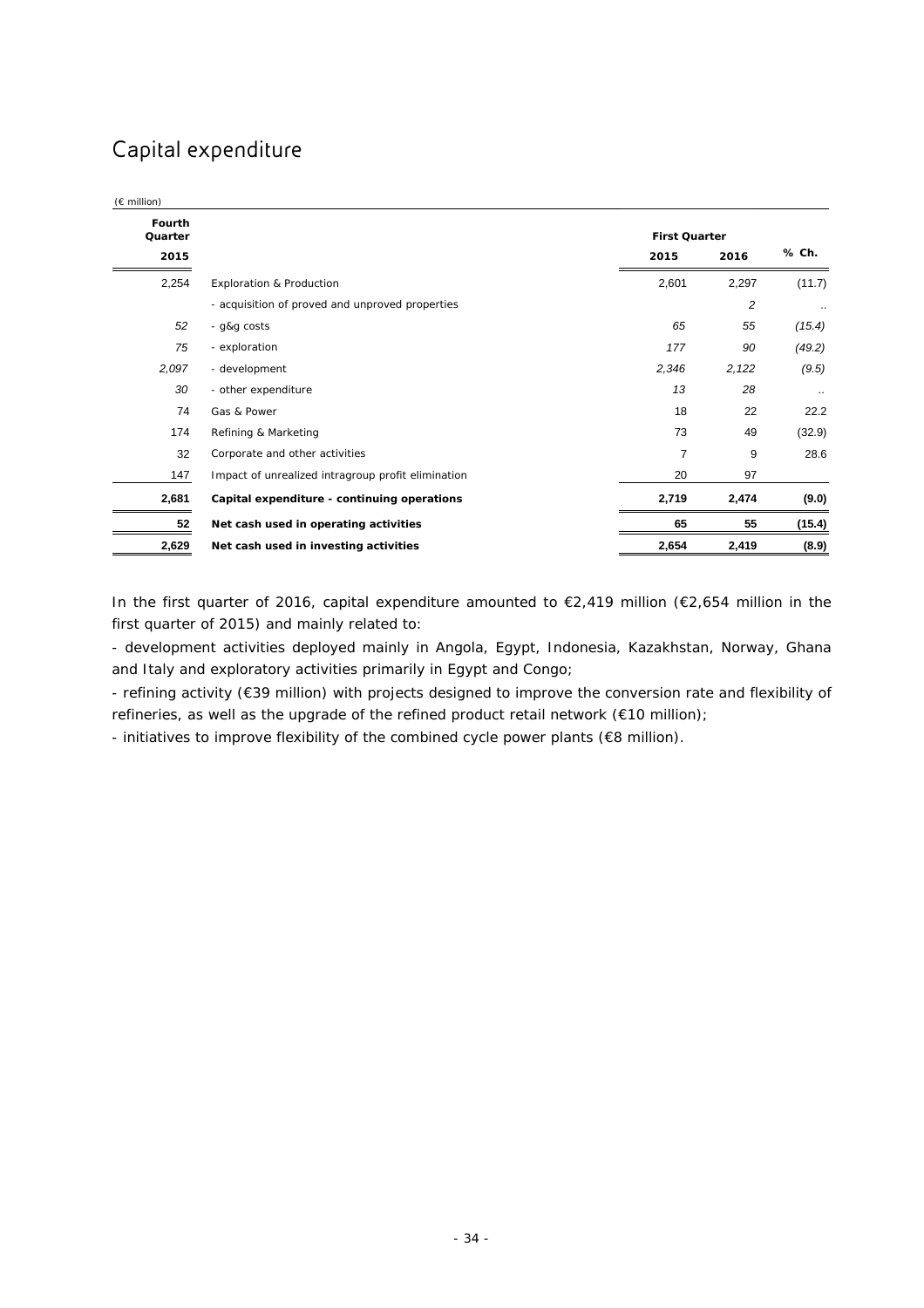# Exploration & Production

### **PRODUCTION OF OIL AND NATURAL GAS BY REGION**

| Fourth<br>Quarter |                                           |          | <b>First Quarter</b> |       |
|-------------------|-------------------------------------------|----------|----------------------|-------|
| 2015              |                                           |          | 2015                 | 2016  |
| 1,884             | Production of oil and natural gas (a) (b) | (kboe/d) | 1,697                | 1,754 |
| 169               | Italy                                     |          | 165                  | 154   |
| 192               | Rest of Europe                            |          | 186                  | 190   |
| 684               | North Africa                              |          | 638                  | 616   |
| 343               | Sub-Saharan Africa                        |          | 342                  | 343   |
| 100               | Kazakhstan                                |          | 100                  | 118   |
| 201               | Rest of Asia                              |          | 109                  | 132   |
| 170               | America                                   |          | 128                  | 178   |
| 25                | Australia and Oceania                     |          | 29                   | 23    |
| 166.2             | Production sold (a)                       | (mmboe)  | 144.5                | 151.5 |

#### **PRODUCTION OF LIQUIDS BY REGION**

| <b>Fourth</b><br>Quarter |                                      |          | <b>First Quarter</b> |      |
|--------------------------|--------------------------------------|----------|----------------------|------|
| 2015                     |                                      |          | 2015                 | 2016 |
| 998                      | Production of liquids <sup>(a)</sup> | (kbbI/d) | 860                  | 890  |
| 69                       | Italy                                |          | 66                   | 61   |
| 85                       | Rest of Europe                       |          | 89                   | 89   |
| 290                      | North Africa                         |          | 248                  | 244  |
| 258                      | Sub-Saharan Africa                   |          | 256                  | 260  |
| 57                       | Kazakhstan                           |          | 57                   | 67   |
| 148                      | Rest of Asia                         |          | 50                   | 81   |
| 87                       | America                              |          | 87                   | 86   |
| 4                        | Australia and Oceania                |          | 7                    | 2    |

#### **PRODUCTION OF NATURAL GAS BY REGION**

| <b>Fourth</b><br>Quarter |                                   |          | <b>First Quarter</b> |       |
|--------------------------|-----------------------------------|----------|----------------------|-------|
| 2015                     |                                   |          | 2015                 | 2016  |
| 4,868                    | Production of natural gas (a) (b) | (mmcf/d) | 4,596                | 4,718 |
| 550                      | Italy                             |          | 548                  | 511   |
| 586                      | Rest of Europe                    |          | 534                  | 548   |
| 2,161                    | North Africa                      |          | 2,135                | 2,032 |
| 470                      | Sub-Saharan Africa                |          | 471                  | 453   |
| 235                      | Kazakhstan                        |          | 235                  | 279   |
| 290                      | Rest of Asia                      |          | 327                  | 278   |
| 462                      | America                           |          | 226                  | 502   |
| 114                      | Australia and Oceania             |          | 120                  | 115   |

(a) Includes Eni's share of production of equity-accounted entities.

(b) Includes volumes of gas consumed in operation (428 and 398 mmcf/d in the first quarter 2016 and 2015, respectively and 407 mmcf/d in the fourth quarter 2015).